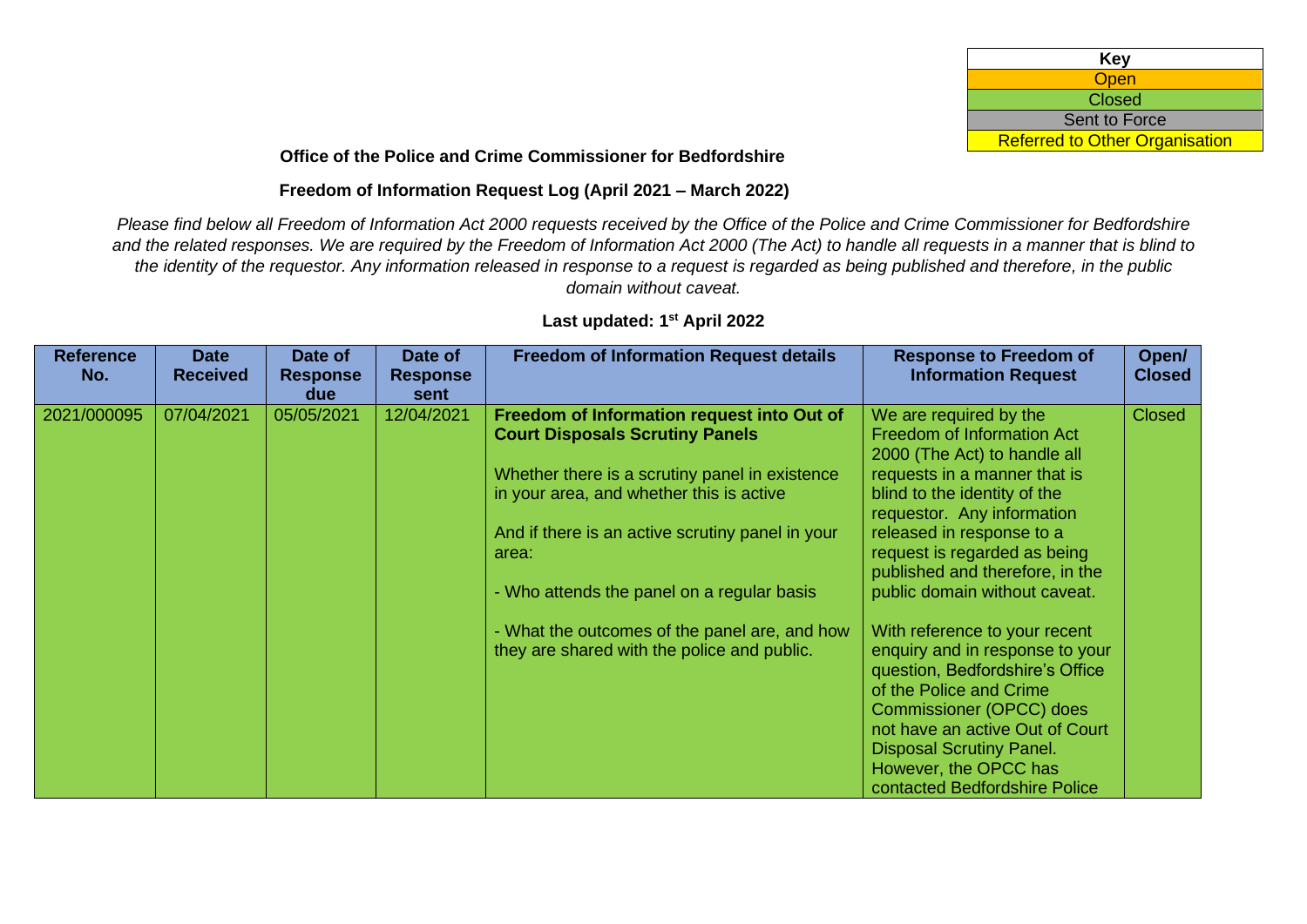|             |            |            |            |                                                                                                                                                                                                                                                                                                                                                                                                                                  | and they have confirmed that<br>they are currently looking to<br>implement such a panel in the<br>near future.                                                                                             |               |
|-------------|------------|------------|------------|----------------------------------------------------------------------------------------------------------------------------------------------------------------------------------------------------------------------------------------------------------------------------------------------------------------------------------------------------------------------------------------------------------------------------------|------------------------------------------------------------------------------------------------------------------------------------------------------------------------------------------------------------|---------------|
| 2021/000096 | 08/04/2021 | 07/05/2021 | 08/04/2021 | Freedom of Information request regarding<br>reported offences and solved crime rate<br>throughout the previous 5 years in relation to<br>Domestic Abuse, Domestic Burglary, Hate<br>Crime, Robbery Personal, Robbery<br>Commercial as well as rates of answer for<br>999/101 calls and other means of<br>communication.<br>Information sourced from Beds Police Force<br>and sent to requestor.                                  | OPCC completed request in full<br>- response too large to input<br>into spreadsheet. Please<br>contact<br>PCC@bedfordshire.pnn.police.<br>uk if you require the full<br>response which can be<br>provided. | <b>Closed</b> |
| 2021/000110 | 20/04/2021 | 19/05/2021 | 21/04/2021 | Please could you let me know what the working<br>shift pattern is for Police Constable of say 5<br>years' service is. Do they work as an example,<br>12 hour shifts for 4 rolling days a week, then<br>have 4 days off.                                                                                                                                                                                                          | Thank you for your message,<br>however the information that<br>you require is not held by this<br>office and should be requested<br>from Bedfordshire Police at:<br>foi@bedfordshire.pnn.police.uk.        | Closed        |
| 2021/000118 | 28/04/2021 | 27/05/2021 | 29/04/2021 | What the force's budget is this year? The<br>outgoing PCC alludes to £2m of savings<br>needing to be made, so I want to put that in<br>context.<br>Another candidate talks about the force<br>needing an extra 200-300 officers. Can you tell<br>me the current number of officers, and maybe<br>non-uniformed staff?<br>And could I have a figure for the number of<br>officers you had say 5 or 10 years ago, for<br>contrast? | Thank you for your email. I have<br>contacted the Force who have<br>informed me that they have<br>provided you with a response to<br>your information request.                                             | <b>Closed</b> |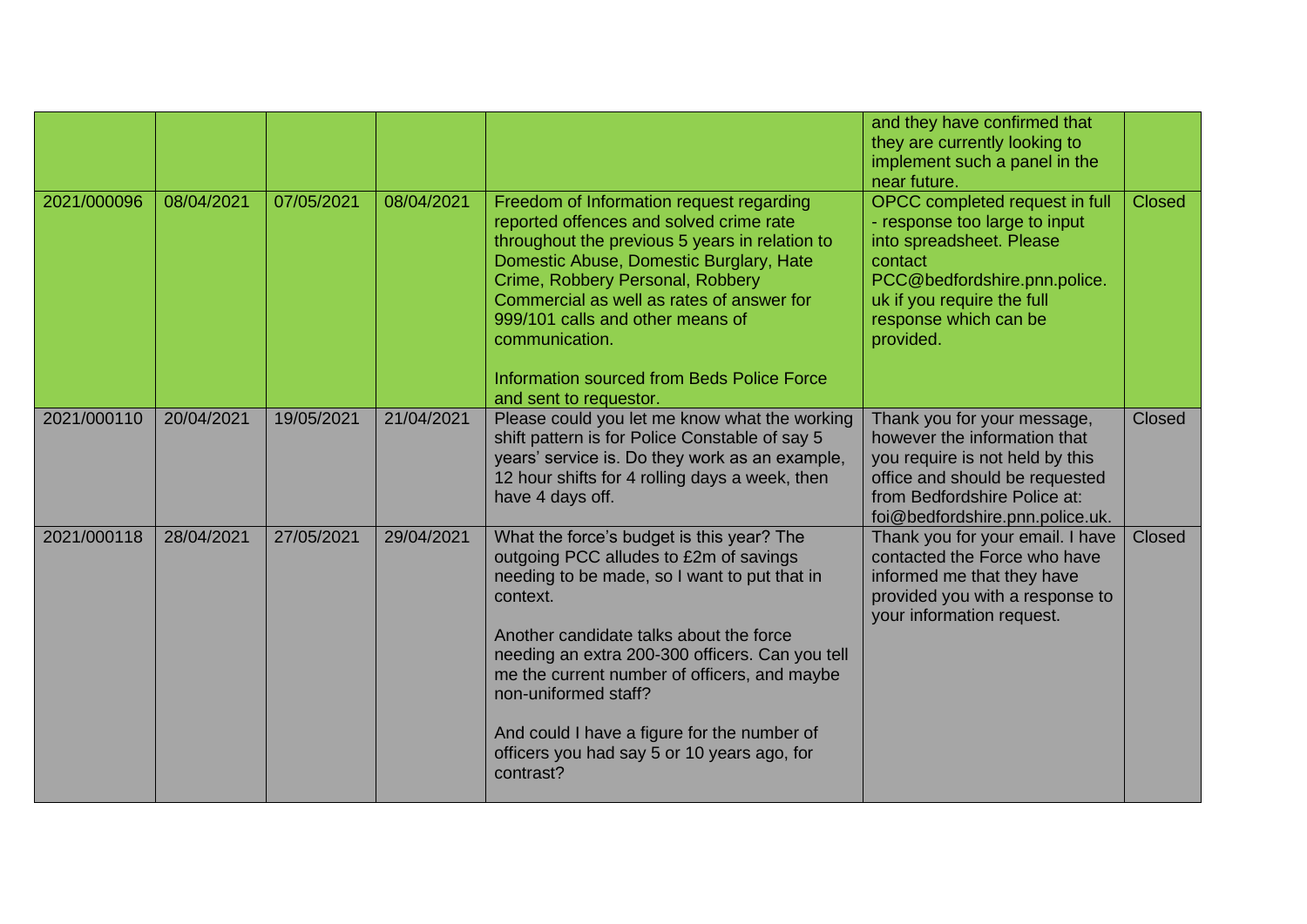| 2021/000132 | 21/05/2021 | 21/06/2021 | 21/05/2021 | For the last financial year:<br>Total revenue/income for Beds Police<br>1)<br>2) Amount of this from a) local precept and<br>b) national funding formula c) other<br>including one off grants | The 20/21 Budget was<br>comprised of the following:<br>Budget - £120.485M<br>$\bullet$<br>Funded by:<br>Police Grant-<br>$\bullet$<br>(E68.887M)<br><b>Council Tax Subsidy</b><br>$\bullet$<br>Grant $-(E4.637M)$<br>Precept $-$ (£46.216M)<br><b>C Tax Collection Fund</b><br>Surplus $-$ (£0.745M)<br>This budget above didn't<br>include any one off grants<br>(there are two ongoing grants<br>however included that that we<br>need to keep an eye on in<br>future years to ensure they do<br>continue, these being the<br>Pension Grant and Uplift Grant).<br>During the year we have<br>received one-off grants for<br>Boson £2.9M, Costello £2.1M,<br>Covid related grants £2.541M<br>Our overall outturn will show<br>an underspend of £2.773M,<br>which in the main relates to the<br>granting of three late specific<br>one-off grants for Costello<br>(£2.1M) and Covid grants<br>(£0.687M). | <b>Closed</b> |
|-------------|------------|------------|------------|-----------------------------------------------------------------------------------------------------------------------------------------------------------------------------------------------|----------------------------------------------------------------------------------------------------------------------------------------------------------------------------------------------------------------------------------------------------------------------------------------------------------------------------------------------------------------------------------------------------------------------------------------------------------------------------------------------------------------------------------------------------------------------------------------------------------------------------------------------------------------------------------------------------------------------------------------------------------------------------------------------------------------------------------------------------------------------------------------------------------|---------------|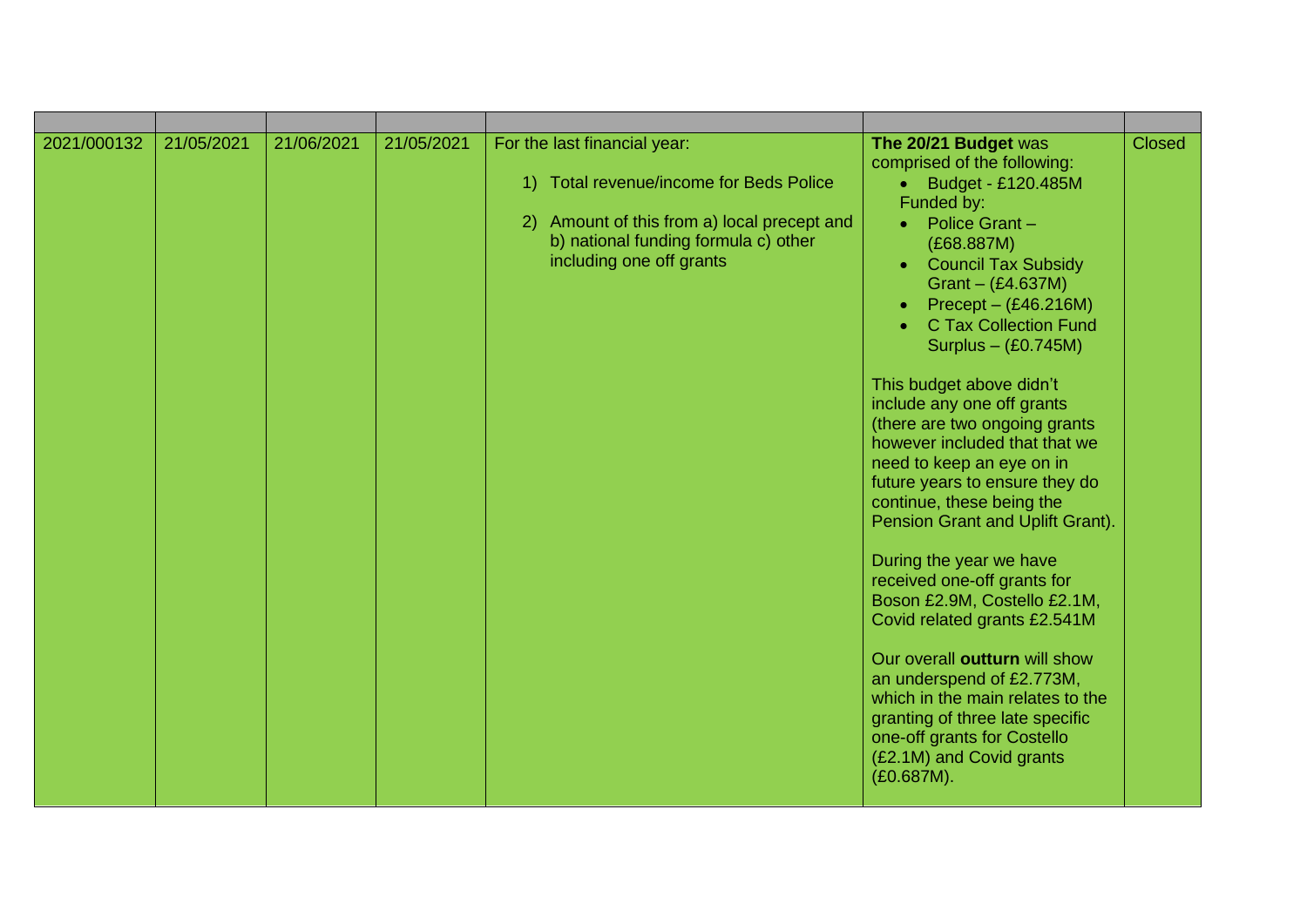|             |            |            |            |                                                                                                                                                                                                                                                                                                                                                                                                                                                                                                                           | The budget for 21/22 is as<br>follows:<br>Budget - £127.430M<br>$\bullet$<br>Funded by:<br>Police Grant-<br>(E73.229M)<br><b>Council Tax Subsidy</b><br>Grant $-$ (£4.637M)<br>$Precept - (£49.211M)$<br><b>Collection Fund Deficit -</b><br>£0.490M<br><b>Tax Base Collection</b><br>$Fund - (£0.843M)$<br>As above no one-off grants in<br>this budget (but still need to<br>keep an eye on the two grants<br>mentioned above).                                                           |               |
|-------------|------------|------------|------------|---------------------------------------------------------------------------------------------------------------------------------------------------------------------------------------------------------------------------------------------------------------------------------------------------------------------------------------------------------------------------------------------------------------------------------------------------------------------------------------------------------------------------|---------------------------------------------------------------------------------------------------------------------------------------------------------------------------------------------------------------------------------------------------------------------------------------------------------------------------------------------------------------------------------------------------------------------------------------------------------------------------------------------|---------------|
| 2021/000139 | 25/05/2021 | 23/06/2021 | 27/05/2021 | Please could I request under the Freedom of<br>Information Act a summary of the qualitative<br>and quantitative research you have undertaken<br>(surveys, focus groups, depth interviews) that<br>have focused on public or victim perceptions of<br>policing generally or your force specifically,<br>covering 2019 and 2020 calendar years.<br>Ideally, I would like to see the outputs of the<br>research, but if that is not possible then a<br>simple summary of what research has been<br>undertaken would suffice. | We are required by the<br>Freedom of Information Act<br>2000 (The Act) to handle all<br>requests in a manner that is<br>blind to the identity of the<br>requestor. Any information<br>released in response to a<br>request is regarded as being<br>published and therefore, in the<br>public domain without caveat.<br>With reference to your recent<br>enquiry and in response to your<br>question, the Office of the<br><b>Police and Crime Commissioner</b><br>for Bedfordshire recently | <b>Closed</b> |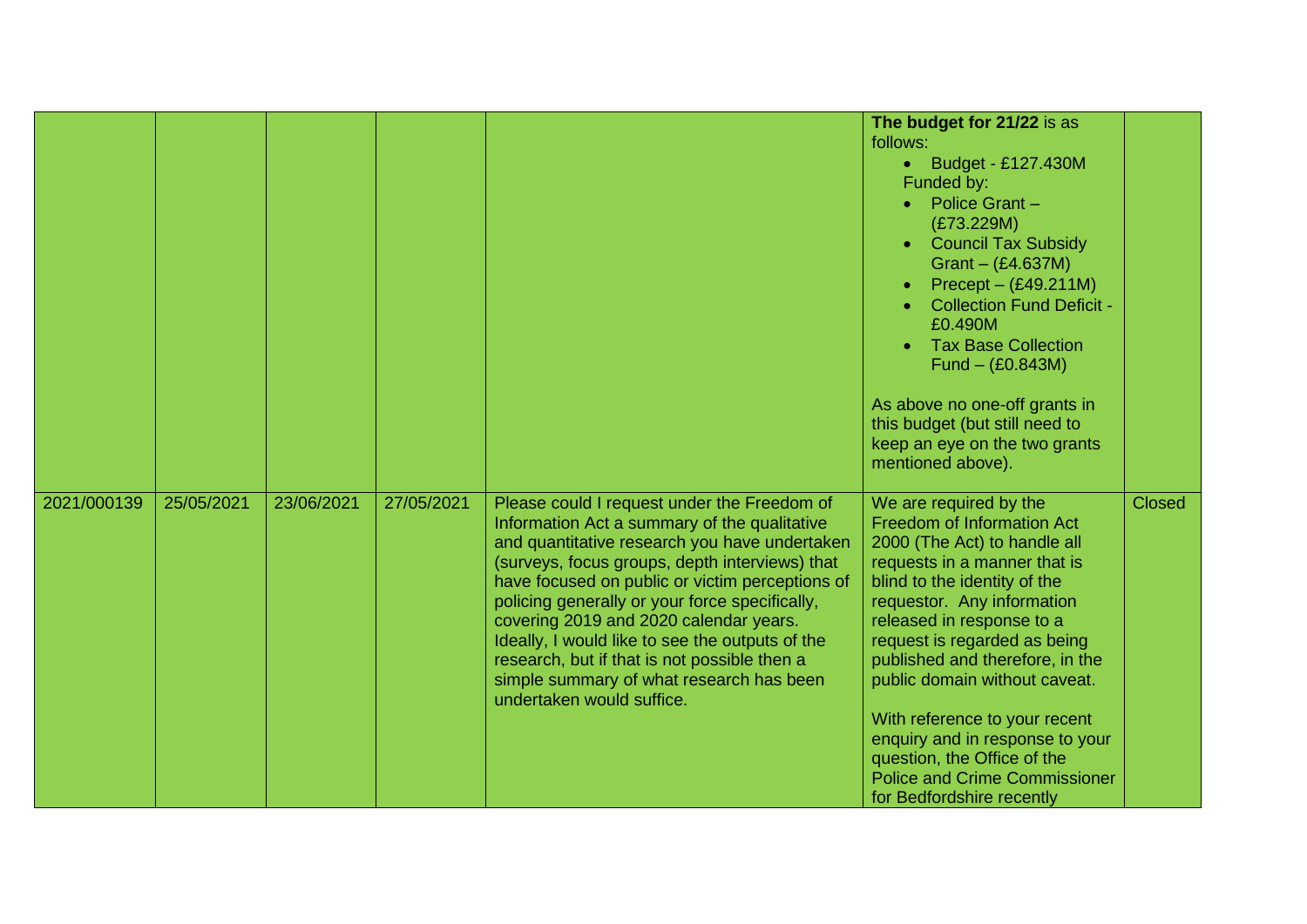|  |  | completed a Victim Needs          |  |
|--|--|-----------------------------------|--|
|  |  | Analysis. Victims of crime and    |  |
|  |  | those affected by crimes          |  |
|  |  |                                   |  |
|  |  | impacts are a fundamental         |  |
|  |  | focus within policing and for the |  |
|  |  | Office of Police and Crime        |  |
|  |  | Commissioner (OPCC). Every        |  |
|  |  | OPCC must be a champion for       |  |
|  |  | victims as per their statutory    |  |
|  |  | obligations.                      |  |
|  |  |                                   |  |
|  |  | In order to further fulfil this   |  |
|  |  |                                   |  |
|  |  | commitment a Victim Needs         |  |
|  |  | Analysis (VNA) was carried out    |  |
|  |  | to help understand the needs      |  |
|  |  | and issues for individuals and    |  |
|  |  | communities across                |  |
|  |  | Bedfordshire. It has been five    |  |
|  |  | years since the last VNA was      |  |
|  |  | published in 2016. Given the      |  |
|  |  | duty to commission victim         |  |
|  |  | services that provide victims     |  |
|  |  |                                   |  |
|  |  | with the best support, it is      |  |
|  |  | absolutely vital that the OPCC    |  |
|  |  | has a well-rounded                |  |
|  |  | understanding of victims' needs   |  |
|  |  | and the issues that they face     |  |
|  |  | locally in comparison to the      |  |
|  |  | national context, and any key     |  |
|  |  | changes since the last VNA was    |  |
|  |  | released.                         |  |
|  |  |                                   |  |
|  |  | I have attached a copy of the     |  |
|  |  |                                   |  |
|  |  | finalised Victim Needs Analysis   |  |
|  |  | document for your information     |  |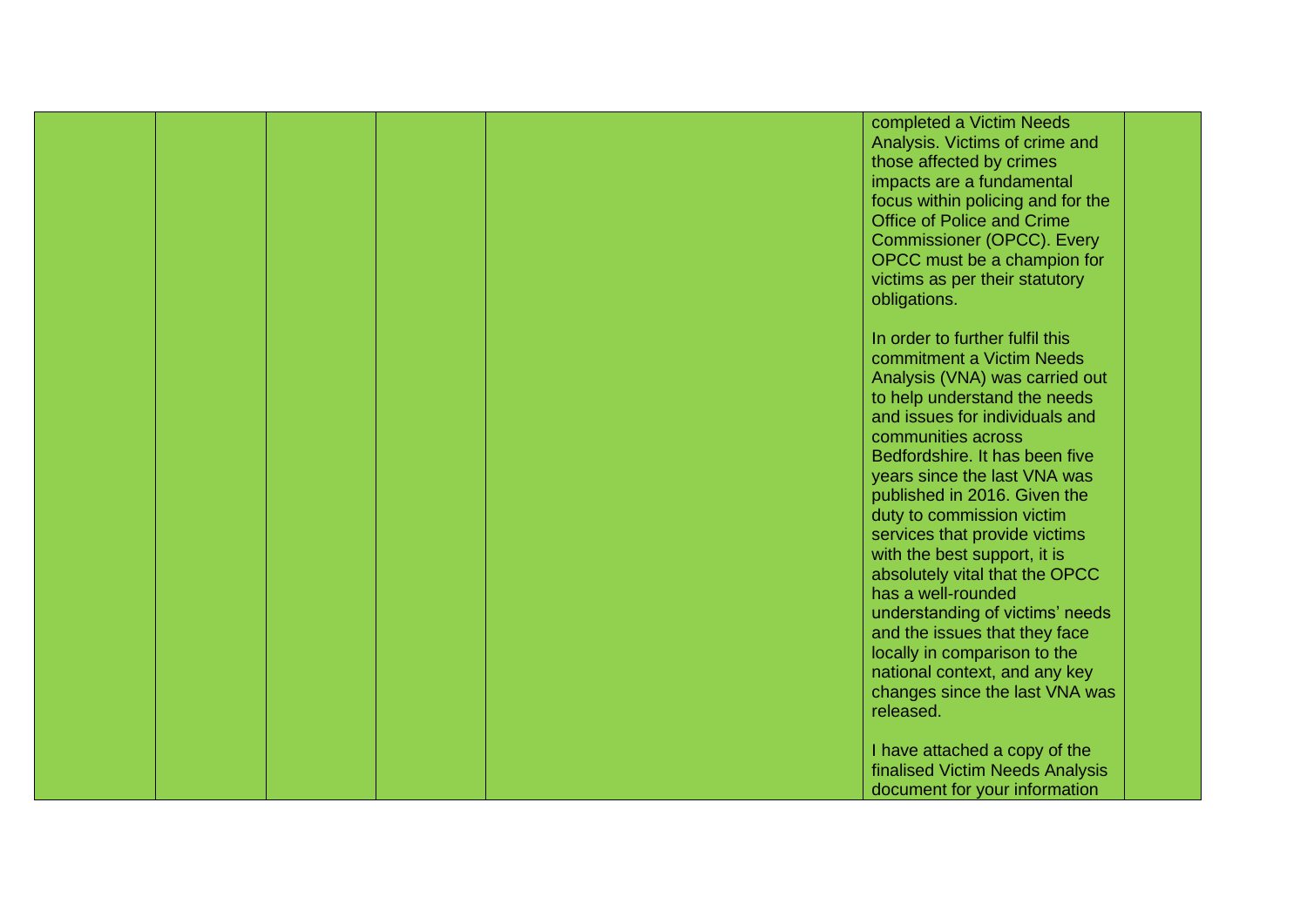|             |            |            |            |                                                                                                                                                                                                                                                                                                                                                                                                                                                                                                                                                     | and further information around<br>this piece of work can be found<br>on our website -<br>https://www.bedfordshire.pcc.po<br>lice.uk/support-for-victims/                                                                                                                                                                                                                                                                                                                                                                                                                                               |               |
|-------------|------------|------------|------------|-----------------------------------------------------------------------------------------------------------------------------------------------------------------------------------------------------------------------------------------------------------------------------------------------------------------------------------------------------------------------------------------------------------------------------------------------------------------------------------------------------------------------------------------------------|--------------------------------------------------------------------------------------------------------------------------------------------------------------------------------------------------------------------------------------------------------------------------------------------------------------------------------------------------------------------------------------------------------------------------------------------------------------------------------------------------------------------------------------------------------------------------------------------------------|---------------|
| 2021/000141 | 25/05/2021 | 23/06/2021 | 25/05/2021 | Can the OPCC tell me the policy of<br>Bedfordshire Police with regard to the riding of<br>electric scooters in public places and the<br>number of prosecutions for doing so that have<br>taken place in the last twelve months.                                                                                                                                                                                                                                                                                                                     | Thank you for your email,<br>however the information that<br>you require is not held by this<br>office and should be requested<br>from Bedfordshire Police at:<br>foi@bedfordshire.pnn.police.uk                                                                                                                                                                                                                                                                                                                                                                                                       | Closed        |
| 2021/000155 | 02/06/2021 | 30/06/2021 | 10/06/2021 | Do PCC staff have access to police systems<br>(e.g Connect)?<br>When obtaining information do you ask specific<br>questions of the police, have a data dump of<br>the material in question, or free access?<br>What level of access do you currently have?<br>What protocols/guidance do you have between<br>PCC and the force for using the software and<br>the subsequent handling of data?<br>Where and how is data accessed? E.g. police<br>building or from your own accommodation and<br>is this from stand-alone machines or your<br>laptop? | We are required by the<br><b>Freedom of Information Act</b><br>2000 (The Act) to handle all<br>requests in a manner that is<br>blind to the identity of the<br>requestor. Any information<br>released in response to a<br>request is regarded as being<br>published and therefore, in the<br>public domain without caveat.<br>With reference to your recent<br>enquiry and in response to your<br>above questions, the Office of<br>the Police and Crime<br><b>Commissioner for Bedfordshire</b><br>does not have access to the<br>Athena or CONNECT system<br>that is used by Bedfordshire<br>Police. | <b>Closed</b> |
| 2021/000195 | 18/06/2021 | 16/07/2021 | 28/06/2021 | Could you please provide the following<br>information:                                                                                                                                                                                                                                                                                                                                                                                                                                                                                              | We are required by the<br><b>Freedom of Information Act</b>                                                                                                                                                                                                                                                                                                                                                                                                                                                                                                                                            | <b>Closed</b> |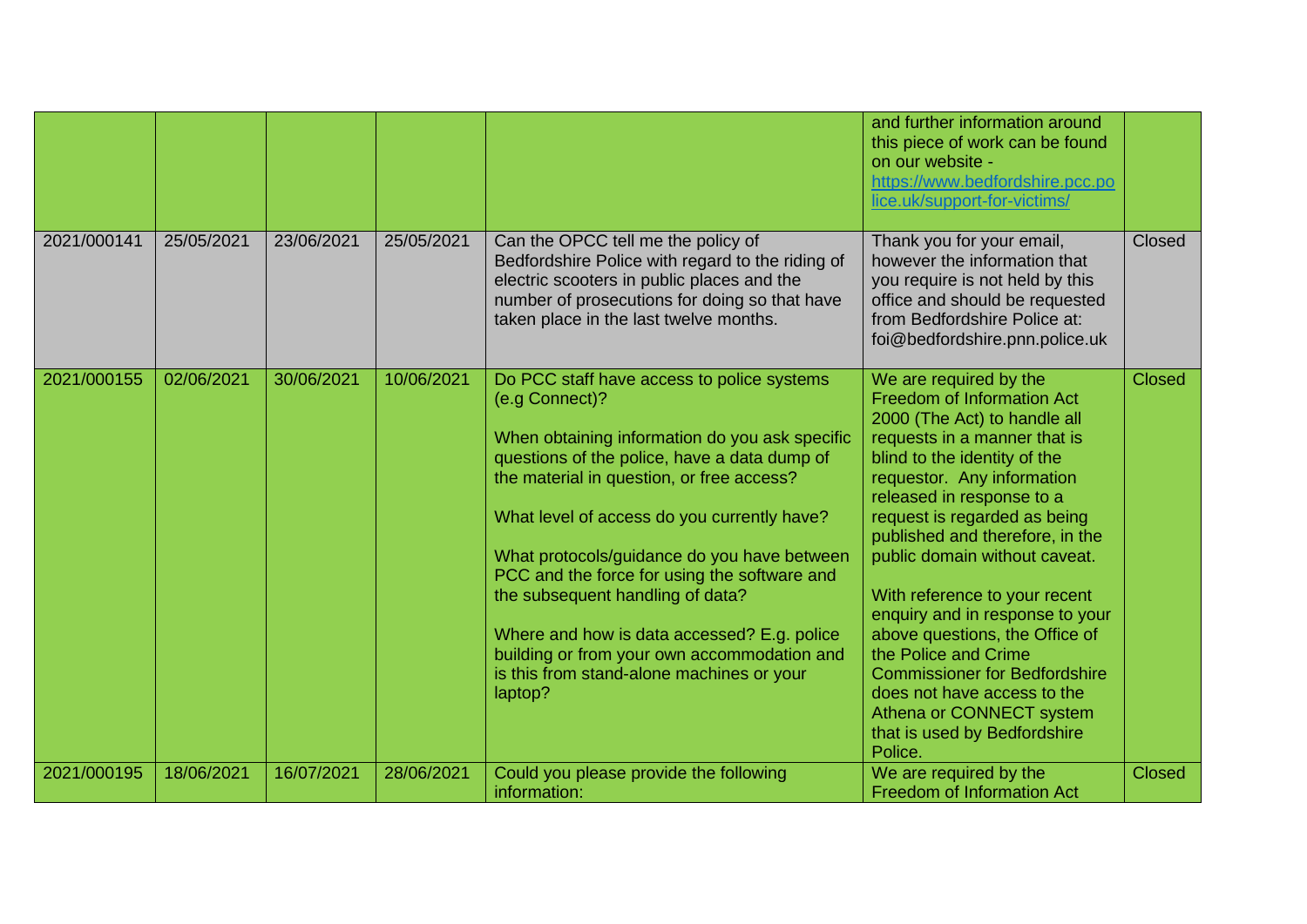|  |  | Who is your Commissioning Manager in<br>your PCC office and what are their<br>contact details?<br>Who is your Restorative Justice<br>commissioned provider and what are<br>their contact details?<br>If you need any further information regarding<br>my request, please don't hesitate to contact<br>me. | 2000 (The Act) to handle all<br>requests in a manner that is<br>blind to the identity of the<br>requestor. Any information<br>released in response to a<br>request is regarded as being<br>published and therefore, in the<br>public domain without caveat.<br>With reference to your recent<br>enquiry and in response to your<br>question,<br>Who is your<br><b>Commissioning</b><br><b>Manager in your PCC</b><br>office and what are<br>their contact details? |  |
|--|--|-----------------------------------------------------------------------------------------------------------------------------------------------------------------------------------------------------------------------------------------------------------------------------------------------------------|--------------------------------------------------------------------------------------------------------------------------------------------------------------------------------------------------------------------------------------------------------------------------------------------------------------------------------------------------------------------------------------------------------------------------------------------------------------------|--|
|  |  |                                                                                                                                                                                                                                                                                                           | The Office of the Police and<br><b>Crime Commissioner (OPCC)</b><br>for Bedfordshire does not have<br>a Commissioning Manager,<br>however the OPCC does have<br>a Commissioning Officer,<br>Antonina Belcheva. Antonina is<br>contactable via email at<br>Antonina.Belcheva@beds.polic<br>e.uk<br>Who is your<br><b>Restorative Justice</b><br>commissioned<br>provider and what are<br>their contact details?                                                     |  |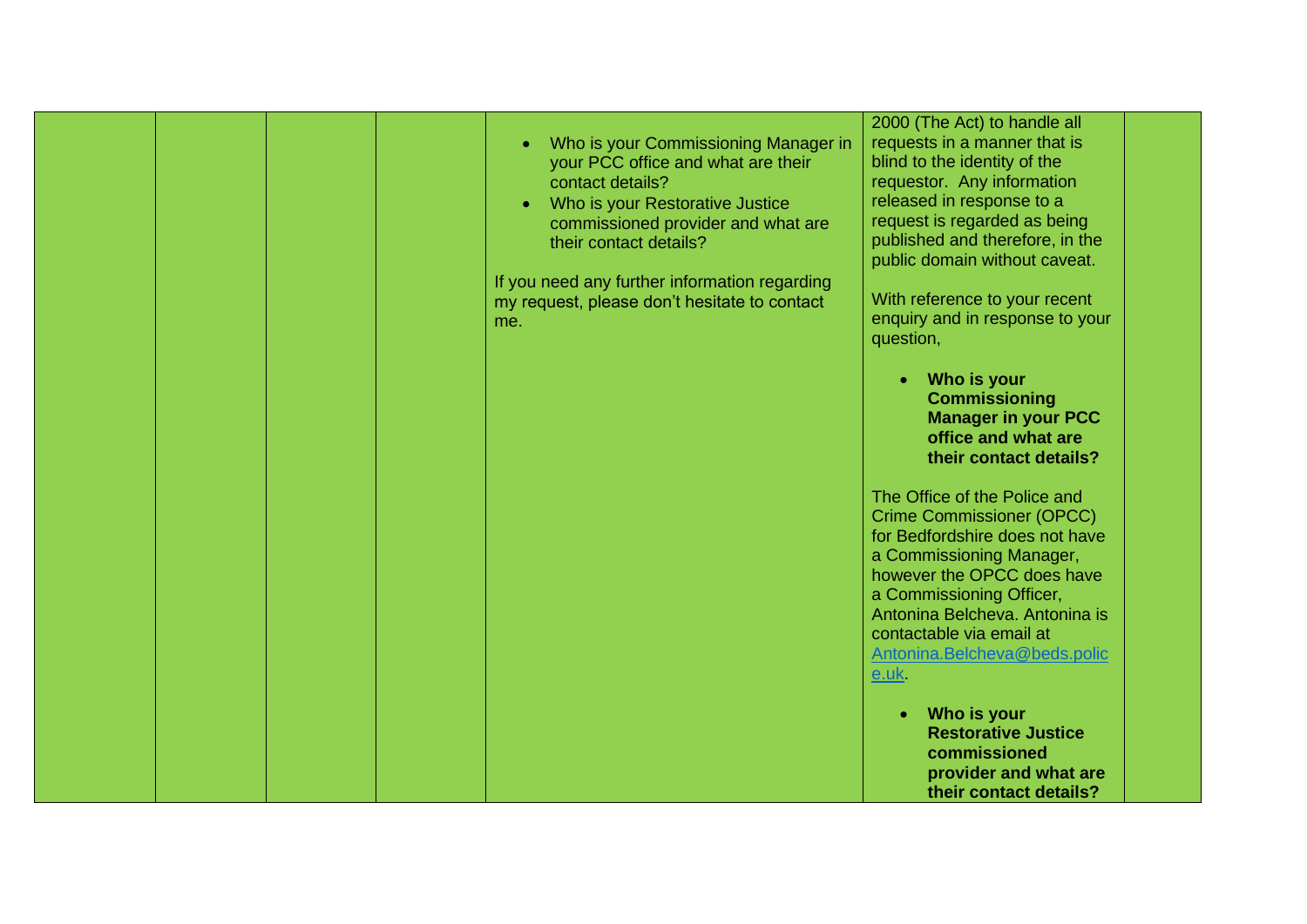|             |            |            |            |                                                                                                                                                                                                                                                                                                                                                                                                       | The Signpost Service manage a<br>caseload for the Restorative<br>Justice process, please visit<br>their website for further<br>information -<br>https://www.signpostforbedfords<br>hire.com/<br>Simon Powell (Head of Victim<br>Care) is the contact for<br>Signpost. He is contactable via<br>email at<br>Simon.Powell2@beds.police.uk |               |
|-------------|------------|------------|------------|-------------------------------------------------------------------------------------------------------------------------------------------------------------------------------------------------------------------------------------------------------------------------------------------------------------------------------------------------------------------------------------------------------|-----------------------------------------------------------------------------------------------------------------------------------------------------------------------------------------------------------------------------------------------------------------------------------------------------------------------------------------|---------------|
| 2021/000192 | 18/06/2021 | 16/07/2021 | 28/06/2021 | Congratulations on your recent election. Could<br>you please advise me how much of the £423K<br>available through your Safer Streets Fund has<br>been allocated to Neighbourhood Watch. They<br>are an invaluable addition to the regular police<br>force and merit your support.                                                                                                                     | Thank you for the below email<br>and for your congratulations to<br>PCC Akinbusoye. I have been<br>informed that none of the Safer<br><b>Streets Fund has been</b><br>allocated to Neighbourhood<br>Watch.                                                                                                                              | <b>Closed</b> |
| 2021/000242 | 13/07/2021 | 10/08/2021 | 16/07/2021 | Can you please provide the following<br>information?<br><b>ATT10TIVE Social Enterprise</b><br>1. Can you please confirm the legal status of<br>the above organisation, as it does not appear<br>on the Companies Register or register of<br>charities?<br>2. In $2020 - 21$ the PCC funding log for this<br>organisation states "£0 (funded via other<br>avenue)", can you please confirm whether the | We are required by the<br>Freedom of Information Act<br>2000 (The Act) to handle all<br>requests in a manner that is<br>blind to the identity of the<br>requestor. Any information<br>released in response to a<br>request is regarded as being<br>published and therefore, in the<br>public domain without caveat.                     | <b>Closed</b> |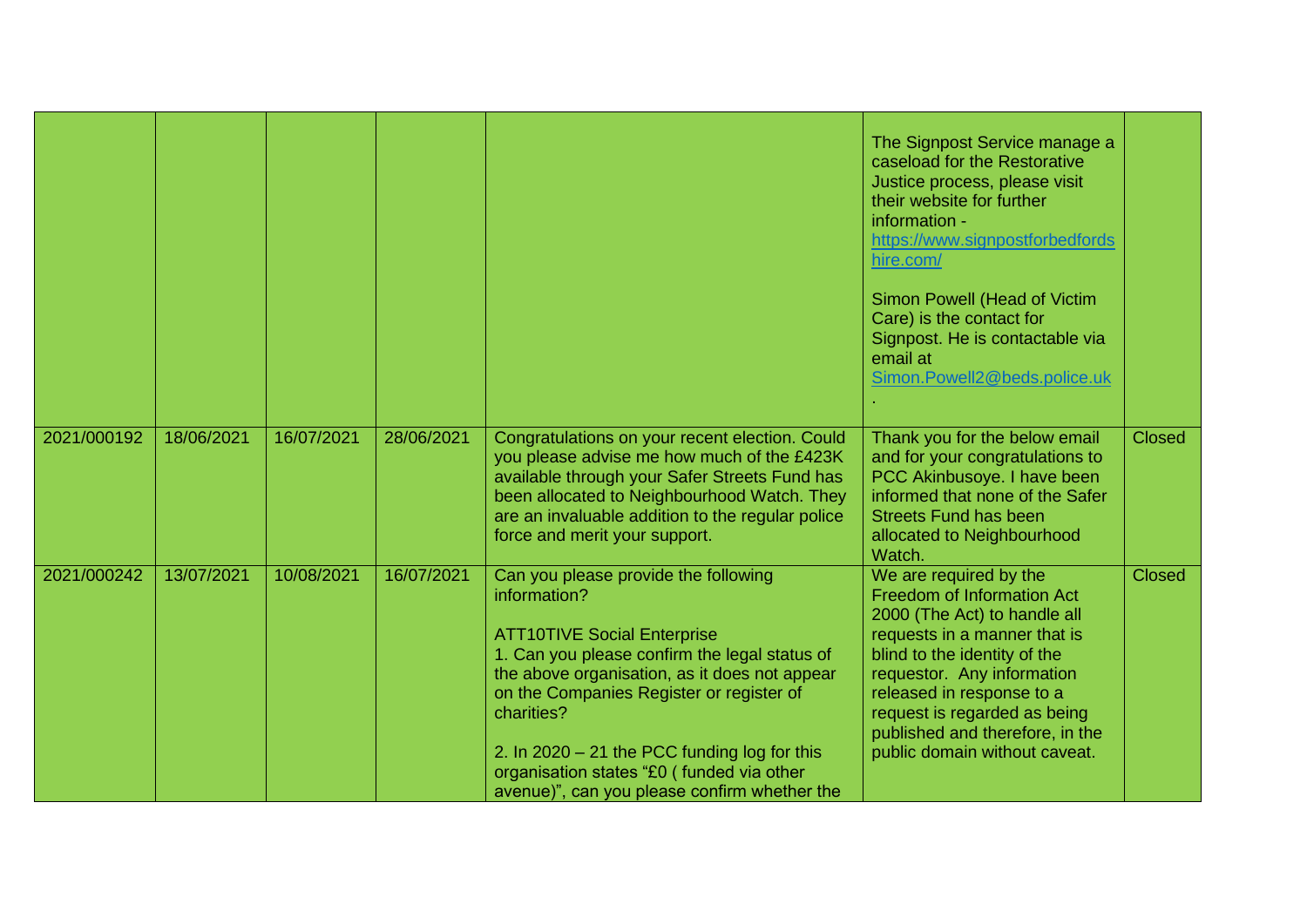|  |  | OPCC or Force funded this organisation and if | With reference to your recent         |  |
|--|--|-----------------------------------------------|---------------------------------------|--|
|  |  | so the amount?                                | enquiry and in response to your       |  |
|  |  |                                               | question,                             |  |
|  |  | Signpost                                      |                                       |  |
|  |  |                                               |                                       |  |
|  |  |                                               | <b>ATT10TIVE Social Enterprise</b>    |  |
|  |  | 3. Can you please clarify how much funding    |                                       |  |
|  |  | has been allocated to Signpost for 2021-22 as | Can you please confirm<br>1.          |  |
|  |  | the Funding log only states TBC?              | the legal status of the above         |  |
|  |  |                                               |                                       |  |
|  |  |                                               | organisation, as it does not          |  |
|  |  |                                               | appear on the Companies               |  |
|  |  |                                               | Register or register of charities?    |  |
|  |  |                                               |                                       |  |
|  |  |                                               | <b>ATT10TIVE Social Enterprise is</b> |  |
|  |  |                                               |                                       |  |
|  |  |                                               | an unincorporated association.        |  |
|  |  |                                               |                                       |  |
|  |  |                                               | In $2020 - 21$ the PCC<br>2.          |  |
|  |  |                                               | funding log for this organisation     |  |
|  |  |                                               |                                       |  |
|  |  |                                               | states "£0 (funded via other          |  |
|  |  |                                               | avenue)", can you please              |  |
|  |  |                                               | confirm whether the OPCC or           |  |
|  |  |                                               | Force funded this organisation        |  |
|  |  |                                               | and if so the amount?                 |  |
|  |  |                                               |                                       |  |
|  |  |                                               |                                       |  |
|  |  |                                               | In 2020-21, ATT10TIVE were            |  |
|  |  |                                               | funded £5800 which was for            |  |
|  |  |                                               | videos and BYC (Bedford Youth         |  |
|  |  |                                               | Council). The information on the      |  |
|  |  |                                               |                                       |  |
|  |  |                                               | website states £0 which is            |  |
|  |  |                                               | correct in regards to the project,    |  |
|  |  |                                               | as the project was carried            |  |
|  |  |                                               | forward. The project ran from         |  |
|  |  |                                               |                                       |  |
|  |  |                                               | 2019-21 but funds were paid in        |  |
|  |  |                                               | 2019-20.                              |  |
|  |  |                                               |                                       |  |
|  |  |                                               | Signpost                              |  |
|  |  |                                               |                                       |  |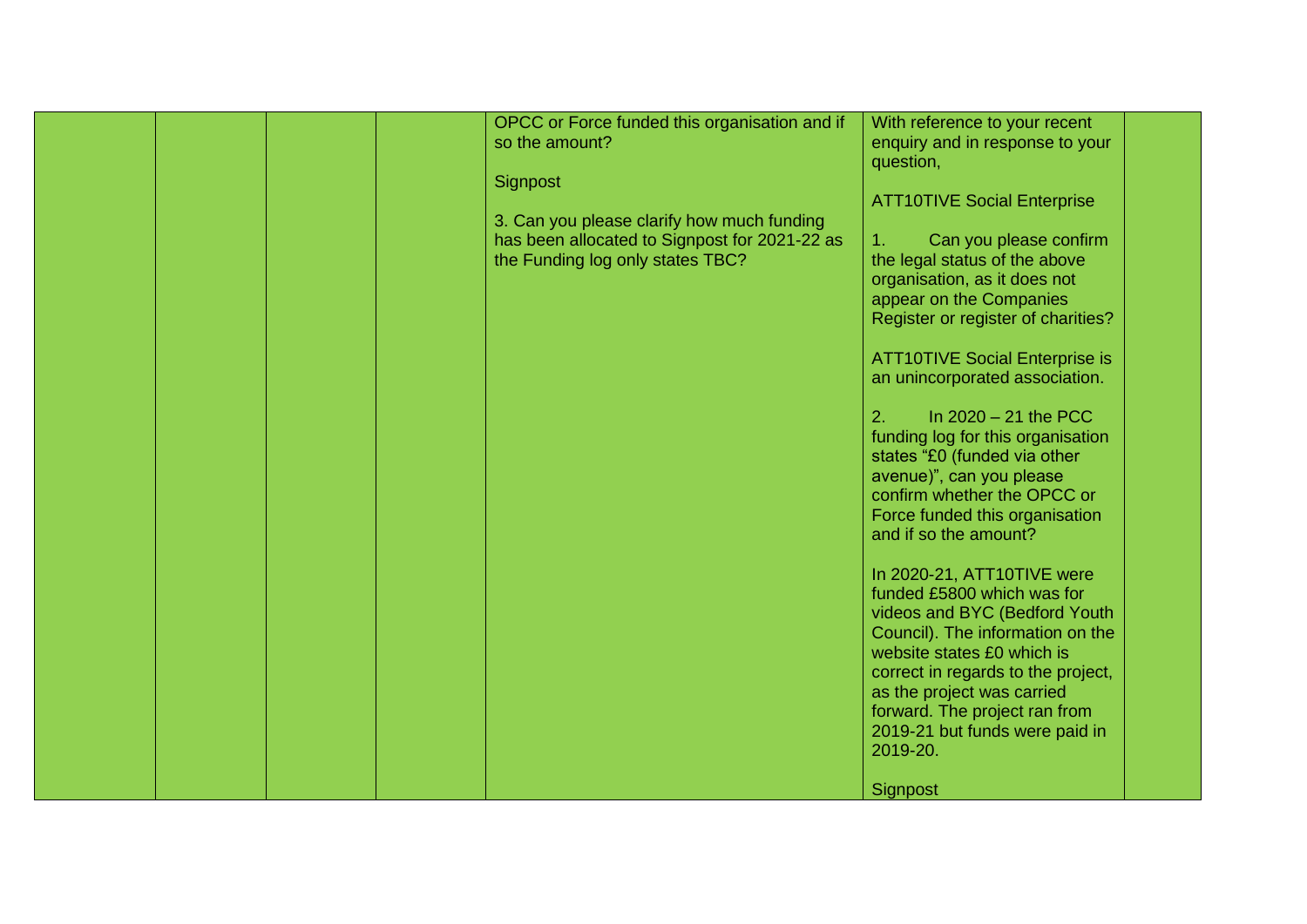|             |            |            |            |                                                                                                                                                                                                                                                                                                                                                                                                                                                                                                                                                                                                                                                            | Can you please clarify<br>3.<br>how much funding has been<br>allocated to Signpost for 2021-<br>22 as the Funding log only<br>states TBC?<br>£585,000 has been allocated to<br>Signpost for 2021-22. |        |
|-------------|------------|------------|------------|------------------------------------------------------------------------------------------------------------------------------------------------------------------------------------------------------------------------------------------------------------------------------------------------------------------------------------------------------------------------------------------------------------------------------------------------------------------------------------------------------------------------------------------------------------------------------------------------------------------------------------------------------------|------------------------------------------------------------------------------------------------------------------------------------------------------------------------------------------------------|--------|
| 2021/000272 | 30/07/2021 | 27/08/2021 | 30/07/2021 | What is the total establishment of police<br>officers in your force?<br>In terms of police officers, what percentage of<br>your force is (BAME) men/women?<br>What is your percentage split on male/female<br>officers + staff?<br>What is your percentage split on ethnic<br>diversity in your force?<br>What is your percentage split of diversity<br>among women?<br>What is your percentage split of diversity<br>among men?<br>How many police officers are the force<br>intending to recruit in the next 3 years<br>(2021, 22, 23)?<br>Please provide any evidence of positive action<br>initiatives that your force may currently have in<br>place. | Thank you for your email,<br>however the information that<br>you require is not held by this<br>office and should be requested<br>from Bedfordshire Police at:<br>foi@bedfordshire.pnn.police.uk     | Closed |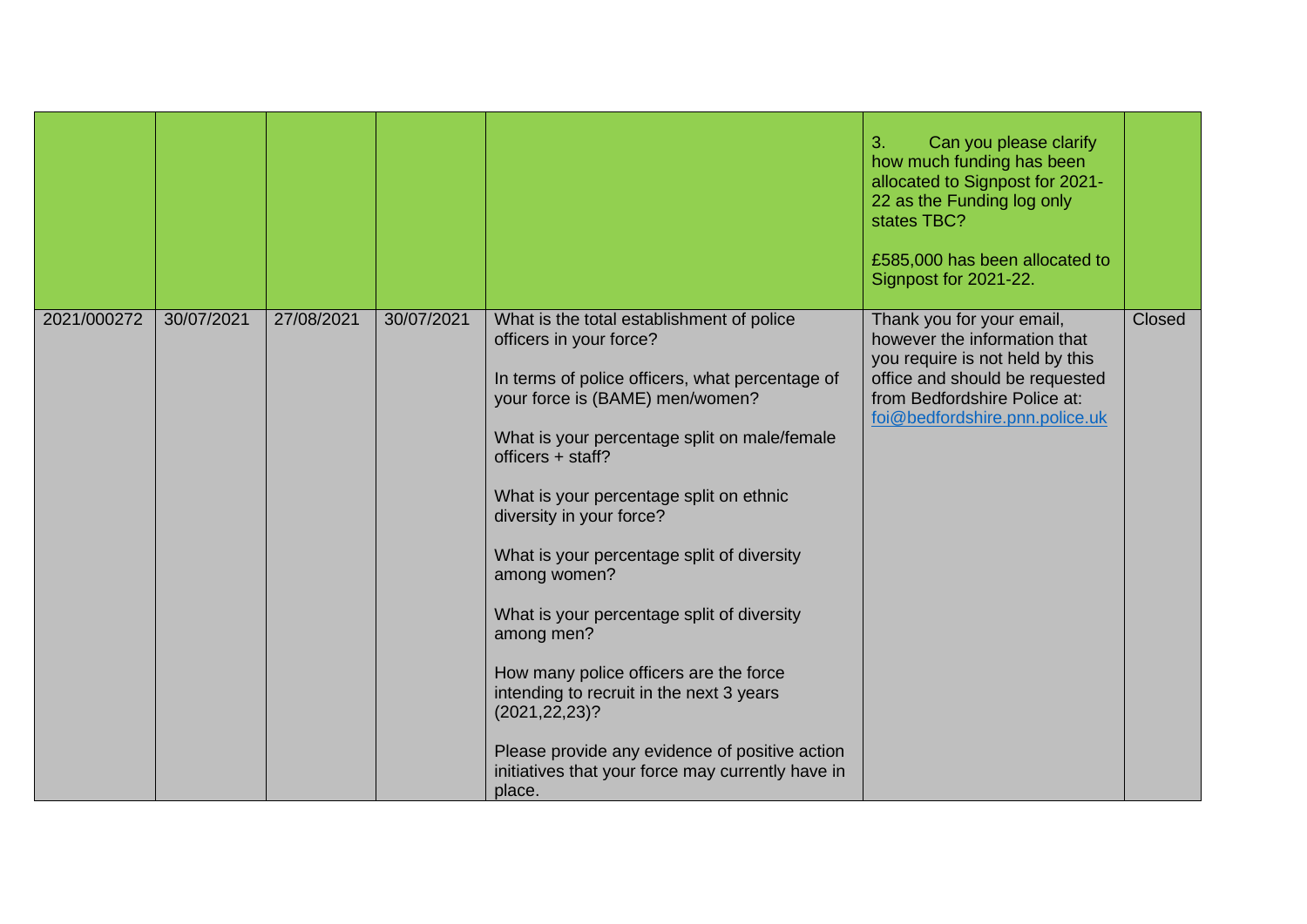| 2021/000279 | 31/07/2021 | 27/08/2021 | 02/08/2021 | Has your force made any commitment to<br>recruiting certain numbers from BAME<br>communities?<br>I would like to make a freedom of information<br>request to know how many riders of e-scooters<br>have been stopped by the police in Bedford<br>and whether they have been warned, fined or<br>had their scooters confiscated.                                                                                                   | Thank you for your email,<br>however the information that<br>you require is not held by this<br>office and should be requested<br>from Bedfordshire Police at:<br>foi@bedfordshire.pnn.police.uk                                                                                                                                                                                                                                                                                                                                                                                                                                        | Closed        |
|-------------|------------|------------|------------|-----------------------------------------------------------------------------------------------------------------------------------------------------------------------------------------------------------------------------------------------------------------------------------------------------------------------------------------------------------------------------------------------------------------------------------|-----------------------------------------------------------------------------------------------------------------------------------------------------------------------------------------------------------------------------------------------------------------------------------------------------------------------------------------------------------------------------------------------------------------------------------------------------------------------------------------------------------------------------------------------------------------------------------------------------------------------------------------|---------------|
| 2021/000294 | 30/07/2021 | 27/08/2021 | 09/08/2021 | 1. Can you please provide a copy of this<br>decision with the person's name redacted?<br>2. Can you please provide or direct me to the<br>PCC/OPCC funding process/procedure?<br>3. Where is the log of funding allocated by<br><b>VERU</b> since it started?<br>4. How much is VERU costing to run its 11-<br>member team and other costs?<br>5. Where are the independent objectives and<br>verifiable measures of any success? | We are required by the<br>Freedom of Information Act<br>2000 (The Act) to handle all<br>requests in a manner that is<br>blind to the identity of the<br>requestor. Any information<br>released in response to a<br>request is regarded as being<br>published and therefore, in the<br>public domain without caveat.<br>With reference to your recent<br>enquiry and in response to your<br>questions, we can confirm the<br>following:<br><b>Attachments were sent to</b><br>requestor within FOI<br>response - please contact<br><b>PCC@bedfordshire.pnn.polic</b><br>e.uk if you would like to<br>receive a copy of the<br>documents. | <b>Closed</b> |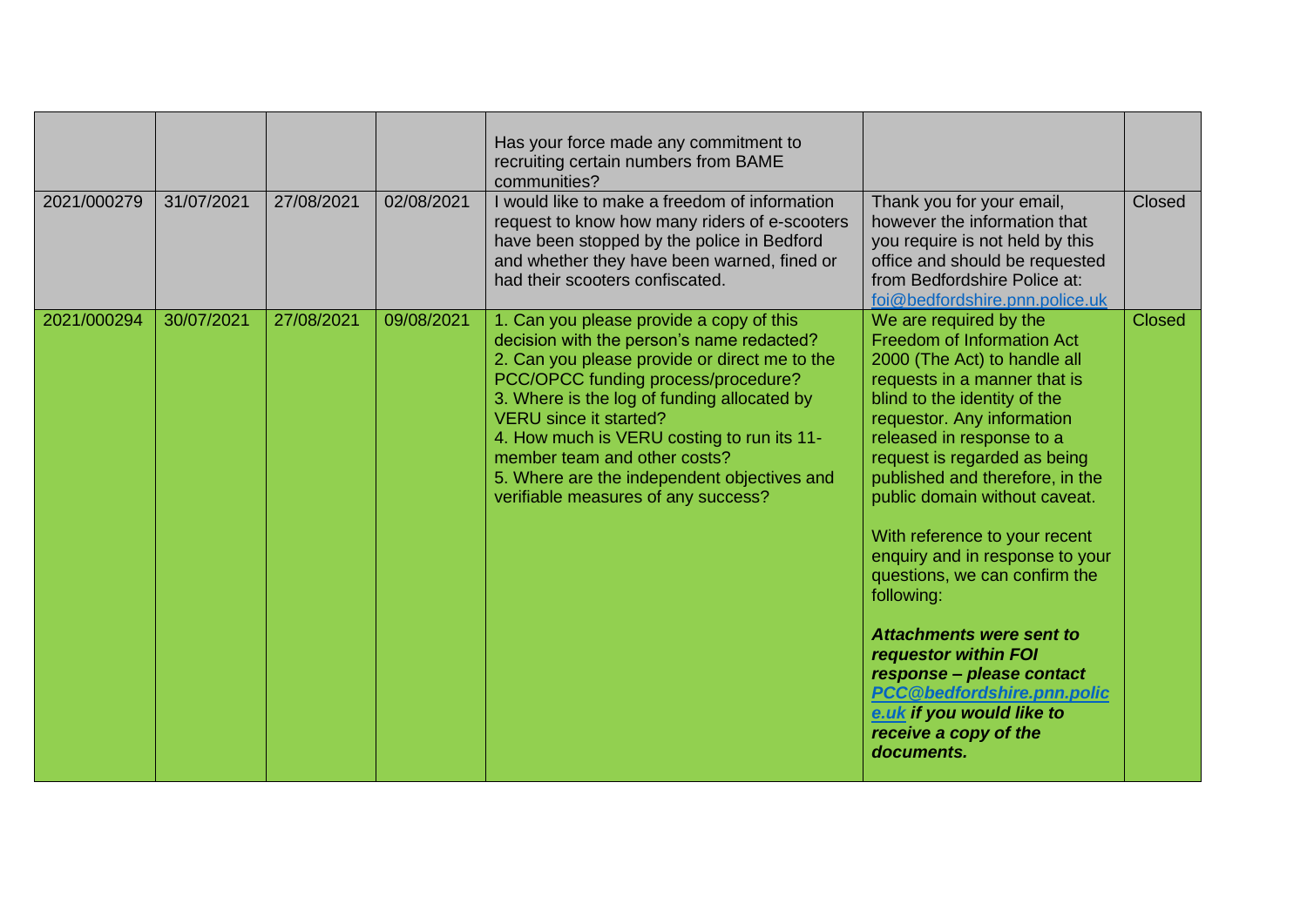|  |  | 1. We have attached the                                          |  |
|--|--|------------------------------------------------------------------|--|
|  |  | decision paper PCC.D.004,                                        |  |
|  |  | however all third party                                          |  |
|  |  | information has been redacted.                                   |  |
|  |  | ICO Guidance states, if the                                      |  |
|  |  | requested information is the                                     |  |
|  |  | personal data of an individual                                   |  |
|  |  | other than the requestor, the                                    |  |
|  |  | <b>OPCC</b> should consider whether                              |  |
|  |  | disclosing it would contravene                                   |  |
|  |  | the UK GDPR data protection                                      |  |
|  |  | principles. Information should                                   |  |
|  |  | not be disclosed if it would                                     |  |
|  |  | contravene any of the                                            |  |
|  |  | principles. Processing and                                       |  |
|  |  | releasing the third party                                        |  |
|  |  | information is unlawful (or                                      |  |
|  |  | unfair) and disclosure would                                     |  |
|  |  | contravene GDPR principles.                                      |  |
|  |  | When information has been                                        |  |
|  |  |                                                                  |  |
|  |  | redacted you will see a black<br>line.                           |  |
|  |  |                                                                  |  |
|  |  |                                                                  |  |
|  |  | 2. The process is formally                                       |  |
|  |  | logged in a decision paper each<br>year and these have been sent |  |
|  |  |                                                                  |  |
|  |  | to you within this email.                                        |  |
|  |  | 3. VERU is managed by                                            |  |
|  |  | Bedfordshire Police, the OPCC                                    |  |
|  |  | does not hold this information                                   |  |
|  |  | and request must be made to                                      |  |
|  |  | foi@Bedfordshire.pnn.Police.uk                                   |  |
|  |  |                                                                  |  |
|  |  |                                                                  |  |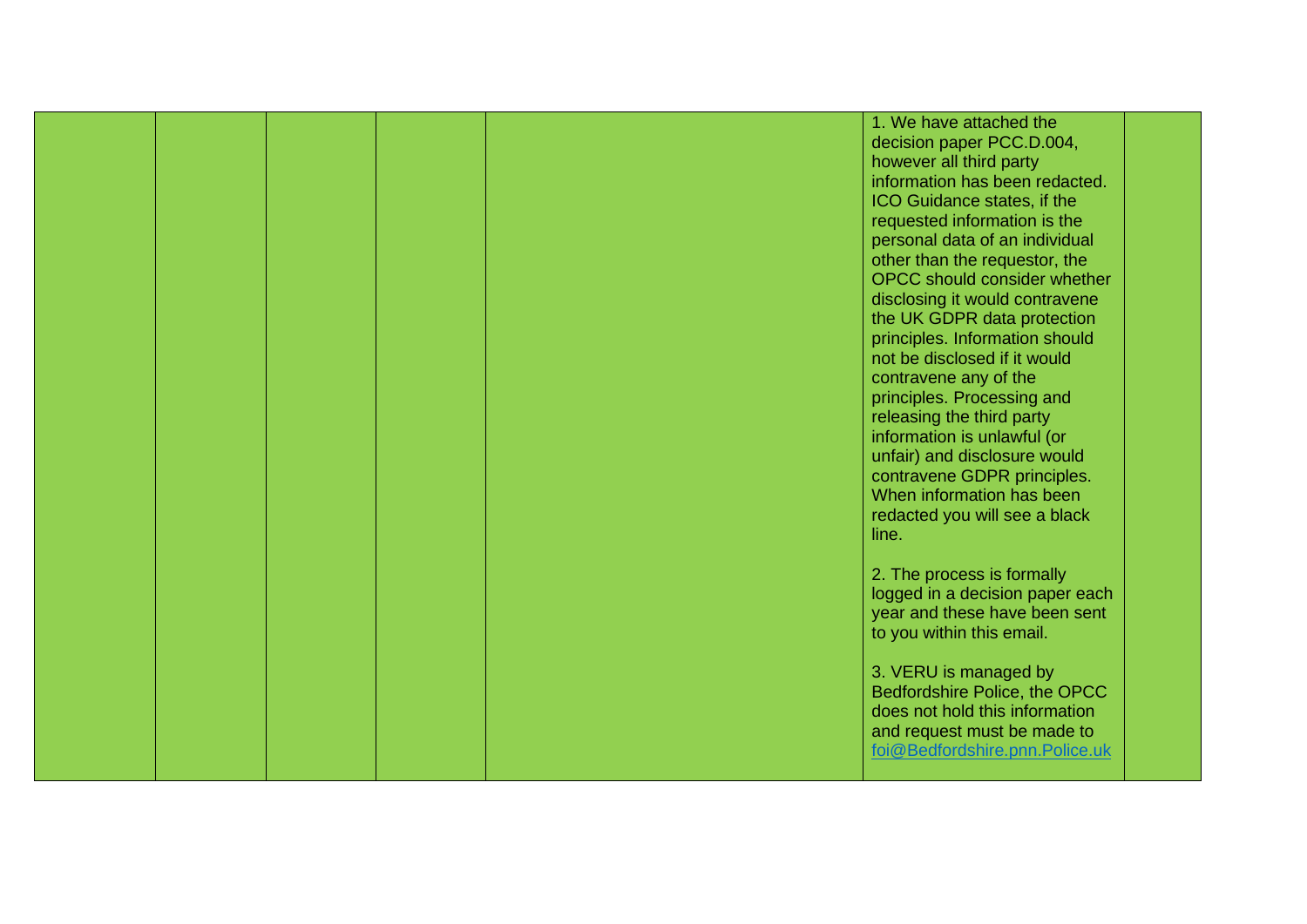|             |            |            |            |                                                                                                                                                           | 4. VERU is managed by<br>Bedfordshire Police, the OPCC<br>does not hold this information<br>and request must be made to<br>foi@Bedfordshire.pnn.Police.uk<br>5. VERU is managed by<br>Bedfordshire Police, the OPCC<br>does not hold this information<br>and request must be made to<br>foi@Bedfordshire.pnn.Police.uk                                                                                                                                                                                                                                                                                                                                                                                                                                   |               |
|-------------|------------|------------|------------|-----------------------------------------------------------------------------------------------------------------------------------------------------------|----------------------------------------------------------------------------------------------------------------------------------------------------------------------------------------------------------------------------------------------------------------------------------------------------------------------------------------------------------------------------------------------------------------------------------------------------------------------------------------------------------------------------------------------------------------------------------------------------------------------------------------------------------------------------------------------------------------------------------------------------------|---------------|
| 2021/000299 | 12/08/2021 | 09/09/2021 | 13/08/2021 | Did the OPCC/PCC apply for funding from to<br>the £11.3m for domestic abuse intervention<br>programmes (the 25 winning bids were<br>announced yesterday)? | We are required by the<br><b>Freedom of Information Act</b><br>2000 (The Act) to handle all<br>requests in a manner that is<br>blind to the identity of the<br>requestor. Any information<br>released in response to a<br>request is regarded as being<br>published and therefore, in the<br>public domain without caveat.<br>The Office of the Police and<br><b>Crime Commissioner (OPCC)</b><br>for Bedfordshire bid into the<br>Ministry of Justice (MOJ) fund.<br>There was a fund of £2.8 million<br>for Domestic Abuse and Sexual<br>Violence services, of which the<br>Office of the Police and Crime<br><b>Commissioner for Bedfordshire</b><br>won £115,800 as well as an<br>additional fund of £1.3 million<br>for Male Rape services of which | <b>Closed</b> |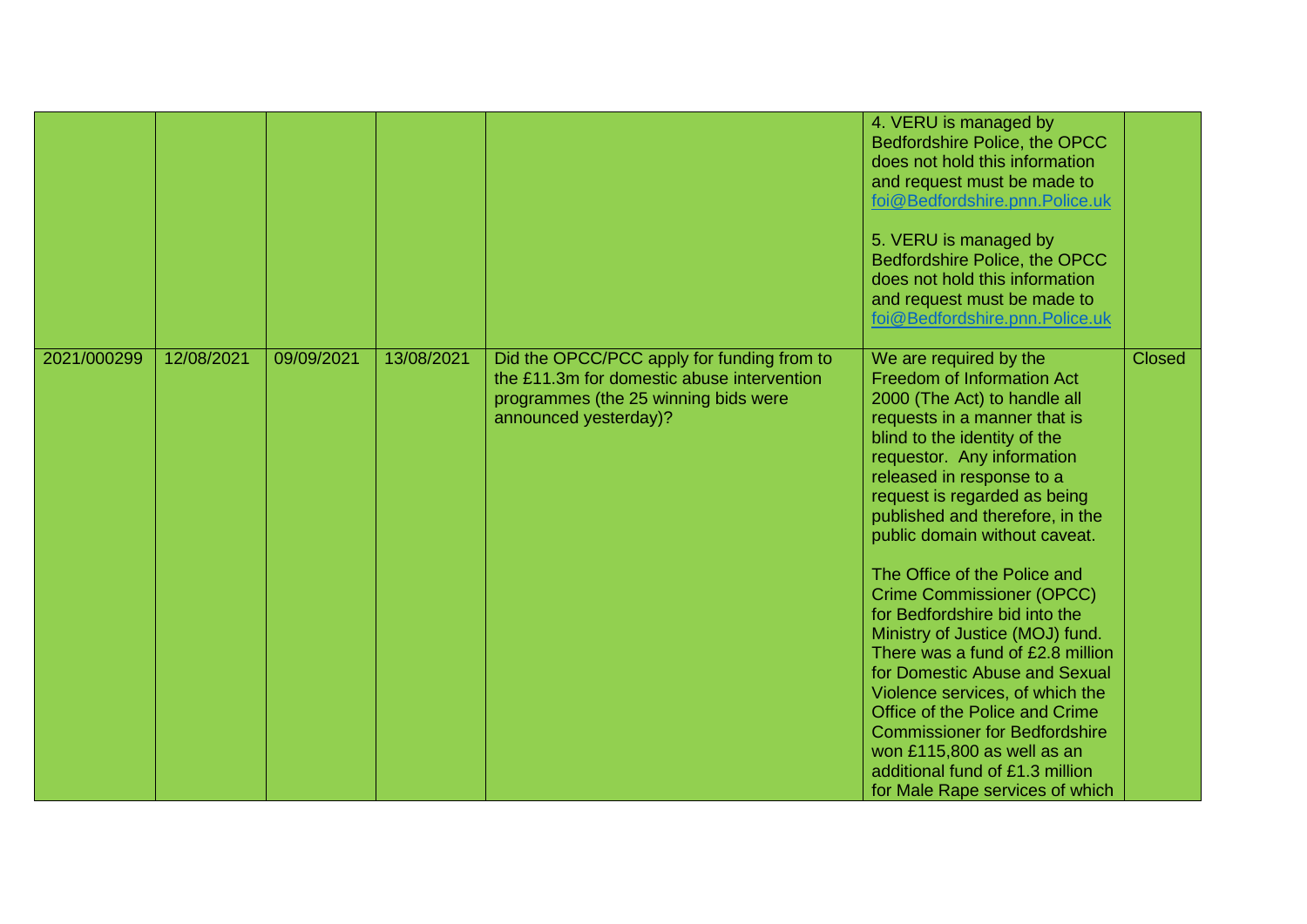|             |            |            |            |                                                                                                                                                                                                                                                                                                                                                                                                                                                                                                                                                                                                                                                                                                                             | the Office of the Police and<br><b>Crime Commissioner for</b><br>Bedfordshire won £49,631.<br>The total amount won by<br>Bedfordshire Office of the<br><b>Police and Crime Commissioner</b><br>was £165,431.                                                                                                                                                                                                                                                                                                                                                                                                                                                                           |               |
|-------------|------------|------------|------------|-----------------------------------------------------------------------------------------------------------------------------------------------------------------------------------------------------------------------------------------------------------------------------------------------------------------------------------------------------------------------------------------------------------------------------------------------------------------------------------------------------------------------------------------------------------------------------------------------------------------------------------------------------------------------------------------------------------------------------|----------------------------------------------------------------------------------------------------------------------------------------------------------------------------------------------------------------------------------------------------------------------------------------------------------------------------------------------------------------------------------------------------------------------------------------------------------------------------------------------------------------------------------------------------------------------------------------------------------------------------------------------------------------------------------------|---------------|
| 2021/000300 | 13/08/2021 | 10/09/2021 | 18/08/2021 | Are you planning face to face physical<br>$\bullet$<br>meetings for public surgeries in the<br>future and if so, approx. how many a<br>year?<br>Are you planning online public surgeries<br>$\bullet$<br>with video teams call and if so, approx.<br>how many a year?<br>Are you planning surgeries with booked<br>appointment times where a member of<br>the public can have direct 1on1<br>telephone call with the PCC, and if so,<br>approx. how many a year?<br>Are you planning Live events (online or<br>$\bullet$<br>in physical face to face) with the public<br>as a Q&A session, and if so, approx.<br>how many a year?<br>Do you have any other tried and tested<br>methods that have worked especially<br>well? | We are required by the<br><b>Freedom of Information Act</b><br>2000 (The Act) to handle all<br>requests in a manner that is<br>blind to the identity of the<br>requestor. Any information<br>released in response to a<br>request is regarded as being<br>published and therefore, in the<br>public domain without caveat.<br>With reference to your recent<br>enquiry and in response to your<br>question, I have received the<br>following responses from the<br><b>Community Engagement Officer</b><br>at Bedfordshire OPCC.<br>Are you planning face to<br>face physical meetings<br>for public surgeries in<br>the future and if so,<br>approx. how many a<br>year?<br>$Yes - 10$ | <b>Closed</b> |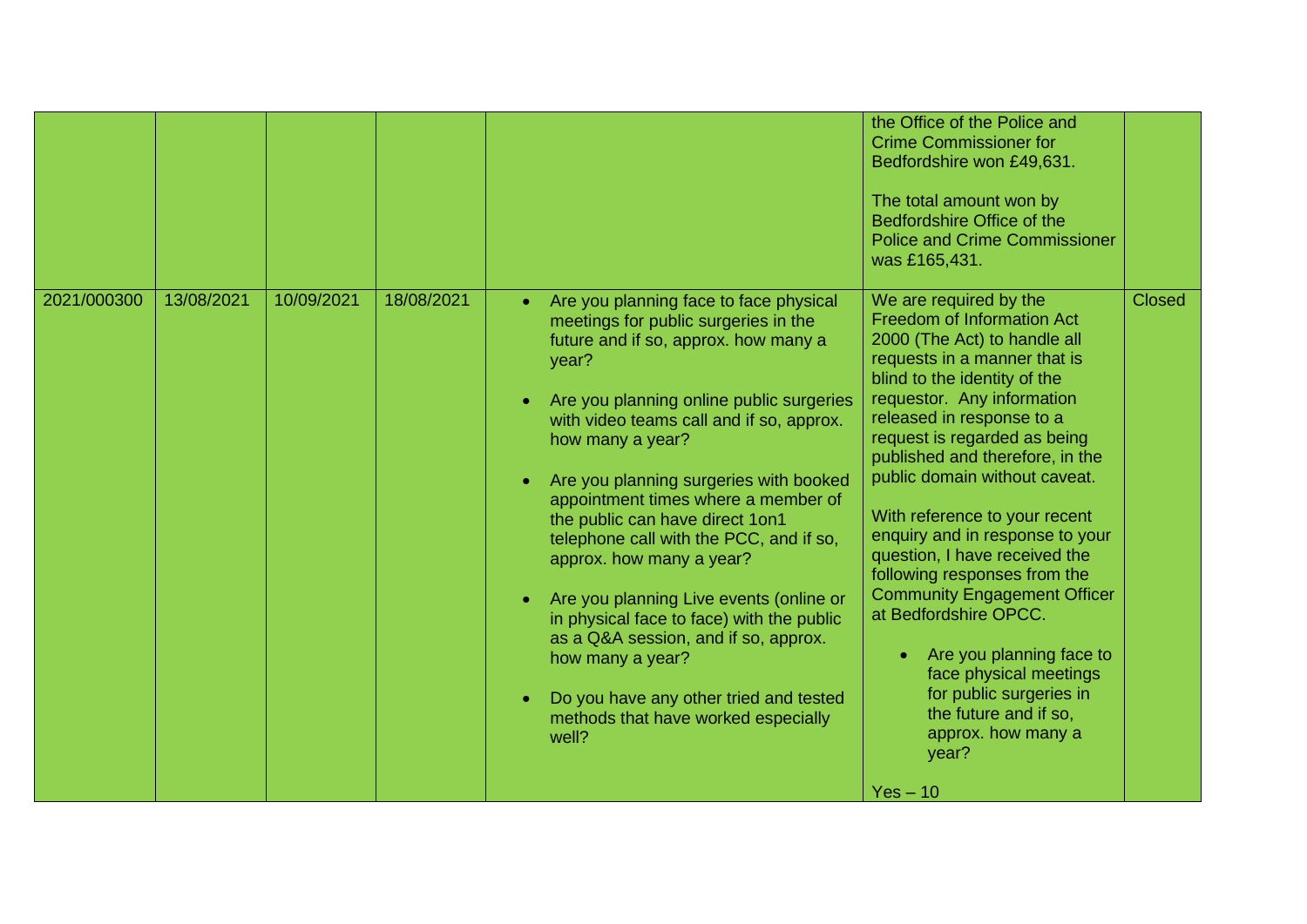|  |  | Are you planning online<br>$\bullet$<br>public surgeries with<br>video teams call and if<br>so, approx. how many a<br>year?                                                                                      |
|--|--|------------------------------------------------------------------------------------------------------------------------------------------------------------------------------------------------------------------|
|  |  | $Yes - 15$                                                                                                                                                                                                       |
|  |  | Are you planning<br>$\bullet$<br>surgeries with booked<br>appointment times<br>where a member of the<br>public can have direct<br>1on1 telephone call with<br>the PCC, and if so,<br>approx. how many a<br>year? |
|  |  | Not this year, maybe next year.                                                                                                                                                                                  |
|  |  | Are you planning Live<br>$\bullet$<br>events (online or in<br>physical face to face)<br>with the public as a Q&A<br>session, and if so,<br>approx. how many a<br>year?                                           |
|  |  | $Yes - 3$                                                                                                                                                                                                        |
|  |  | Do you have any other<br>$\bullet$<br>tried and tested methods<br>that have worked<br>especially well?                                                                                                           |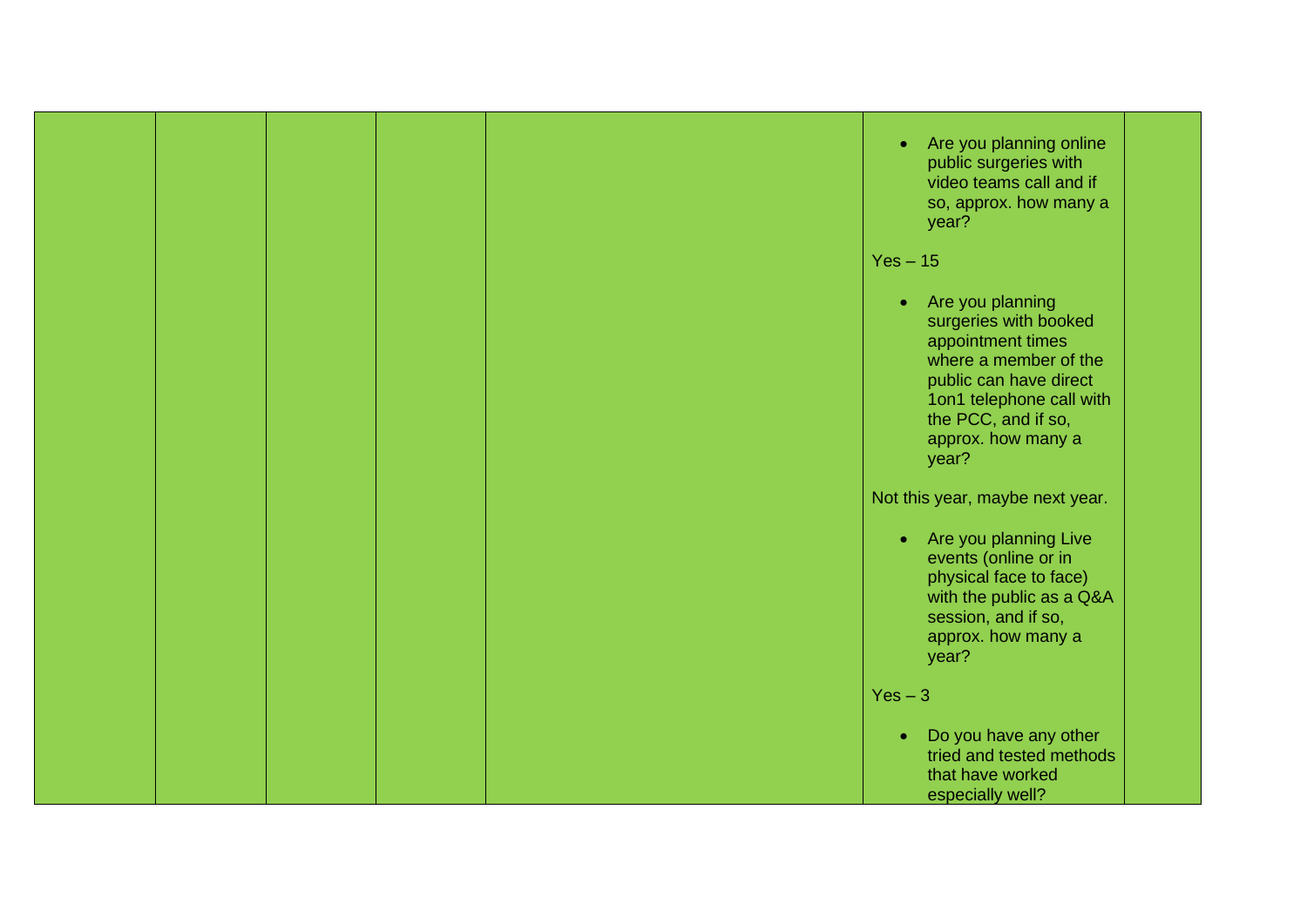|             |            |            |            |                                                                                                                                                          | Bedfordshire OPCC do not<br>have any other tried and tested<br>methods.                                                                                                                                                                                                                                                                                                                                                                                                                                                                                                                                                                                                                                                                                                                                                                                                                  |               |
|-------------|------------|------------|------------|----------------------------------------------------------------------------------------------------------------------------------------------------------|------------------------------------------------------------------------------------------------------------------------------------------------------------------------------------------------------------------------------------------------------------------------------------------------------------------------------------------------------------------------------------------------------------------------------------------------------------------------------------------------------------------------------------------------------------------------------------------------------------------------------------------------------------------------------------------------------------------------------------------------------------------------------------------------------------------------------------------------------------------------------------------|---------------|
| 2021/000304 | 18/08/2021 | 15/09/2021 | 24/08/2021 | I would like to obtain any information you can<br>provide me about the consultation you done<br>online on your website for the Police and Crime<br>Plan. | We are required by the<br><b>Freedom of Information Act</b><br>2000 (The Act) to handle all<br>requests in a manner that is<br>blind to the identity of the<br>requestor. Any information<br>released in response to a<br>request is regarded as being<br>published and therefore, in the<br>public domain without caveat.<br><b>Attachments were sent to</b><br>requestor within FOI<br>response - please contact<br>PCC@bedfordshire.pnn.polic<br>e.uk if you would like to<br>receive a copy of the<br>documents.<br>With reference to your recent<br>enquiry and in response to your<br>question, attached are the<br>results of the responses to the<br>Office of the Police and Crime<br><b>Commissioner for</b><br><b>Bedfordshire's Police and Crime</b><br>Plan Public Consultation,<br>completed and published via<br>SurveyMonkey. I have also<br>attached the Communications | <b>Closed</b> |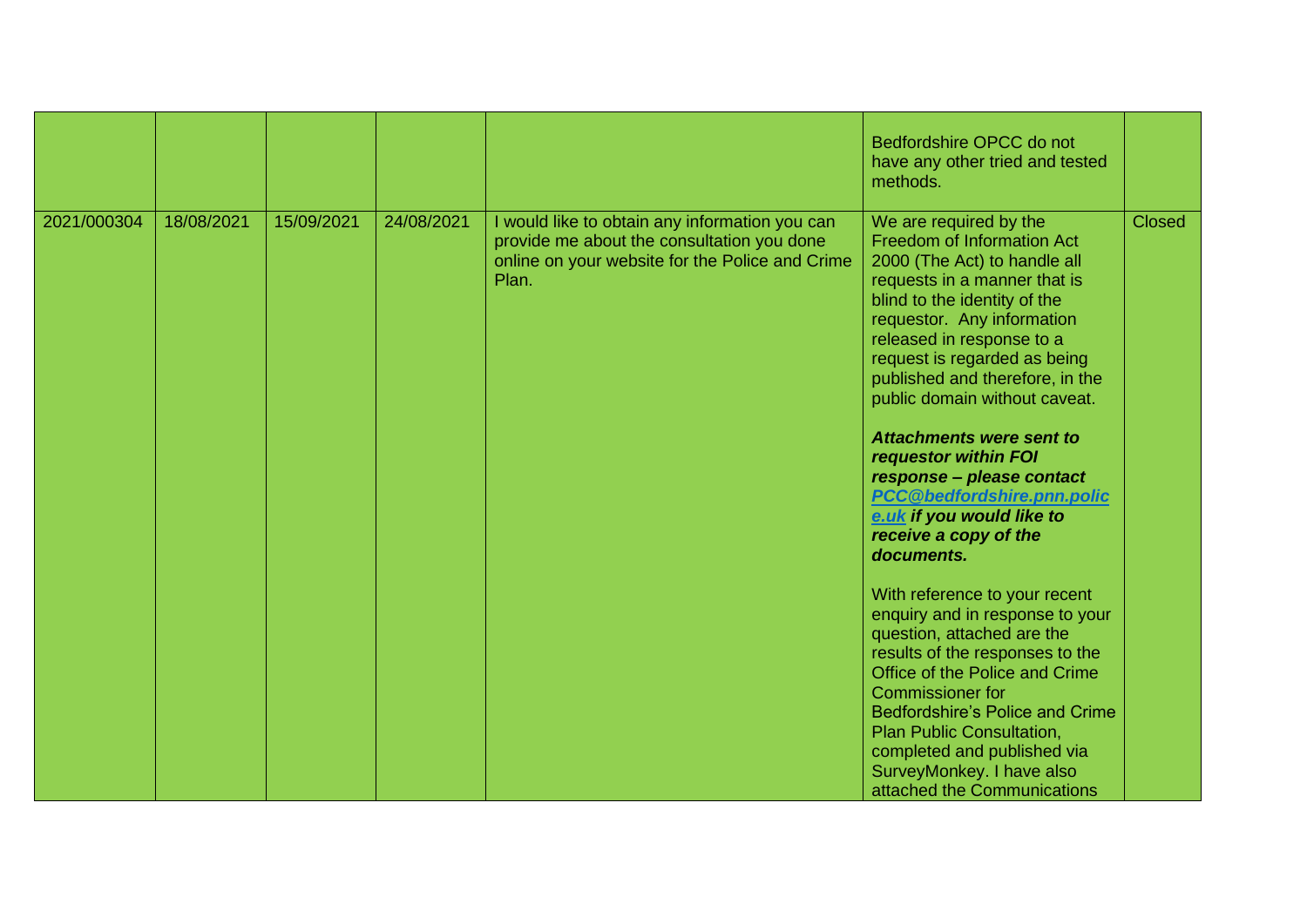|             |            |            |            |                                                                                                                                                                                                                                                                                                                                                                                                                                                                                                                                                                                                                                                                                                                                                                                                                                                                                                                                         | and Engagement Schedule for<br>the Public Consultation Survey.<br>We hope this information<br>proves useful. Please come<br>back to us if you require further<br>assistance on this matter.      |        |
|-------------|------------|------------|------------|-----------------------------------------------------------------------------------------------------------------------------------------------------------------------------------------------------------------------------------------------------------------------------------------------------------------------------------------------------------------------------------------------------------------------------------------------------------------------------------------------------------------------------------------------------------------------------------------------------------------------------------------------------------------------------------------------------------------------------------------------------------------------------------------------------------------------------------------------------------------------------------------------------------------------------------------|--------------------------------------------------------------------------------------------------------------------------------------------------------------------------------------------------|--------|
| 2021/000326 | 03/09/2021 | 01/10/2021 | 03/09/2021 | I am conducting research for my master's<br>degree around policing during the pandemic,<br>specifically around the police's use of<br>technology during this time. The aim of this<br>research is to understand how the pandemic<br>affected policing in the UK, by researching the<br>police's use of digital technology and the<br>public's opinion on the police during this time.<br>I was hoping, if possible, to get your thoughts<br>on the subject. I thought the best way to reach<br>out and ask would be through a Freedom of<br>Information request. Below are 6 questions on<br>the subject:<br>In what ways has your police force tried<br>1.<br>to still engage with the public despite the<br>pandemic?<br>2.<br>What are your opinions on the use of<br>technology to report crimes?<br>3.<br>Do you believe the police should wider<br>their use of technology? For example, taking<br>statements online or by phone? | Thank you for your email,<br>however the information that<br>you require is not held by this<br>office and should be requested<br>from Bedfordshire Police at:<br>foi@Bedfordshire.pnn.Police.uk | Closed |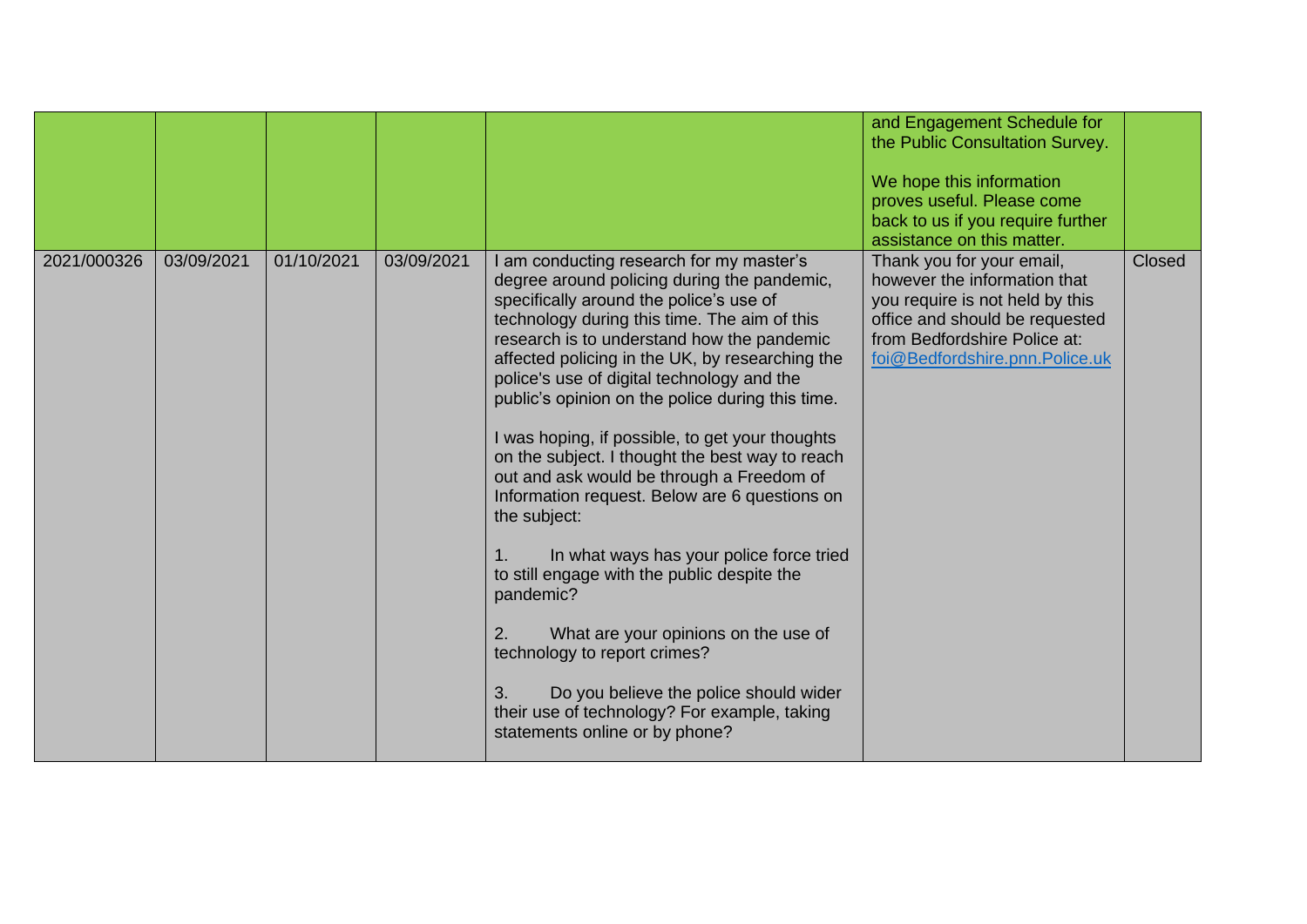|             |            |            |            | 4.<br>Has your police force used technology<br>to interact more with the public during the<br>pandemic? If so, how?<br>5.<br>With restrictions and more police<br>powers, how do you believe the public's<br>confidence has changed during the pandemic?<br>6.<br>What lessons do you believe policing<br>can learn from the past year?                                                                                                                                                                                                                     |                                                                                                                                                                                                                        |               |
|-------------|------------|------------|------------|-------------------------------------------------------------------------------------------------------------------------------------------------------------------------------------------------------------------------------------------------------------------------------------------------------------------------------------------------------------------------------------------------------------------------------------------------------------------------------------------------------------------------------------------------------------|------------------------------------------------------------------------------------------------------------------------------------------------------------------------------------------------------------------------|---------------|
| 2021/000339 | 07/09/2021 | 05/10/2021 | 08/09/2021 | According to your records, please could you<br>provide stats from 12 August 2020 to 12<br>August 2021 to the following within the age<br>group 12 - 17 years:<br>How many children were recorded as runaway/<br>disappeared?<br>How many were girls?<br>How many were boys?<br>What is the break down on ethnicity for both<br>groups?<br>How many of these children were reported as<br>missing to Missing People the country's<br><b>National Database?</b><br>How many children have been found by<br>Bedfordshire Missing People during this<br>period? | <b>Forwarded to Bedfordshire</b><br>Police Freedom of Information<br>department (already copied into<br>the FOI request).                                                                                              | <b>Closed</b> |
| 2021/000349 | 17/09/2021 | 15/10/2021 | 17/09/2021 | Wonder if you would be good enough to<br>provide the ICO/ DPA Registration number.<br>The one we had on file Z3369495 isn't showing<br>as active.                                                                                                                                                                                                                                                                                                                                                                                                           | On 1 April 2019 an exemption<br>from the requirement to pay a<br>fee to the ICO to register a data<br>controller's details for an<br>elected member was<br>introduced. A police and crime<br>commissioner would not be | <b>Closed</b> |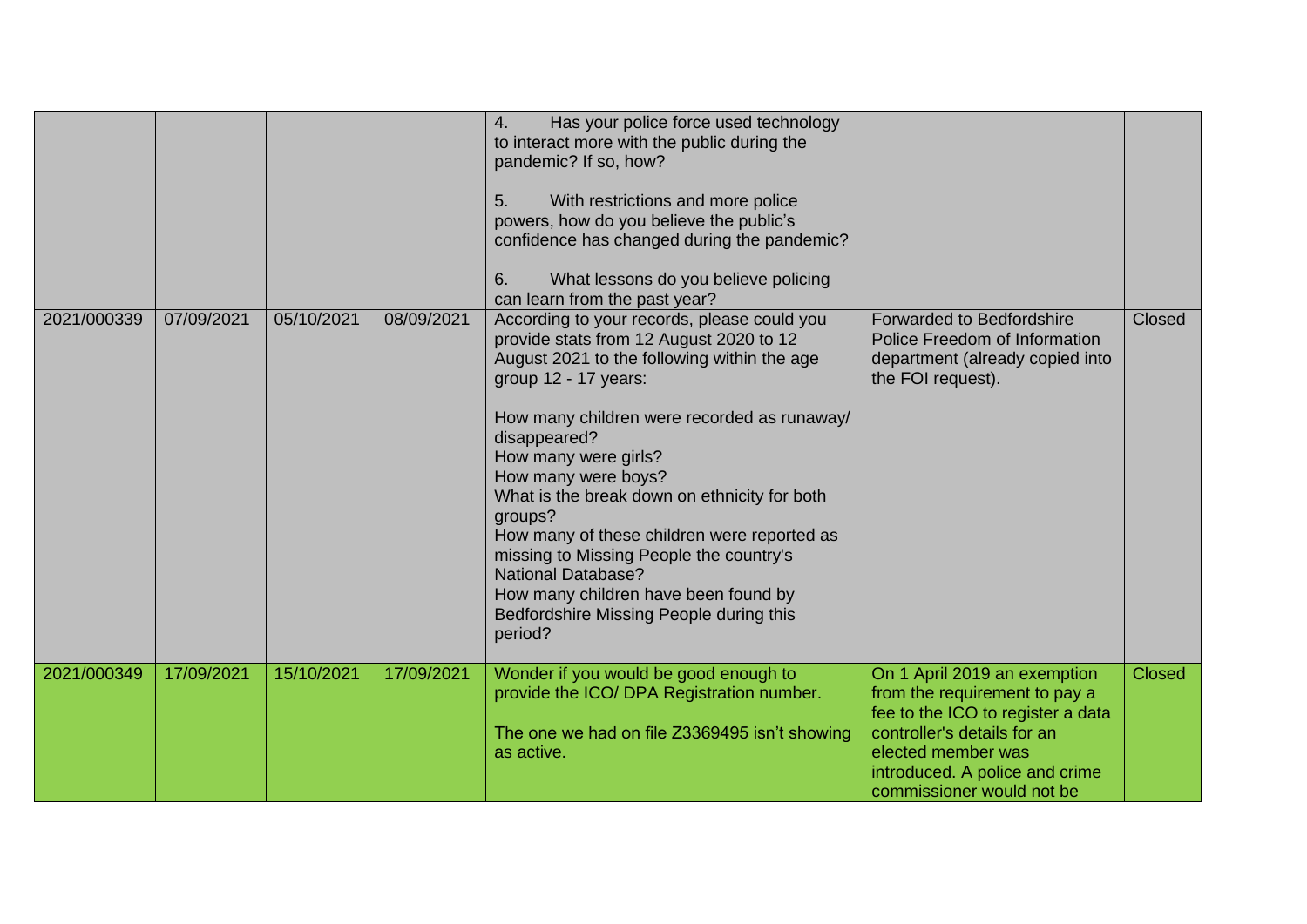|             |            |            |            |                                                                                                                                                                                                                                                          | required to pay a fee to remain<br>registered with the ICO, if they<br>were only processing personal<br>data in connection with the<br>functions of their role. A<br>prospective representative who<br>is seeking to become an<br>elected representative would<br>also be able to be covered by<br>this exemption if they are only<br>processing personal data that<br>would be covered by the<br>exemption.<br>Bedfordshire office of the Police<br>and Crime Commissioner falls<br>under this exemption.<br>Organisations only appear on<br>the public register if you pay the<br>fee. The ICO do not keep a<br>register of organisations that<br>are exempt. |               |
|-------------|------------|------------|------------|----------------------------------------------------------------------------------------------------------------------------------------------------------------------------------------------------------------------------------------------------------|-----------------------------------------------------------------------------------------------------------------------------------------------------------------------------------------------------------------------------------------------------------------------------------------------------------------------------------------------------------------------------------------------------------------------------------------------------------------------------------------------------------------------------------------------------------------------------------------------------------------------------------------------------------------|---------------|
| 2021/000353 | 21/09/2021 | 19/10/2021 | 22/09/2021 | Under the terms of the Freedom of Information<br>Act 2000, please provide me with full details of<br>staffing changes within the OPCC since the<br>election in May.<br>Please include:<br>1. Number of staff hired, including job titles and<br>salaries | We are required by the<br><b>Freedom of Information Act</b><br>2000 (The Act) to handle all<br>requests in a manner that is<br>blind to the identity of the<br>requestor. Any information<br>released in response to a<br>request is regarded as being<br>published and therefore, in the<br>public domain without caveat.                                                                                                                                                                                                                                                                                                                                      | <b>Closed</b> |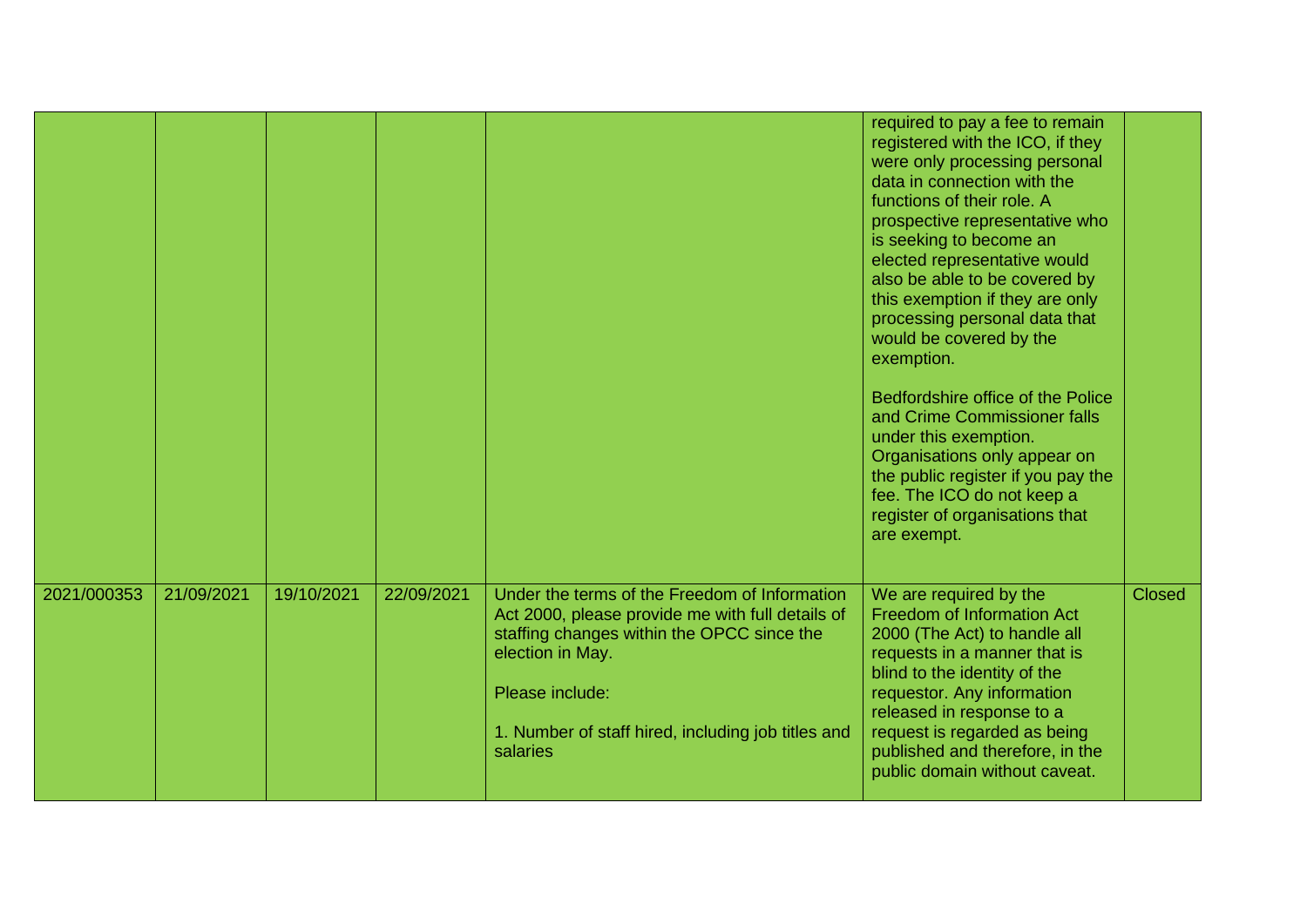|             |            |            |            | 2. Number of staff made redundant or who<br>have resigned or retired, including severance<br>payments<br>Please respond within 20 working days.                                                                                                        | With reference to your recent<br>enquiry and in response to your<br>question,<br>1. The OPCC have employed<br>two members of staff since May<br>2021 which filled vacant posts.<br><b>Personal Assistant for</b><br>the PCC and Chief Executive<br><b>Project Manager for</b><br><b>Policing and Contact</b><br>Information regarding staff<br>including salary banding for<br>Bedfordshire OPCC can be<br>found on our website -<br>https://www.bedfordshire.pcc.po<br>lice.uk/meet-the-team/<br>2. There have been three<br>members of staff who have<br>resigned and no members of<br>staff have been made<br>redundant, retired or received<br>severance payments since May<br>2021. |               |
|-------------|------------|------------|------------|--------------------------------------------------------------------------------------------------------------------------------------------------------------------------------------------------------------------------------------------------------|------------------------------------------------------------------------------------------------------------------------------------------------------------------------------------------------------------------------------------------------------------------------------------------------------------------------------------------------------------------------------------------------------------------------------------------------------------------------------------------------------------------------------------------------------------------------------------------------------------------------------------------------------------------------------------------|---------------|
| 2021/000363 | 01/10/2021 | 29/10/2021 | 04/10/2021 | 1, How many people are living in the area<br>described as Leighton Buzzard and Rural area<br>at present.<br>2, Do you have any estimates of the increase<br>of people in this area on completion of the<br>larger housing developments currently being | Thank you for your email,<br>however the information that<br>you require is not held by this<br>office and should be requested<br>from Central Bedfordshire<br><b>Council at Information</b>                                                                                                                                                                                                                                                                                                                                                                                                                                                                                             | <b>Closed</b> |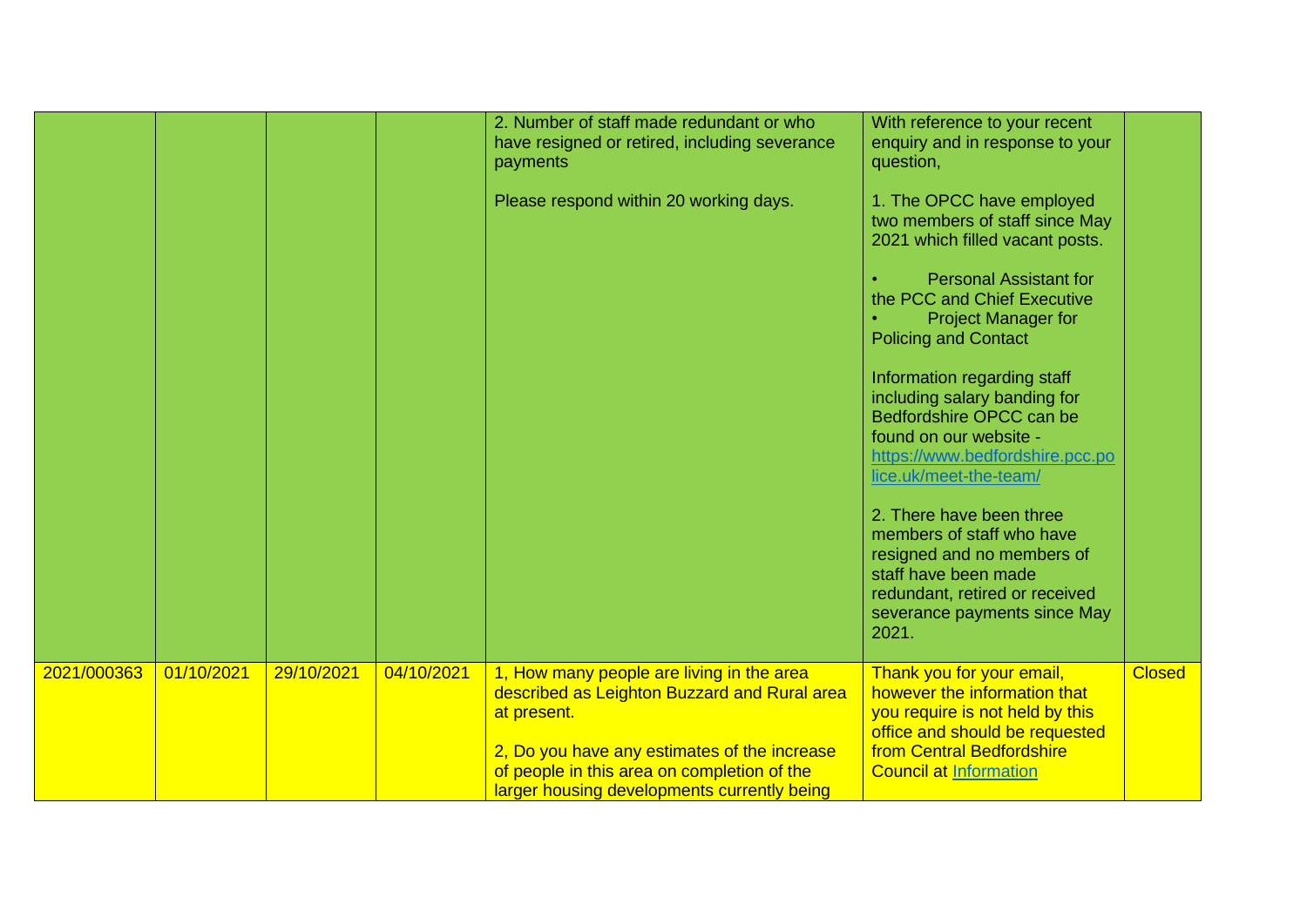|             |            |            |            | worked on in the Leighton Buzzard and Rural<br>area?<br>3, How many people live in the Dunstable and<br><b>Rural area?</b><br>4, Do you have any projected population<br>figures for the future of this area also?                                                                                                                                                                                                                                                                                                                                                                                      | <b>Governance   Central</b><br><b>Bedfordshire Council</b>                                                                                                                                            |                                                  |
|-------------|------------|------------|------------|---------------------------------------------------------------------------------------------------------------------------------------------------------------------------------------------------------------------------------------------------------------------------------------------------------------------------------------------------------------------------------------------------------------------------------------------------------------------------------------------------------------------------------------------------------------------------------------------------------|-------------------------------------------------------------------------------------------------------------------------------------------------------------------------------------------------------|--------------------------------------------------|
| 2021/000377 | 13/10/2021 | 10/11/2021 | 13/10/2021 | Can I ask for the last two years (2019 and<br>2020) how many reported rapes there have<br>been? How many of those reported led to a<br>conviction?<br>Can I ask for the total time which police<br>interviewed the victims/alleged victims of the<br>these crimes during this period and the total<br>time which police interviewed<br>suspects/perpetrators?<br>If the total time of interviews is not possible to<br>obtain, can I ask for the length of ten police<br>interviews of alleged rape victims' interviews?<br>Can I ask then for the length of ten police<br>interviews of rape suspects? | Thank you for your email,<br>however the information that<br>you require is not held by this<br>office and should be requested<br>from Bedfordshire Police at:<br>foi@bedfordshire.pnn.police.uk      | Closed                                           |
| 2021/000384 | 19/10/2021 | 16/11/2021 | 19/10/2021 | Telephony and UC/ Collaboration<br>Please confirm the manufacturer of your<br>telephony system(s) that are currently in place<br>When was the installation date of your<br>telephony equipment?<br>When is your contract renewal date?                                                                                                                                                                                                                                                                                                                                                                  | <b>Telephony and UC/</b><br><b>Collaboration</b><br>This information is not held by<br>this office and should be<br>requested from Bedfordshire<br>Police Force at:<br>foi@bedfordshire.pnn.police.uk | <b>Closed</b><br>$-$ Force<br>and<br><b>OPCC</b> |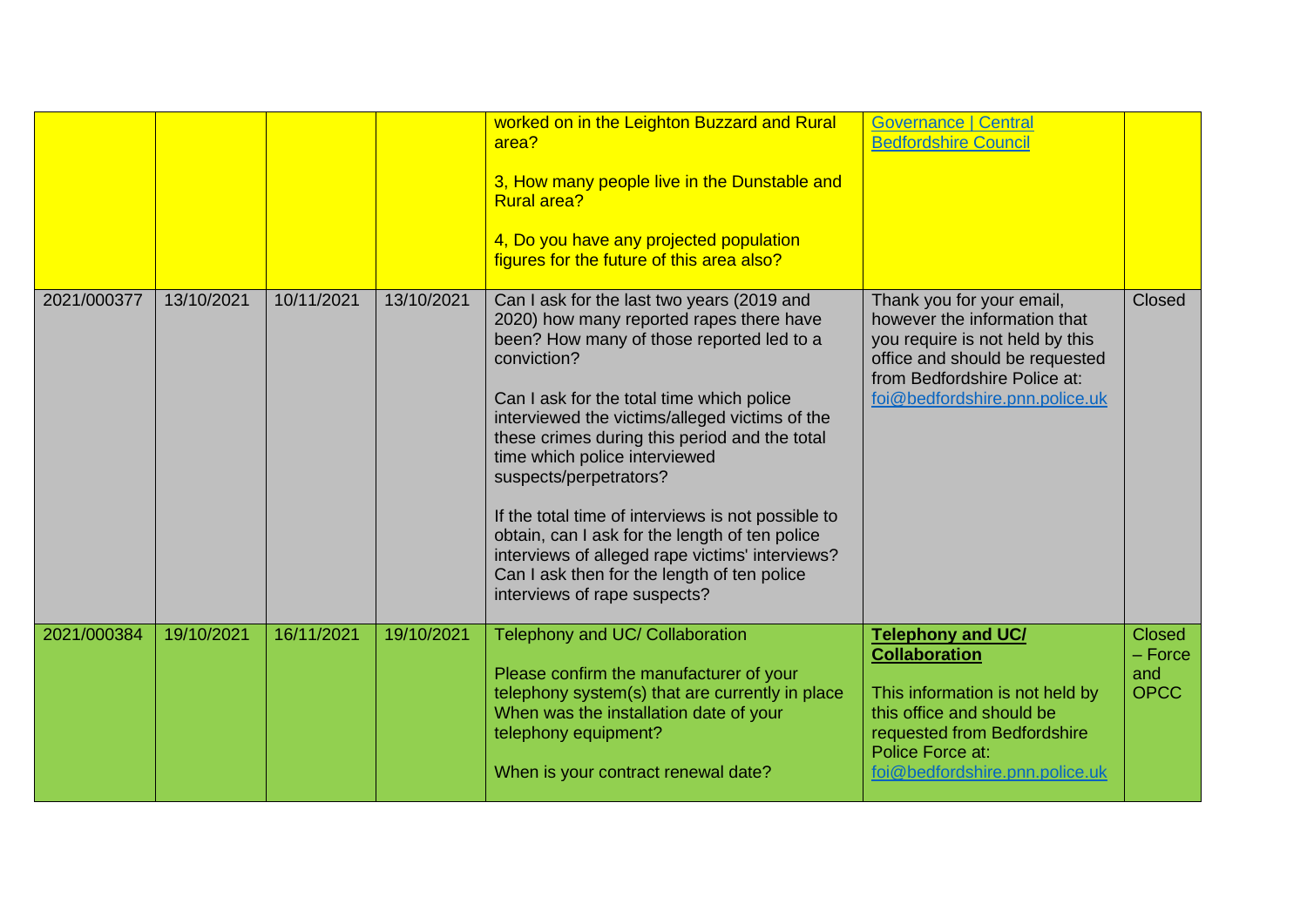|  |  | Who maintains your telephony system(s)?                                                                                                                             | <b>Contact Centre</b>                                                                                                                             |  |
|--|--|---------------------------------------------------------------------------------------------------------------------------------------------------------------------|---------------------------------------------------------------------------------------------------------------------------------------------------|--|
|  |  | Please confirm the value of the initial project<br>Please confirm the total ongoing annual spend<br>on telephony<br>Please confirm the annual support cost for your | This information is not held by<br>this office and should be<br>requested from Bedfordshire<br>Police Force at:<br>foi@bedfordshire.pnn.police.uk |  |
|  |  | telephony system                                                                                                                                                    | <b>CRM</b>                                                                                                                                        |  |
|  |  | Do you use Unified Communications or<br>Collaboration tools, if so which ones?<br><b>Contact Centre</b>                                                             | This information is not held by<br>this office and should be<br>requested from Bedfordshire<br>Police Force at:                                   |  |
|  |  | Please confirm the manufacturer of your<br>contact centre system(s) that are currently in<br>place?                                                                 | foi@bedfordshire.pnn.police.uk<br><b>Connectivity and Network</b><br><b>Services</b>                                                              |  |
|  |  | When was the installation date of your contact<br>centre infrastructure?                                                                                            | This information is not held by<br>this office and should be<br>requested from Bedfordshire                                                       |  |
|  |  | When is your contract renewal date?                                                                                                                                 | Police Force at:<br>foi@bedfordshire.pnn.police.uk                                                                                                |  |
|  |  | Who maintains your contact centre system(s)?                                                                                                                        | <b>Organisation</b>                                                                                                                               |  |
|  |  | Please confirm value of the initial project?                                                                                                                        | How many employees do you                                                                                                                         |  |
|  |  | Please confirm the value of annual<br>support/maintenance services (in £)? And                                                                                      | have overall within your<br>organisation?                                                                                                         |  |
|  |  | overall annual spend for the contact centre<br>How many contact centre agents do you have?                                                                          | Bedfordshire Office of the<br><b>Police and Crime Commissioner</b><br>have 13 employees.                                                          |  |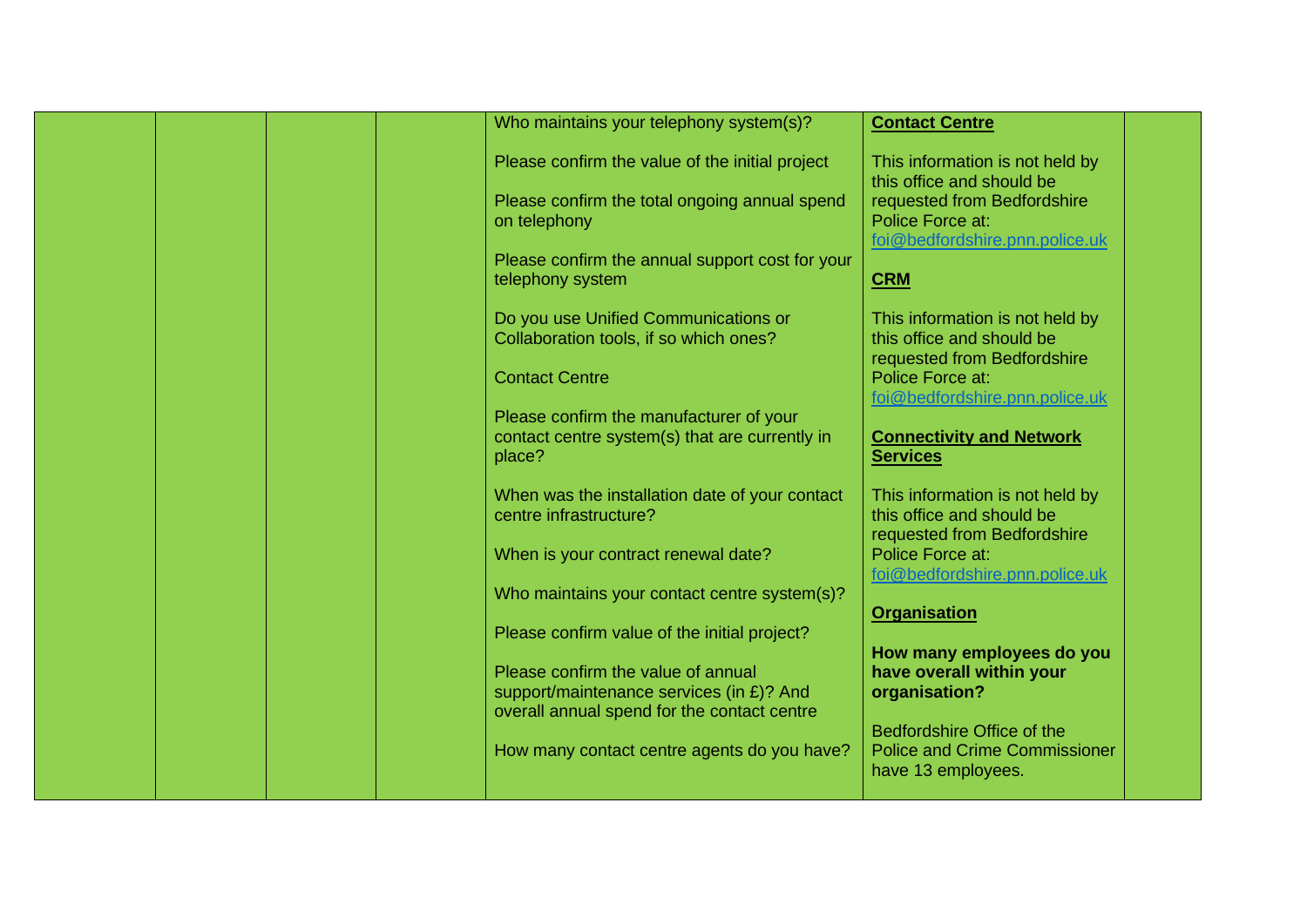| Do agents work from home? Or just your<br>offices?                                                                    | Can you provide contact<br>details for your procurement<br>lead / category manager for                                   |
|-----------------------------------------------------------------------------------------------------------------------|--------------------------------------------------------------------------------------------------------------------------|
| <b>CRM</b>                                                                                                            | these services?                                                                                                          |
| Do you use a CRM platform within your<br>organisation?                                                                | Bedfordshire Office of the<br><b>Police and Crime Commissioner</b><br>does not have a Procurement                        |
| What CRM platform is used (e.g. Microsoft<br>Dynamics, salesforce, Firmstep/ Granicus)?                               | Lead and or Category Manager.                                                                                            |
| Do you use a CRM in the contact centre?                                                                               | Can you provide names and<br>contact details for the                                                                     |
| What platform is used (e.g. Microsoft<br>Dynamics, salesforce, Firmstep/ Granicus)?                                   | following people within your<br>organisation?                                                                            |
|                                                                                                                       | • CIO / IT Director                                                                                                      |
| Do you use a knowledge base / knowledge<br>management platform? What platform is used?                                | Bedfordshire Office of the<br><b>Police and Crime Commissioner</b>                                                       |
| <b>Connectivity and Network Services</b>                                                                              | does not have a CIO/IT<br>Director.                                                                                      |
| Who provides your WAN and internet<br>connectivity and the annual spend on each                                       | • Head of IT                                                                                                             |
| Have you, or do you plan to deploy SD Wan<br>services                                                                 | Bedfordshire Office of the<br><b>Police and Crime Commissioner</b><br>does not have a Head of IT.                        |
| Have you got SIP trunks, if so who from and<br>confirm annual spend                                                   | • Head of Digital<br><b>Transformation</b>                                                                               |
| Please confirm who provides your LAN, WIFI<br>and Security infrastructure<br>Please confirm your annual spend on each | Bedfordshire Office of the<br><b>Police and Crime Commissioner</b><br>does not have a Head of Digital<br>Transformation. |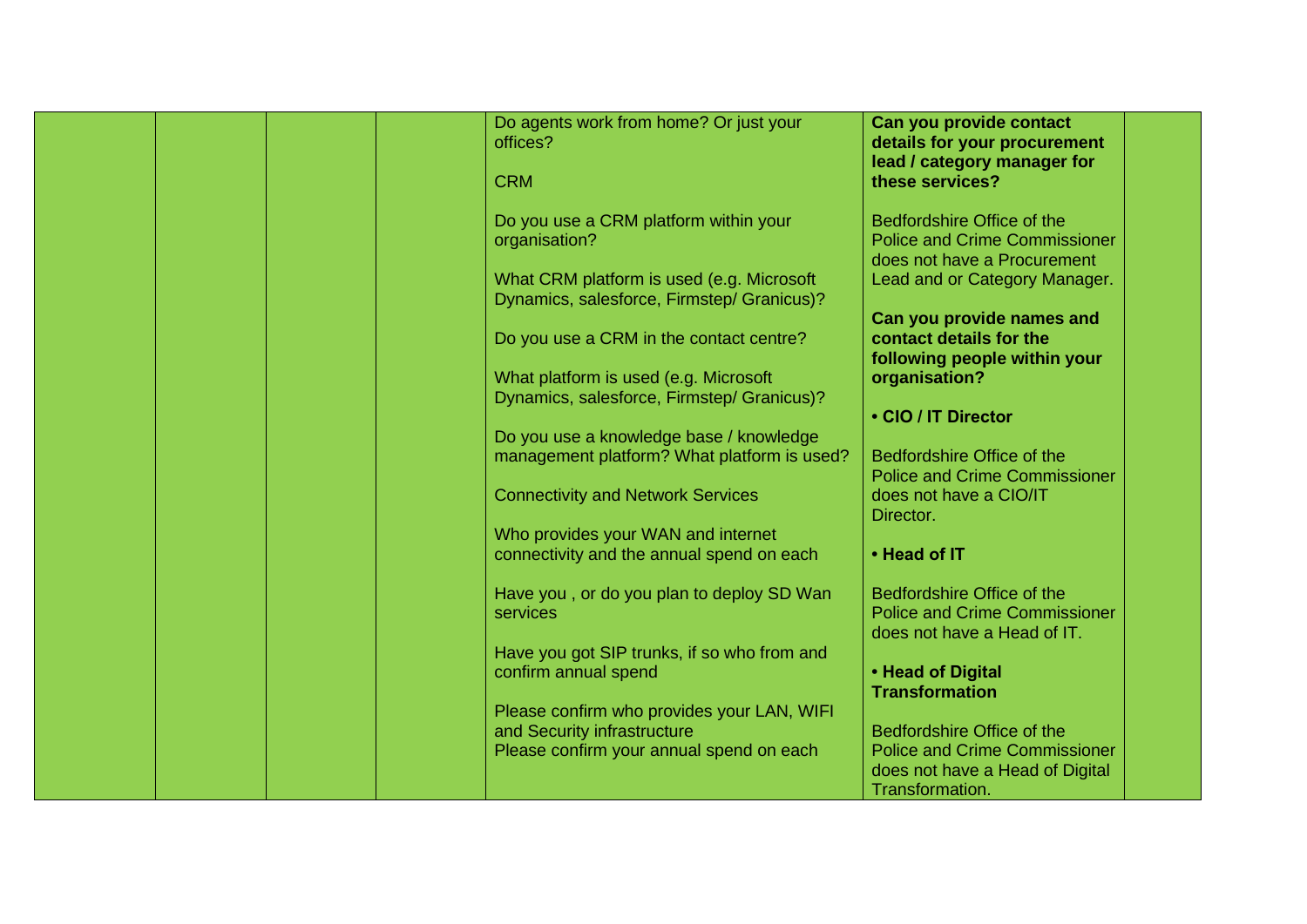|             |            |            |            | Please confirm your data centre switching and    |                                      |        |
|-------------|------------|------------|------------|--------------------------------------------------|--------------------------------------|--------|
|             |            |            |            | security infrastructure and have you deployed    | <b>• Head of Customer services</b>   |        |
|             |            |            |            | cloud based security and threat management       |                                      |        |
|             |            |            |            |                                                  | Bedfordshire Office of the           |        |
|             |            |            |            |                                                  |                                      |        |
|             |            |            |            | Organisation                                     | <b>Police and Crime Commissioner</b> |        |
|             |            |            |            |                                                  | does not have a Head of              |        |
|             |            |            |            | How many employees do you have overall           | <b>Customer Services.</b>            |        |
|             |            |            |            | within your organisation?                        |                                      |        |
|             |            |            |            |                                                  | We have a dedicated page on          |        |
|             |            |            |            | Can you provide contact details for your         | our website regarding staff facts    |        |
|             |            |            |            | procurement lead / category manager for these    | and figures within the office -      |        |
|             |            |            |            | services?                                        | https://www.bedfordshire.pcc.po      |        |
|             |            |            |            |                                                  | lice.uk/meet-the-team/               |        |
|             |            |            |            | Can you provide names and contact details for    |                                      |        |
|             |            |            |            | the following people within your organisation?   |                                      |        |
|             |            |            |            |                                                  |                                      |        |
|             |            |            |            | • CIO / IT Director                              |                                      |        |
|             |            |            |            | • Head of IT                                     |                                      |        |
|             |            |            |            | • Head of Digital Transformation                 |                                      |        |
|             |            |            |            | • Head of Customer services                      |                                      |        |
| 2021/000388 | 15/10/2021 | 12/11/2021 | 20/10/2021 | 1. What plans for the Force to get accredited in | Thank you for your request           | Closed |
|             |            |            |            | digital forensics as mandated by the Forensic    | however please be advised that       |        |
|             |            |            |            | Science Regulator. information available here    | our office does not hold the         |        |
|             |            |            |            | on the specifics: Cell phone and computer        | information that you have            |        |
|             |            |            |            | quality standards ISO/17025                      | requested. I have forwarded          |        |
|             |            |            |            |                                                  | your request for information to      |        |
|             |            |            |            | 2. What are the current backlogs in              | <b>Bedfordshire Police Force</b>     |        |
|             |            |            |            | examinations for digital devices                 | freedom of information               |        |
|             |            |            |            |                                                  |                                      |        |
|             |            |            |            |                                                  | department who are<br>contactable at |        |
|             |            |            |            | 3. Please supply performance data on the         |                                      |        |
|             |            |            |            | Force's record for meeting Service Level         | foi@Bedfordshire.pnn.Police.uk       |        |
|             |            |            |            | Agreements on examination of digital devices.    |                                      |        |
|             |            |            |            | Please confirm which crimes require              |                                      |        |
|             |            |            |            | immediate, medium and standard SLAs and          |                                      |        |
|             |            |            |            | number of days for each category.                |                                      |        |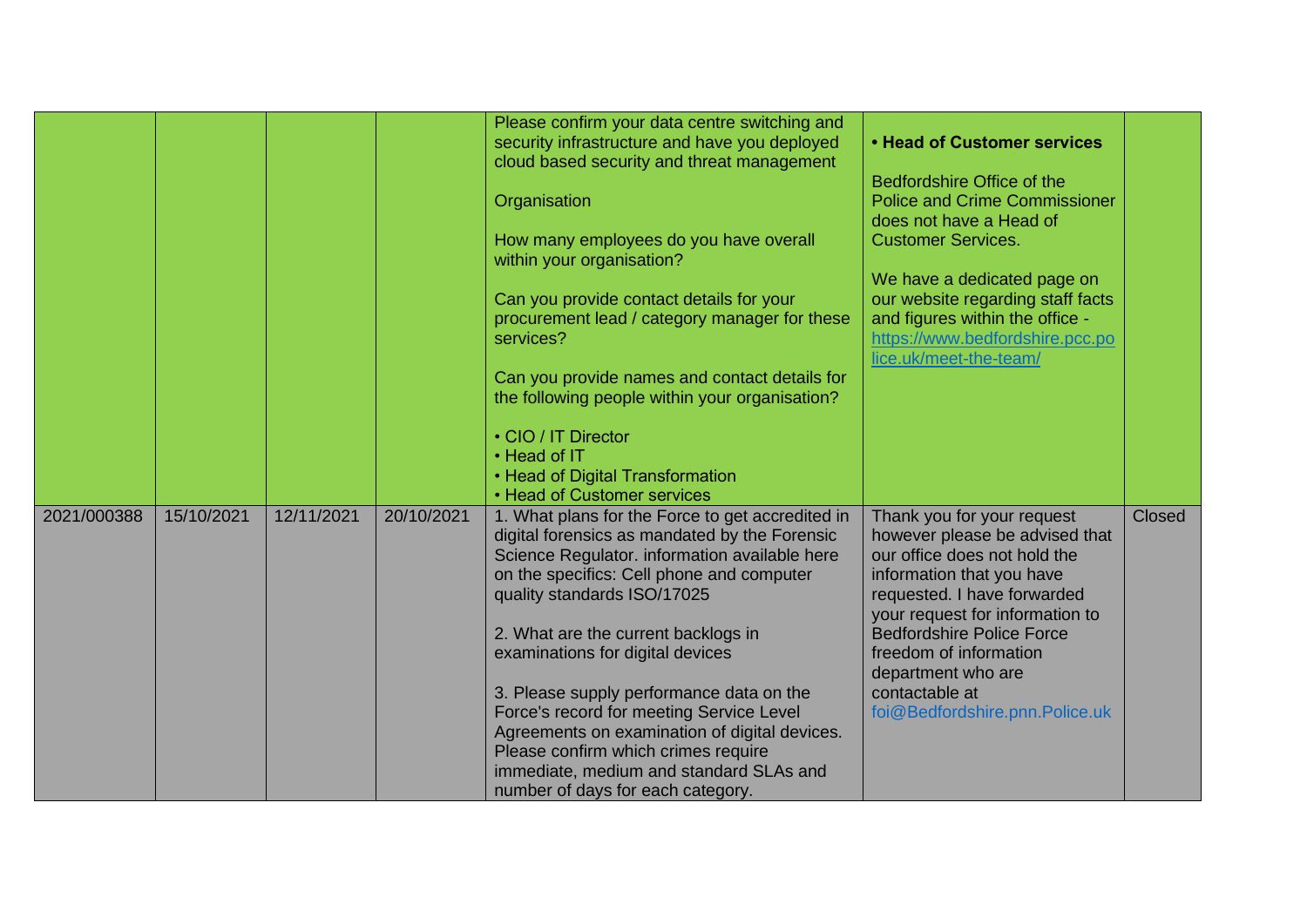| 2021/000422 | 10/11/2021 | 08/12/2021 | 10/11/2021 | I am writing in regard to a number of crimes<br>reported to the police in the past month that do<br>not appear to have been recorded.<br>I would like to make a Freedom of Information<br>Request regarding crime reporting, and ask<br>how many calls are taken by the 999 service<br>that are not logged as crimes.                                                                                                                                                                                                                                                                                                                                                                                                                                                                           | Thank you for your email,<br>however the information that<br>you require is not held by this<br>office and should be requested<br>from Bedfordshire Police at:<br>foi@bedfordshire.pnn.police.uk                                                                                                                                                                                                                                                                                                                                                                                                                                                                    | Closed        |
|-------------|------------|------------|------------|-------------------------------------------------------------------------------------------------------------------------------------------------------------------------------------------------------------------------------------------------------------------------------------------------------------------------------------------------------------------------------------------------------------------------------------------------------------------------------------------------------------------------------------------------------------------------------------------------------------------------------------------------------------------------------------------------------------------------------------------------------------------------------------------------|---------------------------------------------------------------------------------------------------------------------------------------------------------------------------------------------------------------------------------------------------------------------------------------------------------------------------------------------------------------------------------------------------------------------------------------------------------------------------------------------------------------------------------------------------------------------------------------------------------------------------------------------------------------------|---------------|
| 2021/000445 | 22/11/2021 | 20/12/2021 | 22/11/2021 | 1. Is heritage crime an issue in your<br>county?<br>2. Is heritage crime an important issue for<br>your county?<br>3. What are the levels of recorded heritage<br>crime in your county over the last 5<br>years?<br>4. What categories of heritage crime have<br>been recorded in your county over the<br>last 5 years?<br>5. Is heritage crime considered as a<br>priority for the Police & Crime<br>Commissioner e.g. is it included in your<br><b>Police and Crime Plan</b><br>6. Does your service partake in and/or<br>encourage partnership working with<br>outside bodies with regards to heritage<br>crime working, for example Historic<br>England?<br>7. Are situational crime prevention<br>techniques used by the service you are<br>responsible for preventing heritage<br>crimes? | We are required by the<br>Freedom of Information Act<br>2000 (The Act) to handle all<br>requests in a manner that is<br>blind to the identity of the<br>requestor. Any information<br>released in response to a<br>request is regarded as being<br>published and therefore, in the<br>public domain without caveat.<br>With reference to your recent<br>enquiry and in response to your<br>question,<br>1. Is heritage crime an<br>issue in your county?<br>The Office of the Police and<br><b>Crime Commissioner for</b><br>Bedfordshire does not hold this<br>information. Please request this<br>from Bedfordshire Police Force<br><b>Freedom of Information</b> | <b>Closed</b> |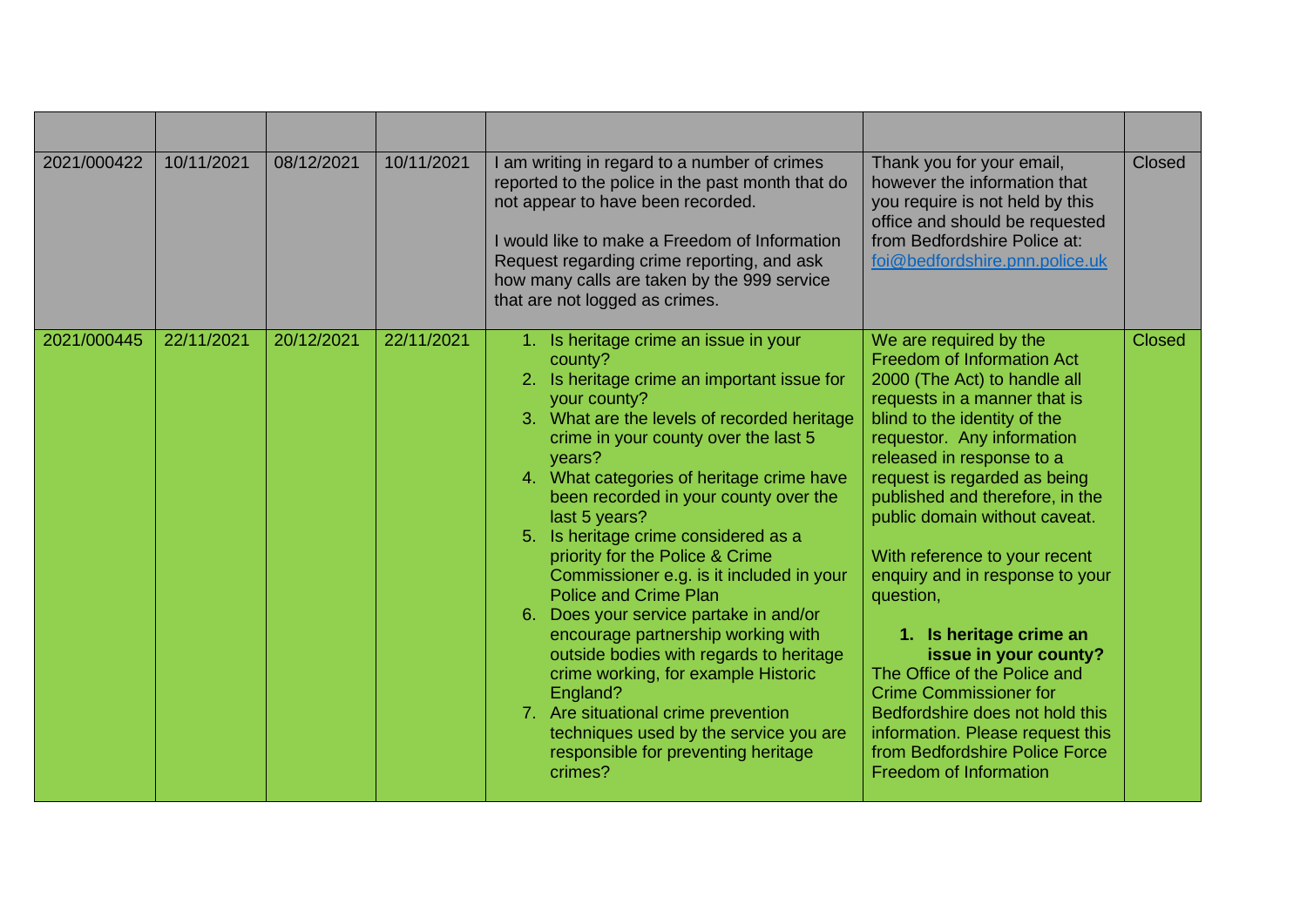|  |  | department at                    |  |
|--|--|----------------------------------|--|
|  |  | foi@Bedfordshire.pnn.Police.uk   |  |
|  |  | 2. Is heritage crime an          |  |
|  |  | important issue for              |  |
|  |  |                                  |  |
|  |  | your county?                     |  |
|  |  | The Office of the Police and     |  |
|  |  | <b>Crime Commissioner for</b>    |  |
|  |  | Bedfordshire does not hold this  |  |
|  |  | information. Please request this |  |
|  |  | from Bedfordshire Police Force   |  |
|  |  | <b>Freedom of Information</b>    |  |
|  |  | department at                    |  |
|  |  | foi@Bedfordshire.pnn.Police.uk   |  |
|  |  | 3. What are the levels of        |  |
|  |  | recorded heritage                |  |
|  |  | crime in your county             |  |
|  |  | over the last 5 years?           |  |
|  |  | The Office of the Police and     |  |
|  |  | <b>Crime Commissioner for</b>    |  |
|  |  | Bedfordshire does not hold this  |  |
|  |  | information. Please request this |  |
|  |  | from Bedfordshire Police Force   |  |
|  |  | <b>Freedom of Information</b>    |  |
|  |  | department at                    |  |
|  |  | foi@Bedfordshire.pnn.Police.uk   |  |
|  |  | 4. What categories of            |  |
|  |  | heritage crime have              |  |
|  |  | been recorded in your            |  |
|  |  | county over the last 5           |  |
|  |  | years?                           |  |
|  |  | The Office of the Police and     |  |
|  |  | <b>Crime Commissioner for</b>    |  |
|  |  | Bedfordshire does not hold this  |  |
|  |  | information. Please request this |  |
|  |  | from Bedfordshire Police Force   |  |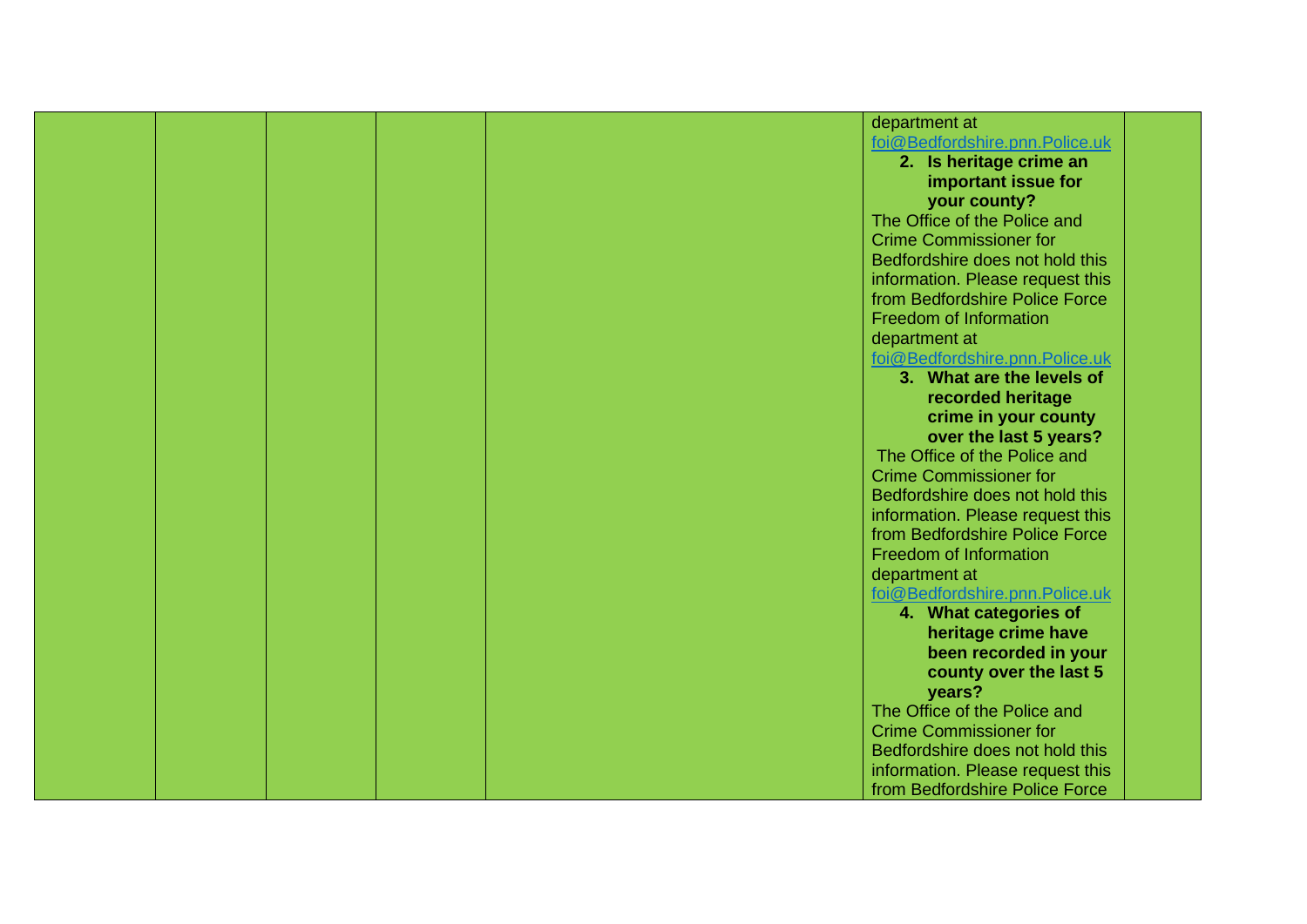|  |  | <b>Freedom of Information</b>    |  |
|--|--|----------------------------------|--|
|  |  | department at                    |  |
|  |  | foi@Bedfordshire.pnn.Police.uk   |  |
|  |  |                                  |  |
|  |  | 5. Is heritage crime             |  |
|  |  | considered as a                  |  |
|  |  | priority for the Police          |  |
|  |  | & Crime                          |  |
|  |  | <b>Commissioner e.g. is it</b>   |  |
|  |  | included in your Police          |  |
|  |  | and Crime Plan                   |  |
|  |  | Heritage crime is not mentioned  |  |
|  |  | within the Police and Crime      |  |
|  |  | <b>Commissioner's Police and</b> |  |
|  |  | Crime Plan for Bedfordshire.     |  |
|  |  | 6. Does your service             |  |
|  |  | partake in and/or                |  |
|  |  | encourage partnership            |  |
|  |  |                                  |  |
|  |  | working with outside             |  |
|  |  | bodies with regards to           |  |
|  |  | heritage crime                   |  |
|  |  | working, for example             |  |
|  |  | <b>Historic England?</b>         |  |
|  |  | The Office of the Police and     |  |
|  |  | <b>Crime Commissioner for</b>    |  |
|  |  | Bedfordshire does not hold this  |  |
|  |  | information. Please request this |  |
|  |  | from Bedfordshire Police Force   |  |
|  |  | Freedom of Information           |  |
|  |  | department at                    |  |
|  |  | foi@Bedfordshire.pnn.Police.uk   |  |
|  |  | 7. Are situational crime         |  |
|  |  | prevention techniques            |  |
|  |  | used by the service              |  |
|  |  | you are responsible              |  |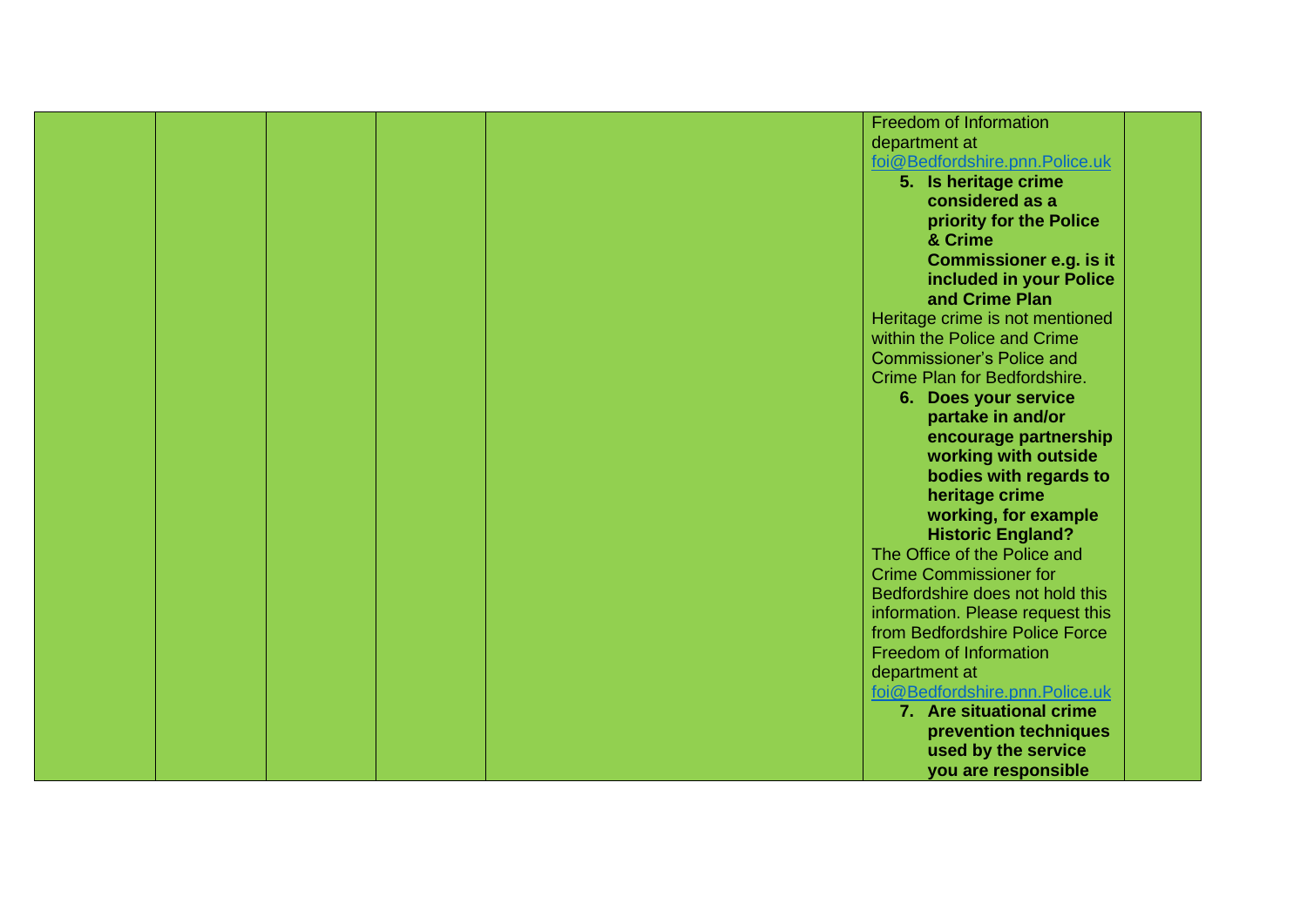|             |            |            |            |                                                                                                                                                                                                                                                                                                                                                                                                                                                                          | for preventing heritage<br>crimes?<br>The Office of the Police and<br><b>Crime Commissioner for</b><br>Bedfordshire does not hold this<br>information. Please request this<br>from Bedfordshire Police Force<br>Freedom of Information<br>department at<br>foi@Bedfordshire.pnn.Police.uk<br>We hope this information<br>proves useful. Please come<br>back to us if you require further<br>assistance on this matter. |               |
|-------------|------------|------------|------------|--------------------------------------------------------------------------------------------------------------------------------------------------------------------------------------------------------------------------------------------------------------------------------------------------------------------------------------------------------------------------------------------------------------------------------------------------------------------------|------------------------------------------------------------------------------------------------------------------------------------------------------------------------------------------------------------------------------------------------------------------------------------------------------------------------------------------------------------------------------------------------------------------------|---------------|
| 2021/000446 | 22/11/2021 | 20/12/2021 | 22/11/2021 | I am contacting you regarding policing<br>infrastructure in Bedford in this appeal for<br>information. In particular, I am seeking<br>information under three main themes, as<br>below.<br>1. What is the baseline position?<br>a. What is the current provision of<br>policing infrastructure?<br>b. What is the current demand for<br>policing infrastructure?<br>c. Are there any gaps between<br>supply and demand of policing<br>infrastructure?<br>2. Forward look | Thank you for your email,<br>however the information that<br>you require is not held by this<br>office and should be requested<br>from Bedfordshire Police at:<br>foi@Bedfordshire.pnn.Police.uk                                                                                                                                                                                                                       | <b>Closed</b> |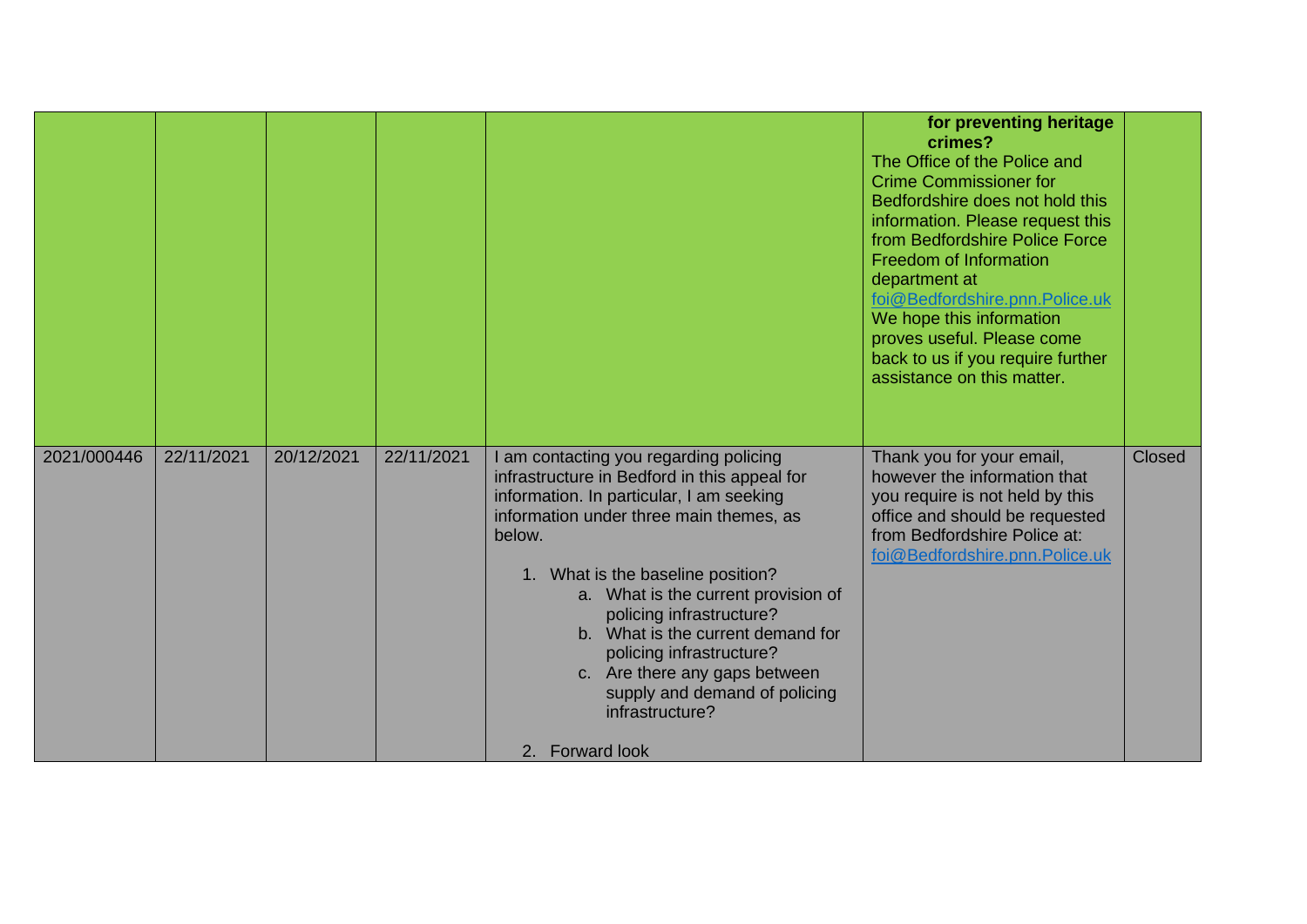|             |            |            |            | $a_{\cdot}$<br>C.           | What will demand to 2040 be,<br>based on planned housing and<br>economic growth?<br>b. What are the policing<br>infrastructure requirements to<br>2040 taking into account<br>projected additional population<br>and economic growth?<br>What are the planned projects to<br>support growth?<br>d. Are there any potential<br>demand/supply gaps?<br>e. Are there any constraints to<br>growth (i.e. provision dependent<br>on development), especially pre-<br>2030?<br>3. Costs, funding and delivery<br>a. What are the anticipated policing<br>infrastructure costs to 2040?<br>b. What funding/planned<br>investment is expected<br>(including status, e.g.<br>committed)?<br>c. Are there any funding gaps<br>anticipated?<br>d. What are the delivery<br>mechanisms and roles involved? |                                                                                                                                                                                           |               |
|-------------|------------|------------|------------|-----------------------------|------------------------------------------------------------------------------------------------------------------------------------------------------------------------------------------------------------------------------------------------------------------------------------------------------------------------------------------------------------------------------------------------------------------------------------------------------------------------------------------------------------------------------------------------------------------------------------------------------------------------------------------------------------------------------------------------------------------------------------------------------------------------------------------------|-------------------------------------------------------------------------------------------------------------------------------------------------------------------------------------------|---------------|
| 2021/000448 | 12/11/2021 | 10/12/2021 | 02/12/2021 | <b>Crime Commissioners.</b> | The total cost of OPCCs in each year from<br>2016/17 to 2021/22, the total remuneration bill<br>over each period and a particular ask on<br>numeration with respect to Deputy Police and                                                                                                                                                                                                                                                                                                                                                                                                                                                                                                                                                                                                       | We are required by the<br><b>Freedom of Information Act</b><br>2000 (The Act) to handle all<br>requests in a manner that is<br>blind to the identity of the<br>requestor. Any information | <b>Closed</b> |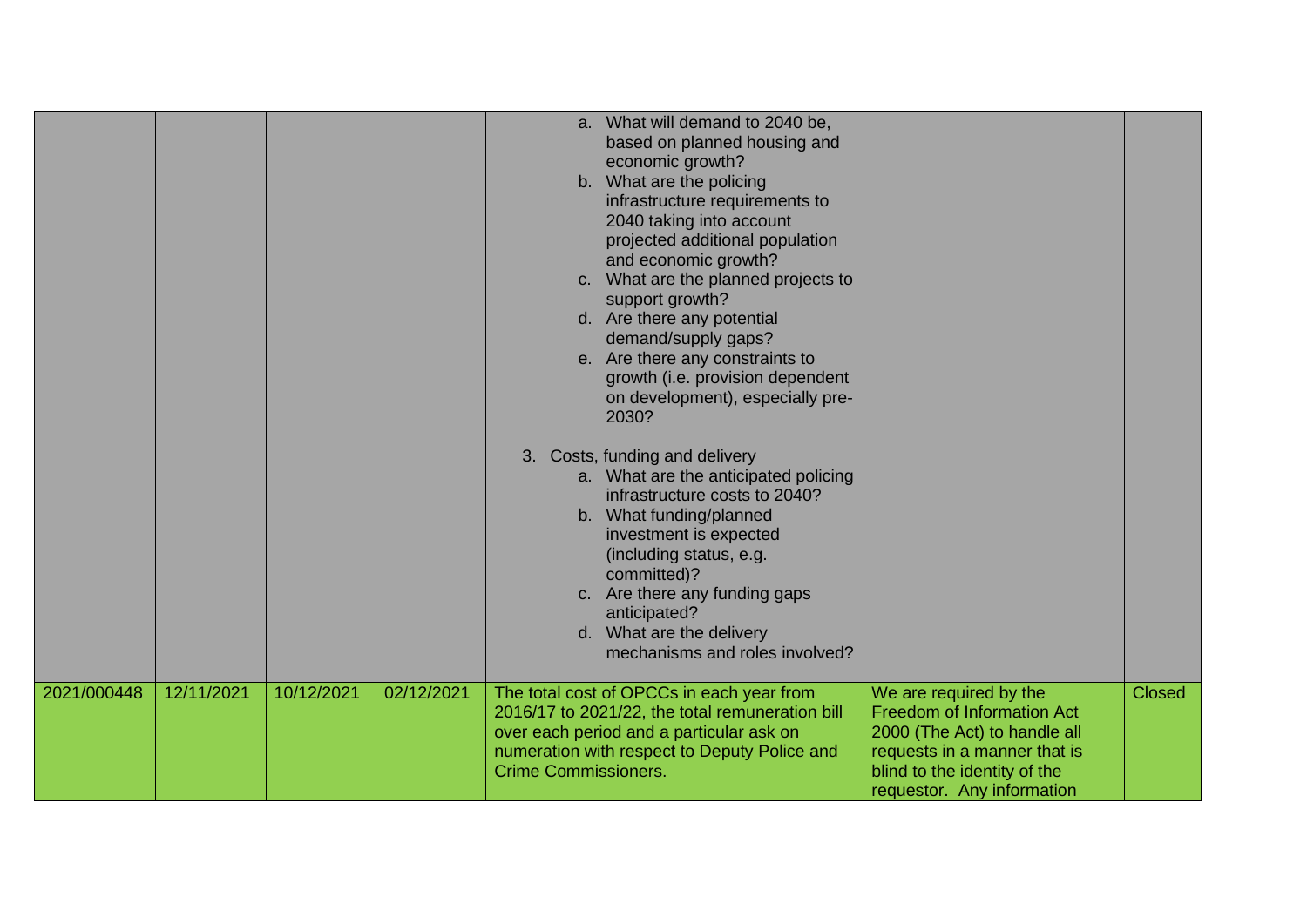|  |  | released in response to a        |  |
|--|--|----------------------------------|--|
|  |  | request is regarded as being     |  |
|  |  | published and therefore, in the  |  |
|  |  | public domain without caveat.    |  |
|  |  |                                  |  |
|  |  | With reference to your recent    |  |
|  |  |                                  |  |
|  |  | enquiry and in response to your  |  |
|  |  | question, due to a change of     |  |
|  |  | Finance system the detail        |  |
|  |  | requested for 16/17 is           |  |
|  |  | unavailable but certain          |  |
|  |  | information can be obtained      |  |
|  |  | from the 2016/17 Statement of    |  |
|  |  | Accounts for the PCC. The total  |  |
|  |  | amounts are shown for each       |  |
|  |  | year requested.                  |  |
|  |  |                                  |  |
|  |  | Cost of the OPCC                 |  |
|  |  | administration (this excludes    |  |
|  |  |                                  |  |
|  |  | community safety grants issued   |  |
|  |  | to partners and voluntary sector |  |
|  |  | and excludes the Victim          |  |
|  |  | Services Grant expenditure)      |  |
|  |  |                                  |  |
|  |  | 2017/18 - £0.763M                |  |
|  |  | 2018/19 - £0.809M                |  |
|  |  | 2019/20 - £0.812M                |  |
|  |  | 2020/21 - £0.771M<br>$\bullet$   |  |
|  |  |                                  |  |
|  |  | Cost of Salary bill for same     |  |
|  |  | period including on-costs (i.e.  |  |
|  |  | National Insurance and           |  |
|  |  |                                  |  |
|  |  | <b>Employers pension</b>         |  |
|  |  | contributions) are as follows:   |  |
|  |  |                                  |  |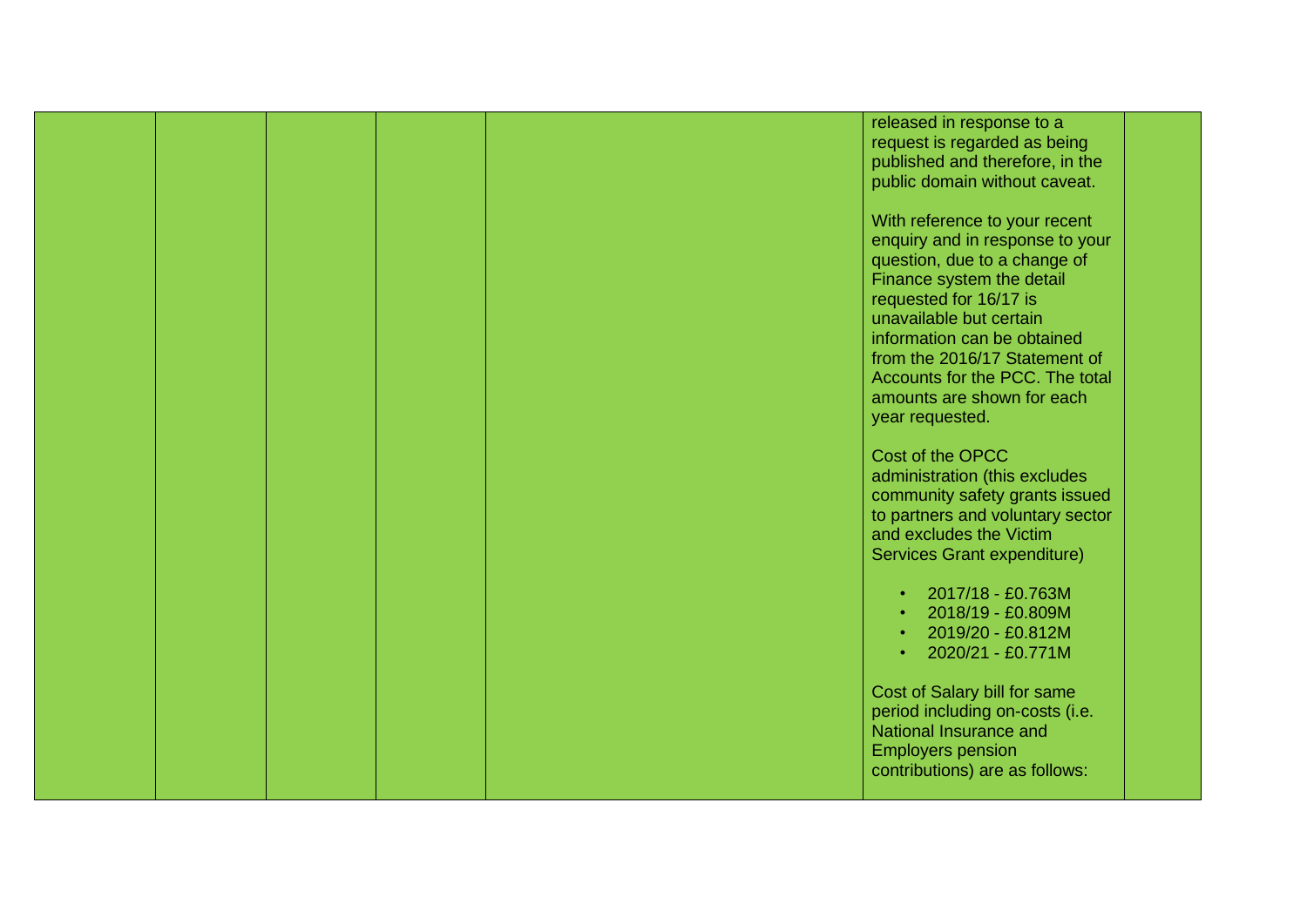|             |            |            |            |                                                                                                                                                                                                                                                                                                                                                                                                                                                                                                                                                                                                                                                                                                                                                  | 2017/18 - £0.587M<br>2018/19 - £0.635M<br>2019/20 - £0.542M<br>2020/21 - £0.535M<br>A Deputy Police and Crime<br><b>Commissioner was not</b><br>appointed for the full period for<br>which information has been<br>requested but when a DPCC<br>was in place it was on a pure<br>voluntary basis, so no<br>renumeration. |               |
|-------------|------------|------------|------------|--------------------------------------------------------------------------------------------------------------------------------------------------------------------------------------------------------------------------------------------------------------------------------------------------------------------------------------------------------------------------------------------------------------------------------------------------------------------------------------------------------------------------------------------------------------------------------------------------------------------------------------------------------------------------------------------------------------------------------------------------|--------------------------------------------------------------------------------------------------------------------------------------------------------------------------------------------------------------------------------------------------------------------------------------------------------------------------|---------------|
| 2021/000460 | 29/11/2021 | 29/12/2021 | 07/12/2021 | 1. Do you have information relating to the<br>Community Trigger on your website?<br>2. Does this information include any statistics<br>pertaining to the community trigger?<br>3. If yes to question 2, what statistics are<br>detailed and is this for all the local authority<br>areas you cover?<br>4. In making and revising the review<br>procedures, the relevant bodies in a local<br>government area must consult the local<br>policing body for the relevant police area.<br>Please could you advise when these reviews<br>last occurred in all of your local authority<br>areas?<br>5. Are you involved in the Community Trigger<br>appeals process in any of your local authority<br>areas? If so, can you explain the extent of your | Thank you for your request<br>however the Office of the Police<br>and Crime Commissioner for<br>Bedfordshire does not hold the<br>information you have<br>requested. This must be<br>requested from Bedfordshire<br>Police Force who can be<br>contacted via email at<br>foi@Bedfordshire.pnn.Police.uk                  | <b>Closed</b> |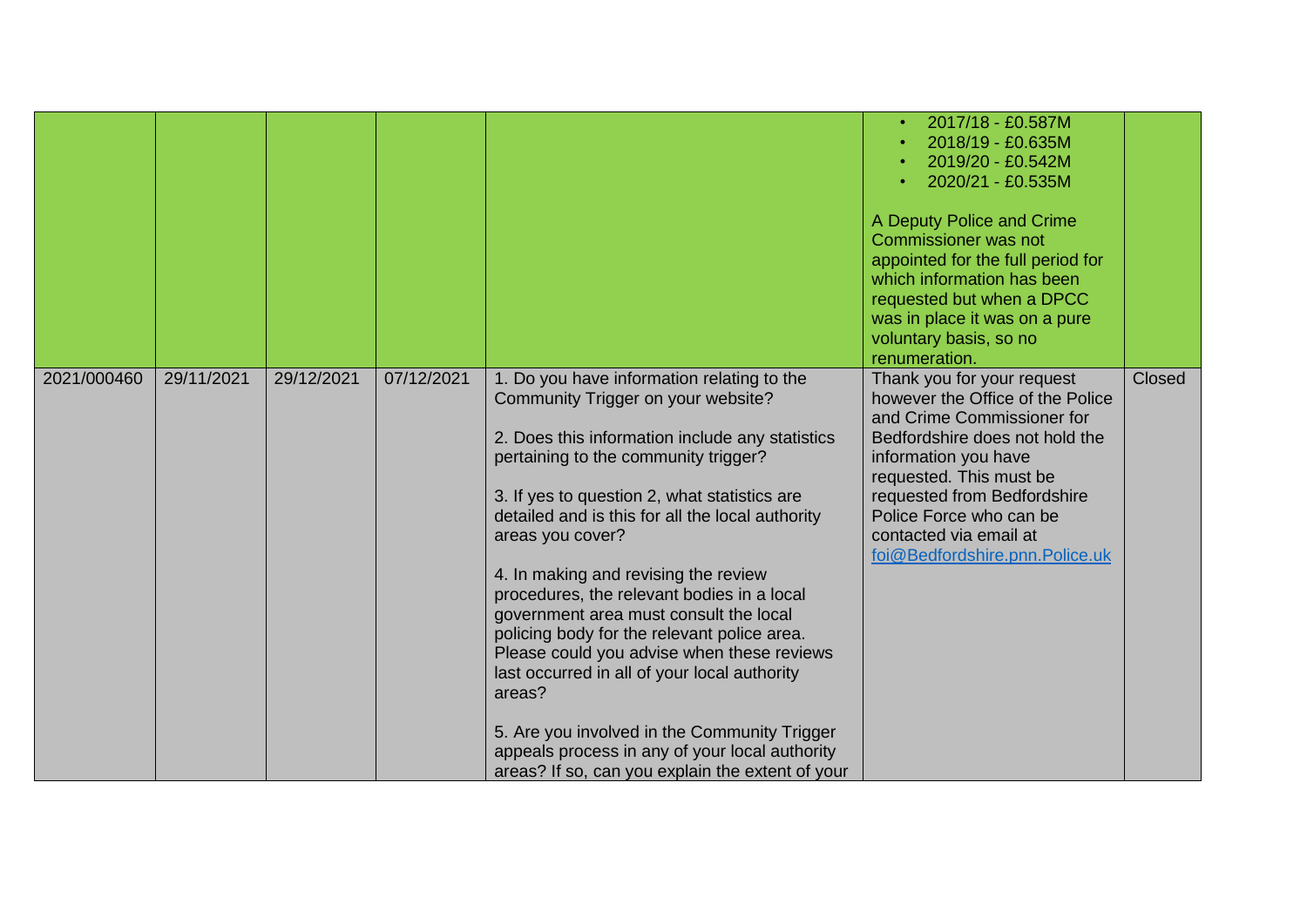|             |            |            |            | involvement? and the grounds on which<br>someone can make an appeal?                                                                                                                                                                                              |                                                                                                                                                                                                                                                                                                                                                                                                                                                                                                                                                                                                                          |               |
|-------------|------------|------------|------------|-------------------------------------------------------------------------------------------------------------------------------------------------------------------------------------------------------------------------------------------------------------------|--------------------------------------------------------------------------------------------------------------------------------------------------------------------------------------------------------------------------------------------------------------------------------------------------------------------------------------------------------------------------------------------------------------------------------------------------------------------------------------------------------------------------------------------------------------------------------------------------------------------------|---------------|
| 2021/000463 | 30/11/2021 | 30/12/2021 | 01/12/2021 | I briefly tuned into the Delivery and Beating<br><b>Crime Meeting 25/11/2021</b><br>Can I please have the data set the officer<br>referring to when he speaks about increase in<br>positive outcomes for stop search and<br>decrease in disproportionality? 12:00 | We are required by the<br>Freedom of Information Act<br>2000 (The Act) to handle all<br>requests in a manner that is<br>blind to the identity of the<br>requestor. Any information<br>released in response to a<br>request is regarded as being<br>published and therefore, in the<br>public domain without caveat.<br>With reference to your recent<br>enquiry and in response to your<br>question, the information that<br>you have requested is available<br>via the Police.uk website using<br>the following link<br>https://www.police.uk/pu/your-<br>area/bedfordshire-<br>police/performance/stop-and-<br>search/ | <b>Closed</b> |
|             |            |            |            |                                                                                                                                                                                                                                                                   | We hope this information<br>proves useful. Please come<br>back to us if you require further<br>assistance on this matter.                                                                                                                                                                                                                                                                                                                                                                                                                                                                                                |               |
| 2021/000464 | 02/12/2021 | 04/01/2022 | 06/12/2021 | I wish to make a FOI request for data on:<br>Total number of Police complaint reviews by<br>Office of Bedfordshire PCC from 1/2/2020 to<br>19/11/2021                                                                                                             | We are required by the<br><b>Freedom of Information Act</b><br>2000 (The Act) to handle all<br>requests in a manner that is<br>blind to the identity of the                                                                                                                                                                                                                                                                                                                                                                                                                                                              | <b>Closed</b> |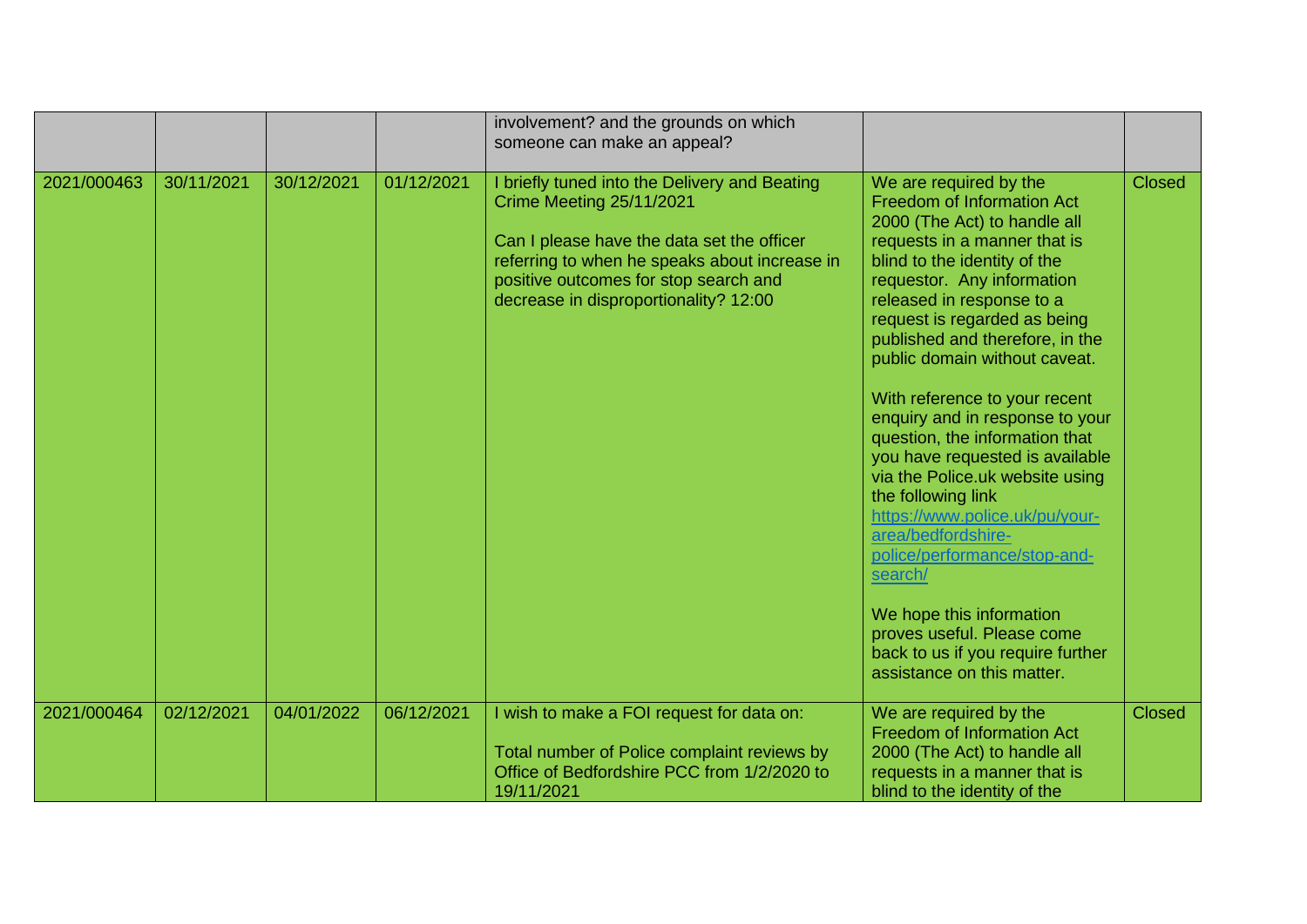|             |            |            |            | Total number of police complaints upheld by<br>Office of Bedfordshire PCC from 1/2/2020 to<br>19/11/2021 | requestor. Any information<br>released in response to a<br>request is regarded as being<br>published and therefore, in the<br>public domain without caveat.<br>With reference to your recent<br>enquiry and in response to your<br>question, the information that<br>you have requested is available<br>on our website using the<br>following link -<br>https://www.bedfordshire.pcc.po<br>lice.uk/complaints-handling/<br>under heading 'Reviews<br>Information'.<br>We hope this information<br>proves useful. Please come<br>back to us if you require further<br>assistance on this matter. |               |
|-------------|------------|------------|------------|----------------------------------------------------------------------------------------------------------|-------------------------------------------------------------------------------------------------------------------------------------------------------------------------------------------------------------------------------------------------------------------------------------------------------------------------------------------------------------------------------------------------------------------------------------------------------------------------------------------------------------------------------------------------------------------------------------------------|---------------|
| 2021/000487 | 20/12/2021 | 20/01/2022 | 21/12/2021 | I therefore require your budgets and staff<br>numbers over the last 12 years.                            | Thank you for your email to the<br>Office of the Police and Crime<br>Commissioner (OPCC) for<br>Bedfordshire. The information<br>that you require regarding<br>budget and staff numbers from<br>the previous 12 years within<br>Bedfordshire Police Force is not<br>held by this office and should<br>be requested from Bedfordshire<br>Police at:<br>foi@bedfordshire.pnn.police.uk                                                                                                                                                                                                            | <b>Closed</b> |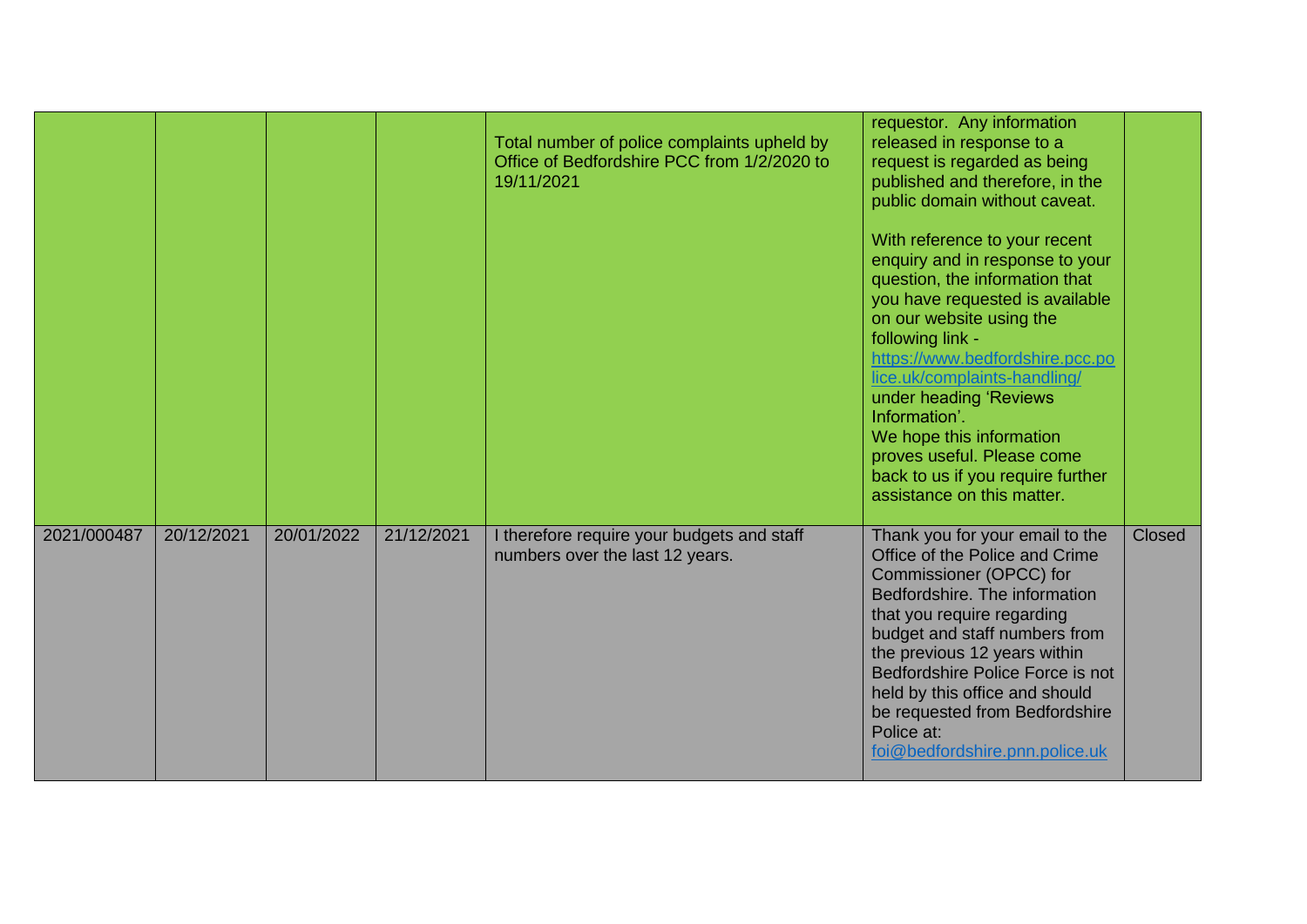| 2021/000494 | 24/12/2021 | 26/01/2022 | 29/12/2021 | I'm writing to you to make a request under the<br>freedom of information act relating to incidents<br>reported in your region where cyclists have<br>been close passed by a motor vehicle such as<br>those made as part of Operation Snap or<br>similar.<br>Please could I receive the information broken<br>down by calendar year from 2016 onwards in<br>order to establish trends?<br>I'd like to know how many close passes<br>involving cyclists have been reported and how<br>many of them were accompanied by supporting<br>video evidence.<br>I'm also interested in the outcomes of the<br>reports. What are the outcomes and what is<br>their split amongst the reports? E.g., how<br>many reports result in no further action being<br>taken, how many resulted in the driver being<br>written to, how many resulted in the drivers<br>being asked to attend an awareness course,<br>and in how many instances were drivers<br>prosecuted etc.?<br>Also, in how many of the reports did the cyclist<br>receive a warning or prosecution relating to<br>their part in the incident?<br>I'd also like to understand how the level of<br>outcome is arrived at and how the consistency<br>of the evidence review is ensured? For<br>example: | Thank you for your email,<br>however the information that<br>you require is not held by this<br>office and should be requested<br>from Bedfordshire Police at:<br>foi@bedfordshire.pnn.police.uk | Closed |
|-------------|------------|------------|------------|------------------------------------------------------------------------------------------------------------------------------------------------------------------------------------------------------------------------------------------------------------------------------------------------------------------------------------------------------------------------------------------------------------------------------------------------------------------------------------------------------------------------------------------------------------------------------------------------------------------------------------------------------------------------------------------------------------------------------------------------------------------------------------------------------------------------------------------------------------------------------------------------------------------------------------------------------------------------------------------------------------------------------------------------------------------------------------------------------------------------------------------------------------------------------------------------------------------------------------------------------|--------------------------------------------------------------------------------------------------------------------------------------------------------------------------------------------------|--------|
|             |            |            |            |                                                                                                                                                                                                                                                                                                                                                                                                                                                                                                                                                                                                                                                                                                                                                                                                                                                                                                                                                                                                                                                                                                                                                                                                                                                      |                                                                                                                                                                                                  |        |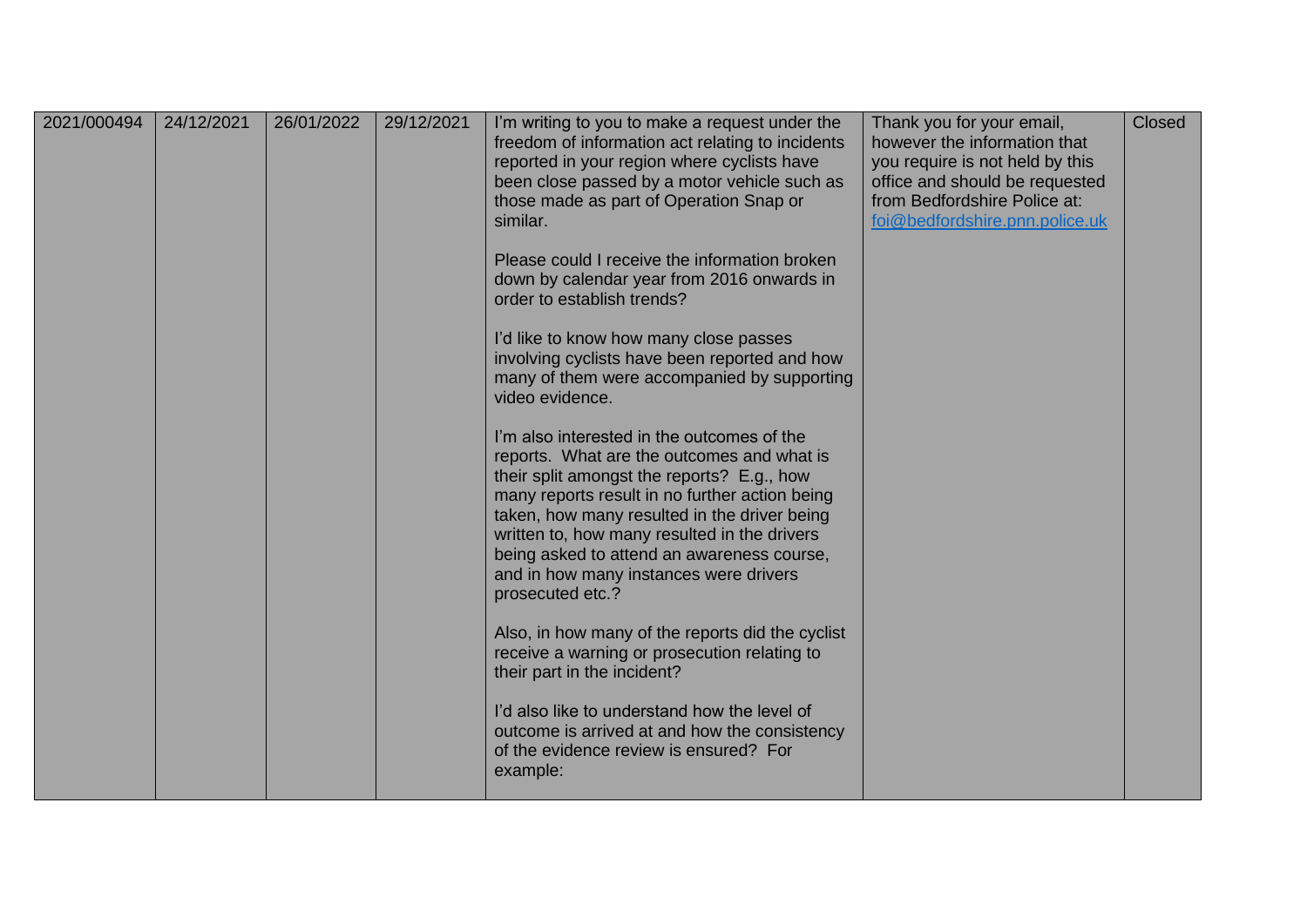|             |            |            |            | Is there a minimum level of training<br>required for each person reviewing<br>evidence?<br>Is it ever acceptable for a vehicle to<br>pass close within 1.5m of a cyclist? If<br>not, how is the proximity assessed from<br>video evidence? If so, how is the speed<br>of pass or risk presented assessed from<br>video evidence?<br>What are the documented<br>guidelines/standards that those<br>reviewing the video evidence follow?<br>Finally, with respect to the changes in the<br>Highway Code concerning a hierarchy of<br>vulnerable road users, will this be<br>acknowledged in your regions budget spend<br>and what will I notice as a cyclist? |                                                                                                                                                                                                                                                                                                                                                                                                                          |               |
|-------------|------------|------------|------------|-------------------------------------------------------------------------------------------------------------------------------------------------------------------------------------------------------------------------------------------------------------------------------------------------------------------------------------------------------------------------------------------------------------------------------------------------------------------------------------------------------------------------------------------------------------------------------------------------------------------------------------------------------------|--------------------------------------------------------------------------------------------------------------------------------------------------------------------------------------------------------------------------------------------------------------------------------------------------------------------------------------------------------------------------------------------------------------------------|---------------|
| 2021/000500 | 30/12/2021 | 28/01/2022 | 25/01/2022 | 1. Please confirm whether your police force<br>has considered entering into a collaboration<br>agreement pursuant to section 22A of the<br>Police Act 1996 (as amended by the<br>PRSRA) to establish a Forensic Capability<br>Network (FCN).<br>2. Please confirm whether, as a result of<br>such consideration, that such an agreement<br>has been signed and if not please supply<br>the reasons for not entering such an<br>agreement.<br>3. If, such an agreement has been entered,<br>please supply the date on which the<br>agreement came into legal force.                                                                                          | We are required by the<br><b>Freedom of Information Act</b><br>2000 (The Act) to handle all<br>requests in a manner that is<br>blind to the identity of the<br>requestor. Any information<br>released in response to a<br>request is regarded as being<br>published and therefore, in the<br>public domain without caveat.<br>With reference to your recent<br>enquiry and in response to your<br>question,<br>Response: | <b>Closed</b> |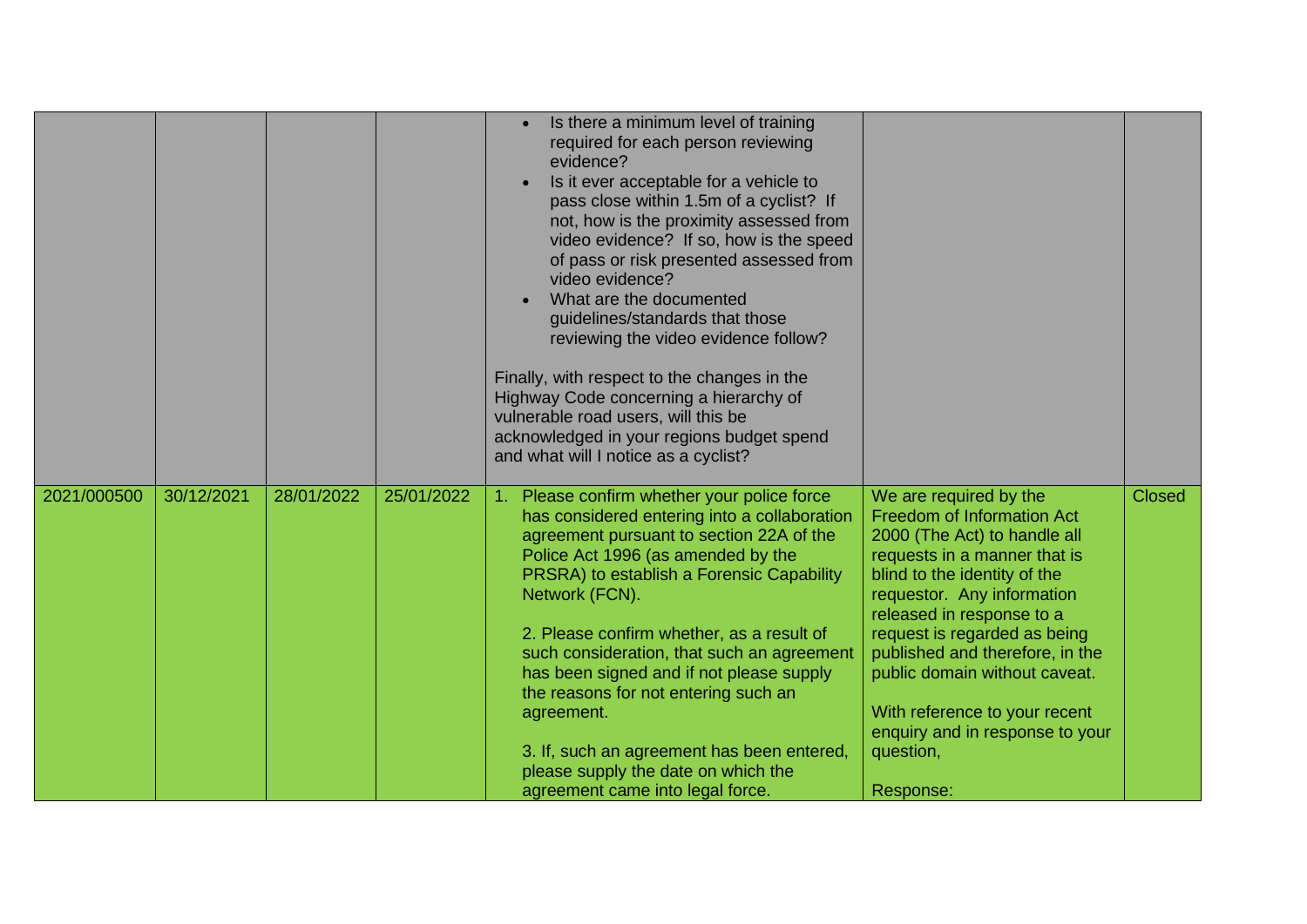|  |  | 4. Please confirm whether your police force<br>has agreed that the Forensic Capability<br>Network will prepare the next round of                                                                                                                                                                                                                    | 1. Please confirm<br>whether your police<br>force has considered                                                                                                                                         |
|--|--|-----------------------------------------------------------------------------------------------------------------------------------------------------------------------------------------------------------------------------------------------------------------------------------------------------------------------------------------------------|----------------------------------------------------------------------------------------------------------------------------------------------------------------------------------------------------------|
|  |  | contracts for physical forensic services as<br>part of their "next generation procurement"<br>as detailed here on the FCN website<br>https://www.fcn.police.uk/news/2021-<br>11/seven-year-plan-next-generation-<br>procurement-physical-forensics-goes-<br>market, in other words, is your police force<br>using this process or something else to | entering into a<br>collaboration<br>agreement pursuant to<br>section 22A of the<br>Police Act 1996 (as<br>amended by the<br><b>PRSRA) to establish a</b><br><b>Forensic Capability</b>                   |
|  |  | procure such services?                                                                                                                                                                                                                                                                                                                              | <b>Network (FCN).</b>                                                                                                                                                                                    |
|  |  | 5. If your police force is using something<br>other than the Forensic Capabilty Network's<br>process described in (4), please provide<br>information as to what that process is.                                                                                                                                                                    | <b>Bedfordshire Police Force have</b><br>at this point in time not entered<br>into a S22 agreement with the<br>FCN.                                                                                      |
|  |  |                                                                                                                                                                                                                                                                                                                                                     | 2. Please confirm<br>whether, as a result of<br>such consideration,<br>that such an<br>agreement has been<br>signed and if not<br>please supply the<br>reasons for not<br>entering such an<br>agreement. |
|  |  |                                                                                                                                                                                                                                                                                                                                                     | $N/A$ – see answer to Q1                                                                                                                                                                                 |
|  |  |                                                                                                                                                                                                                                                                                                                                                     | 3. If, such an agreement<br>has been entered,<br>please supply the date                                                                                                                                  |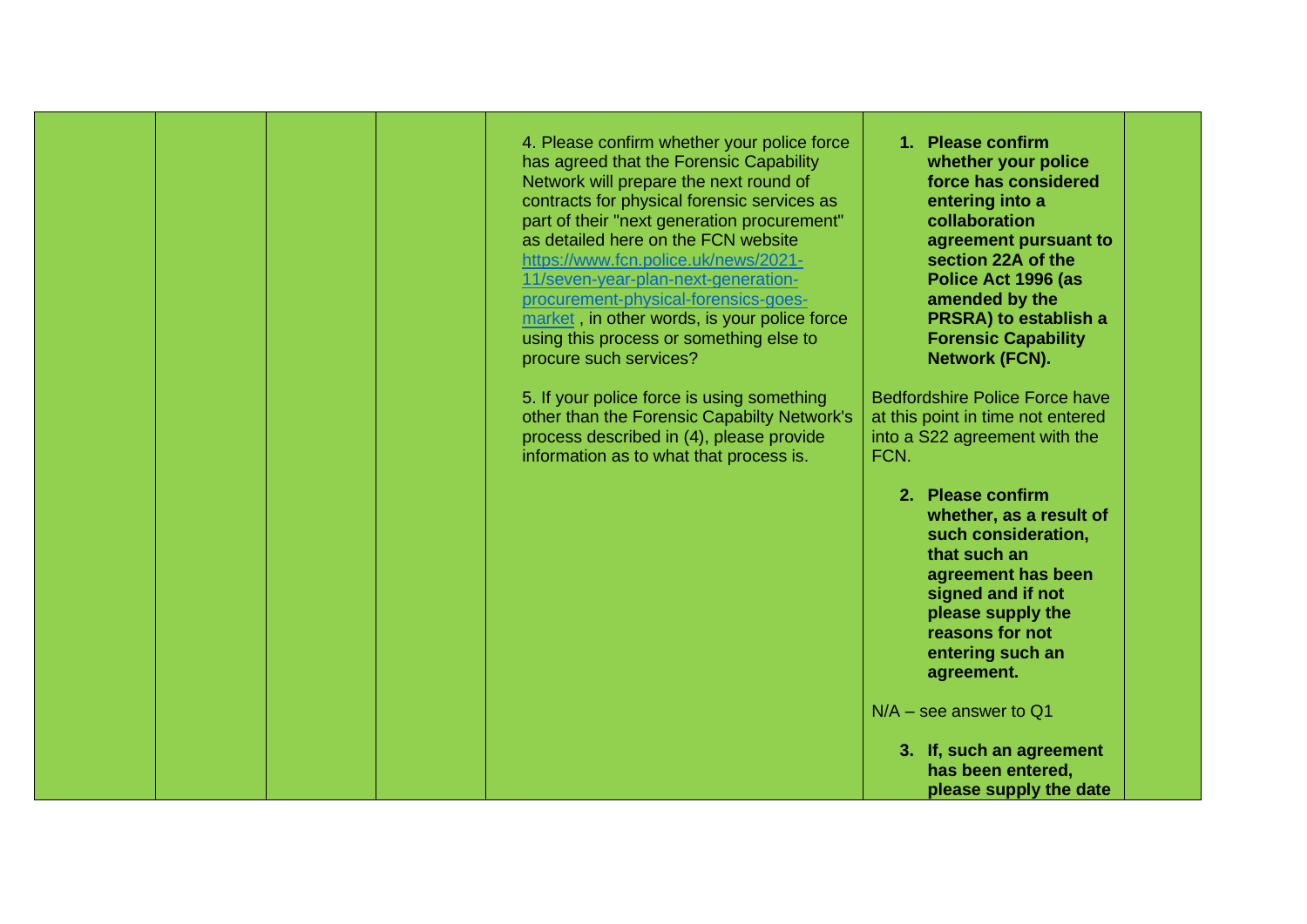|  |  | on which the                                                                                                                                                                                                                                                                                                                                                                                                                                                                                             |
|--|--|----------------------------------------------------------------------------------------------------------------------------------------------------------------------------------------------------------------------------------------------------------------------------------------------------------------------------------------------------------------------------------------------------------------------------------------------------------------------------------------------------------|
|  |  | agreement came into                                                                                                                                                                                                                                                                                                                                                                                                                                                                                      |
|  |  | legal force.                                                                                                                                                                                                                                                                                                                                                                                                                                                                                             |
|  |  |                                                                                                                                                                                                                                                                                                                                                                                                                                                                                                          |
|  |  | $N/A$ – see answer to Q1                                                                                                                                                                                                                                                                                                                                                                                                                                                                                 |
|  |  | 4. Please confirm<br>whether your police<br>force has agreed that<br>the Forensic Capability<br><b>Network will prepare</b><br>the next round of<br>contracts for physical<br>forensic services as<br>part of their "next<br>generation<br>procurement" as<br>detailed here on the<br><b>FCN website</b><br>https://www.fcn.police.<br>uk/news/2021-<br>11/seven-year-plan-<br>next-generation-<br>procurement-physical-<br>forensics-goes-market,<br>in other words, is your<br>police force using this |
|  |  | process or something                                                                                                                                                                                                                                                                                                                                                                                                                                                                                     |
|  |  | else to procure such                                                                                                                                                                                                                                                                                                                                                                                                                                                                                     |
|  |  | services?                                                                                                                                                                                                                                                                                                                                                                                                                                                                                                |
|  |  |                                                                                                                                                                                                                                                                                                                                                                                                                                                                                                          |
|  |  | Yes - Bedfordshire Police                                                                                                                                                                                                                                                                                                                                                                                                                                                                                |
|  |  | Force have agreed that the next                                                                                                                                                                                                                                                                                                                                                                                                                                                                          |
|  |  | round of forensic procurement                                                                                                                                                                                                                                                                                                                                                                                                                                                                            |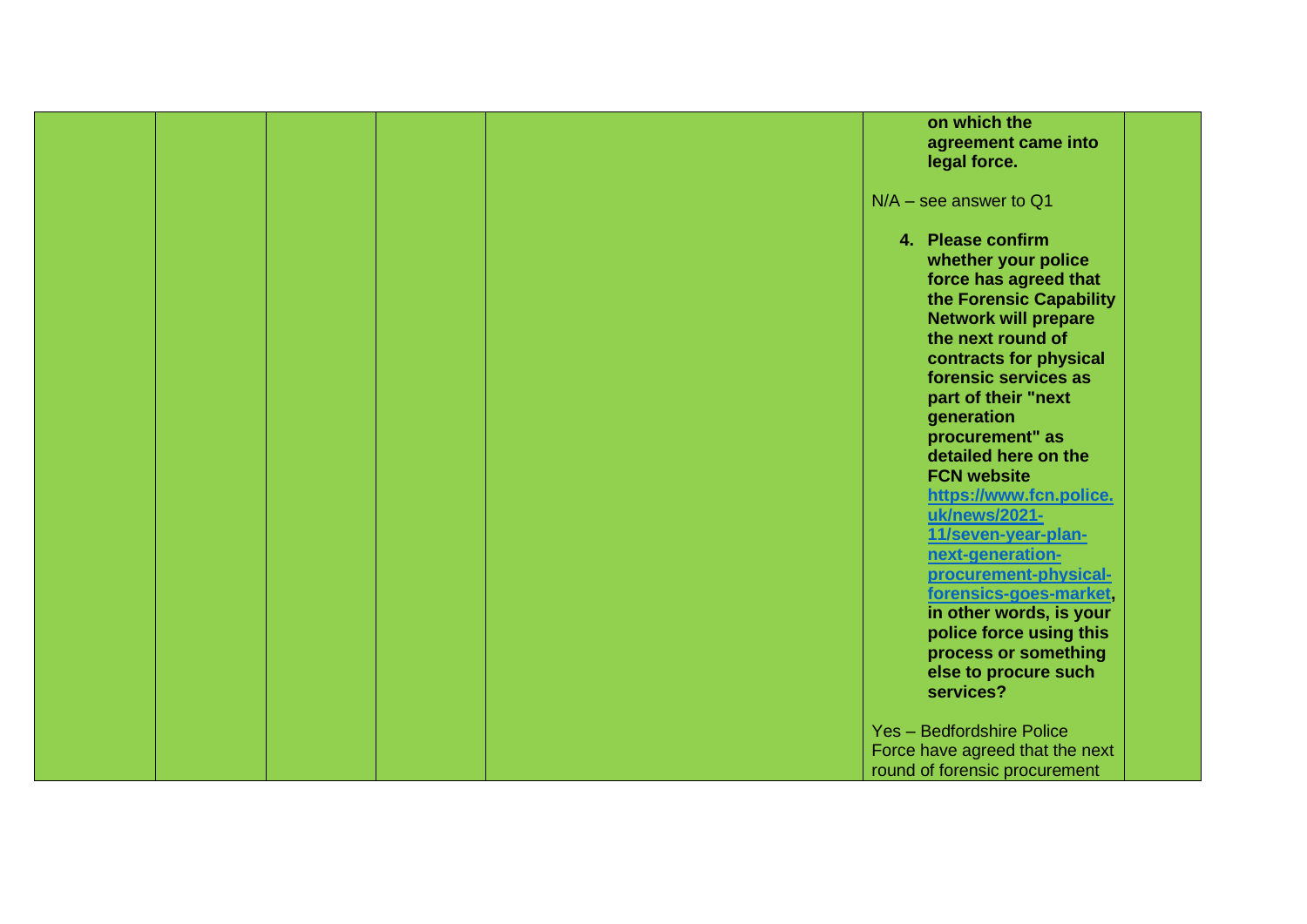|             |            |            |            |                                                                                                                                                                                                                                                                                                                                                           | will be delivered through this<br>route.<br>5. If your police force is<br>using something other<br>than the Forensic<br><b>Capability Network's</b><br>process described in<br>(4), please provide<br>information as to what<br>that process is.<br>$N/A$ – see answer to Q4<br>We hope this information<br>proves useful. Please come<br>back to us if you require further<br>assistance on this matter. |        |
|-------------|------------|------------|------------|-----------------------------------------------------------------------------------------------------------------------------------------------------------------------------------------------------------------------------------------------------------------------------------------------------------------------------------------------------------|-----------------------------------------------------------------------------------------------------------------------------------------------------------------------------------------------------------------------------------------------------------------------------------------------------------------------------------------------------------------------------------------------------------|--------|
| 2022/000001 | 04/01/2022 | 01/02/2022 | 04/01/2022 | Please can you provide me with details<br>(locations and dates) where Bedfordshire<br>Police have deployed mobile speed camera<br>equipment in each of the past 3 years (2019 -<br>2021 inclusive), and the locations (dates not<br>required for obvious reasons) where such<br>equipment s planned to be deployed during the<br>forthcoming year (2022). | Thank you for your email,<br>however the information that<br>you require is not held by this<br>office and should be requested<br>from Bedfordshire Police at:<br>foi@bedfordshire.pnn.police.uk                                                                                                                                                                                                          | Closed |
| 2022/000007 | 05/01/2022 | 02/02/2022 | 06/01/2022 | Breakdown of statistics on the number and<br>dates of police attendance to Rutland Road. It<br>would also be helpful to know the number of<br>reports to the Police about antisocial behaviour<br>on Rutland Road in the last 12 months.                                                                                                                  | The information that you require<br>is not held by the Office of the<br><b>Police and Crime Commissioner</b><br>and should be requested from<br>Bedfordshire Police Force at:<br>foi@bedfordshire.pnn.police.uk                                                                                                                                                                                           | Closed |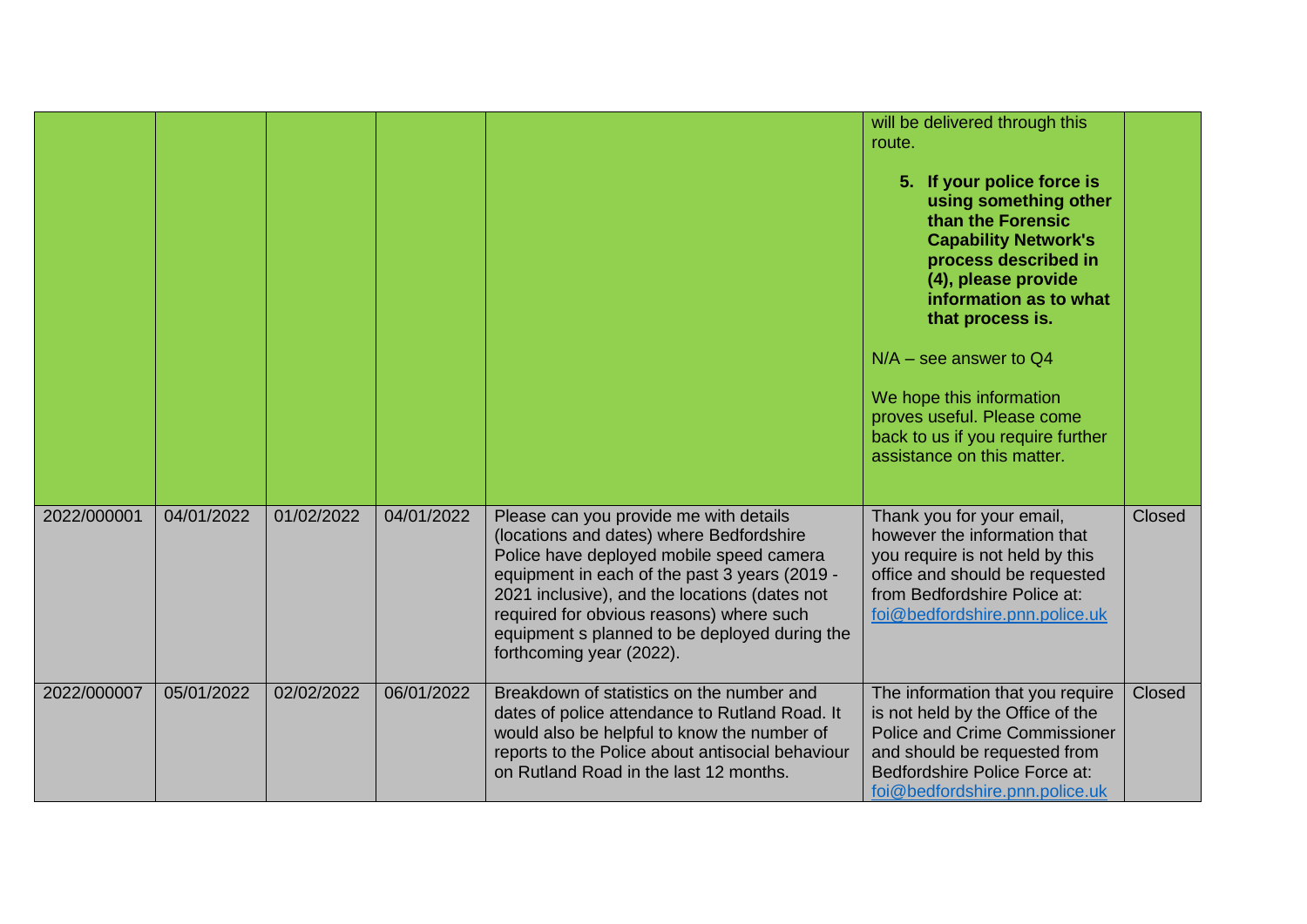| 2022/000028 | 18/01/2022 | 15/02/2022 | 18/01/2022 | The Elected Local Policing Bodies (Specified                                                        | We are required by the                       | <b>Closed</b> |
|-------------|------------|------------|------------|-----------------------------------------------------------------------------------------------------|----------------------------------------------|---------------|
|             |            |            |            | Information Order 2011) places a duty on                                                            | <b>Freedom of Information Act</b>            |               |
|             |            |            |            |                                                                                                     | 2000 (The Act) to handle all                 |               |
|             |            |            |            | Police & Crime Commissioners to publish a                                                           | requests in a manner that is                 |               |
|             |            |            |            | Register of Gifts and Hospitality (Part 1 Clause                                                    | blind to the identity of the                 |               |
|             |            |            |            | 2(e) of the Schedule).                                                                              | requestor. Any information                   |               |
|             |            |            |            |                                                                                                     | released in response to a                    |               |
|             |            |            |            | Clause 1(d) of the Schedule also requires the                                                       | request is regarded as being                 |               |
|             |            |            |            | publication of allowances paid to each relevant                                                     | published and therefore, in the              |               |
|             |            |            |            | office holder in respect of expenses incurred by<br>the office holder in the exercise of the body's | public domain without caveat.                |               |
|             |            |            |            | functions; this information is to be published                                                      | With reference to your recent                |               |
|             |            |            |            | quarterly.                                                                                          | enquiry and in response to your              |               |
|             |            |            |            |                                                                                                     | question,                                    |               |
|             |            |            |            | Please explain why the current PCC has failed                                                       |                                              |               |
|             |            |            |            | to publish:                                                                                         | Response:                                    |               |
|             |            |            |            | a) his Register of Gifts and Hospitality;                                                           | A) The Bedfordshire PCC's                    |               |
|             |            |            |            |                                                                                                     | <b>Register of Gifts and Hospitality</b>     |               |
|             |            |            |            | b) quarterly reports on his expenses; and                                                           | is located on the expenses                   |               |
|             |            |            |            |                                                                                                     | page of the website which was                |               |
|             |            |            |            | b) the date on when the information in a) and b)                                                    | last updated in December 2021                |               |
|             |            |            |            | will be available on the following webpages:                                                        |                                              |               |
|             |            |            |            |                                                                                                     | https://www.bedfordshire.pcc.po              |               |
|             |            |            |            | https://www.bedfordshire.pcc.police.uk/lists-                                                       | lice.uk/expenses/                            |               |
|             |            |            |            | registers/                                                                                          |                                              |               |
|             |            |            |            |                                                                                                     | B) The Bedfordshire PCC's                    |               |
|             |            |            |            | https://www.bedfordshire.pcc.police.uk/meet-                                                        | expenses log is located on the               |               |
|             |            |            |            | the-team/                                                                                           | expenses page of the website                 |               |
|             |            |            |            |                                                                                                     | which was last updated in<br>December 2021 - |               |
|             |            |            |            |                                                                                                     | https://www.bedfordshire.pcc.po              |               |
|             |            |            |            |                                                                                                     | lice.uk/wp-                                  |               |
|             |            |            |            |                                                                                                     | content/uploads/2021/12/PCC-                 |               |
|             |            |            |            |                                                                                                     | Expenses-Claims-15.12.21.pdf                 |               |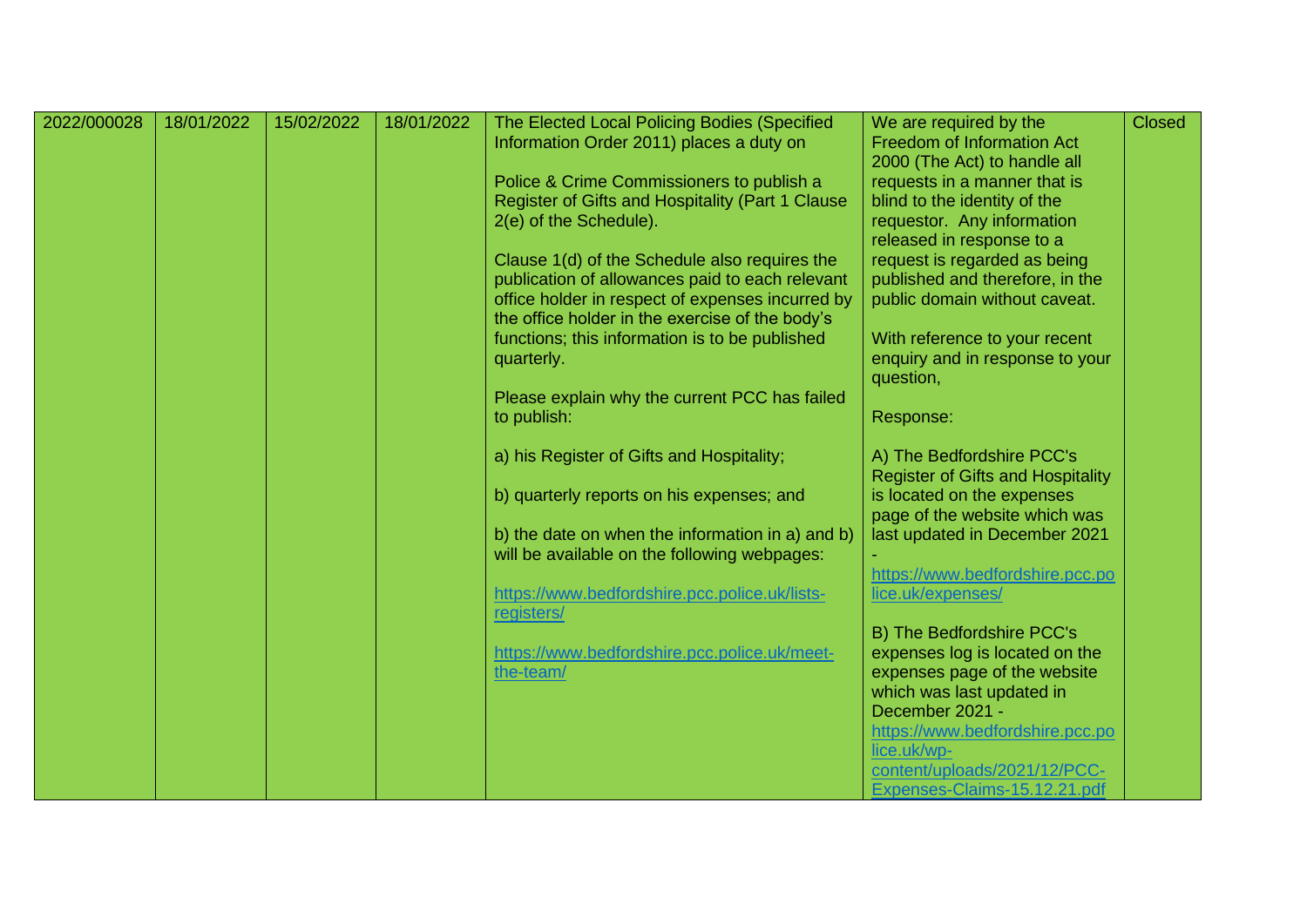|             |            |            |            |                                                                                                                                                                                                                                                | This information is updated<br>quarterly and will be next<br>updated in March 2022.<br>We hope this information<br>proves useful. Please come<br>back to us if you require further<br>assistance on this matter.                                                                                                                                                                                                                                                                                                                                                                                                                                                                                                                    |               |
|-------------|------------|------------|------------|------------------------------------------------------------------------------------------------------------------------------------------------------------------------------------------------------------------------------------------------|-------------------------------------------------------------------------------------------------------------------------------------------------------------------------------------------------------------------------------------------------------------------------------------------------------------------------------------------------------------------------------------------------------------------------------------------------------------------------------------------------------------------------------------------------------------------------------------------------------------------------------------------------------------------------------------------------------------------------------------|---------------|
| 2022/000031 | 19/01/2022 | 16/02/2022 | 26/01/2022 | I was wondering if you could let me know the<br>figures for the last 10 years for money received<br>by Bedfordshire Police through the <b>Asset</b><br><b>Recovery Incentivisation Scheme (ARIS) from</b><br>operations conducted in the area. | We are required by the<br><b>Freedom of Information Act</b><br>2000 (The Act) to handle all<br>requests in a manner that is<br>blind to the identity of the<br>requestor. Any information<br>released in response to a<br>request is regarded as being<br>published and therefore, in the<br>public domain without caveat.<br>With reference to your recent<br>enquiry and in response to your<br>question,<br>Response:<br>Please see below table for a<br>breakdown of funds received by<br><b>Bedfordshire Police Force</b><br>through the Asset Recovery<br>Incentivisation Scheme (ARIS).<br>Unfortunately, we are only able<br>to retrieve data from the<br>previous 5 years. The current<br>year (2021-22) is £82,000 at the | <b>Closed</b> |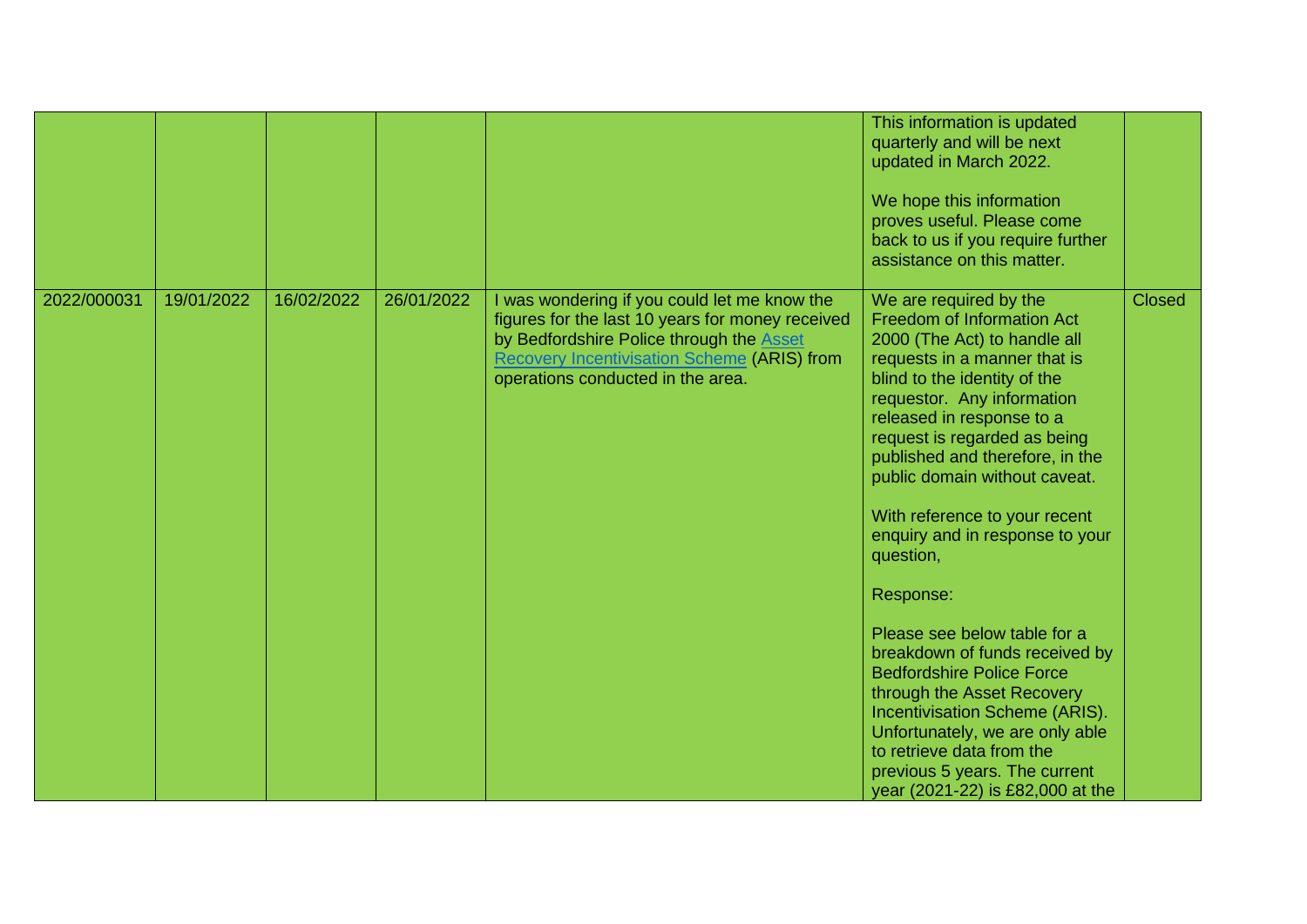|             |            |            |            |                                                                                                                                                                                                                                                                                                                                                                                                                                                                                                                                                                                                                                                                                                                                                                | half year stage, previous years<br>as follows.<br>Year<br><b>Funds</b><br><b>Received</b><br>2020-21<br>£112,000<br>2019-20<br>£223,200<br>2018-19<br>£188,000<br>2017-18<br>£230,900<br>2016-17<br>£221,400<br>We hope this information<br>proves useful. Please come<br>back to us if you require further<br>assistance on this matter. |               |
|-------------|------------|------------|------------|----------------------------------------------------------------------------------------------------------------------------------------------------------------------------------------------------------------------------------------------------------------------------------------------------------------------------------------------------------------------------------------------------------------------------------------------------------------------------------------------------------------------------------------------------------------------------------------------------------------------------------------------------------------------------------------------------------------------------------------------------------------|-------------------------------------------------------------------------------------------------------------------------------------------------------------------------------------------------------------------------------------------------------------------------------------------------------------------------------------------|---------------|
| 2022/000032 | 19/01/2022 | 16/02/2022 | 20/01/2022 | Please provide the following information, which<br>I have divided into three separate requests:<br><b>Mobile Fingerprint Scanners</b><br>1. The number of Mobile Fingerprint Scanners<br>owned by your force in each year from 2015 to<br>2021 (inclusive).<br>2. The number of times Mobile Fingerprint<br>Scanners were used by officers in your force in<br>each year from 2015 to 2021.<br>3. The number of people who were scanned<br>using mobile fingerprint scanners in each year<br>from 2015 to 2021 (inclusive). If you record the<br>data, please break this down by age, gender<br>and ethnicity.<br>4. Please list the databases against which your<br>Mobile Fingerprint Scanners check for matches<br>and (if you hold the data) the number of | Thank you for your email,<br>however the information that<br>you require is not held by this<br>office and should be requested<br>from Bedfordshire Police at:<br>foi@beds.police.uk                                                                                                                                                      | <b>Closed</b> |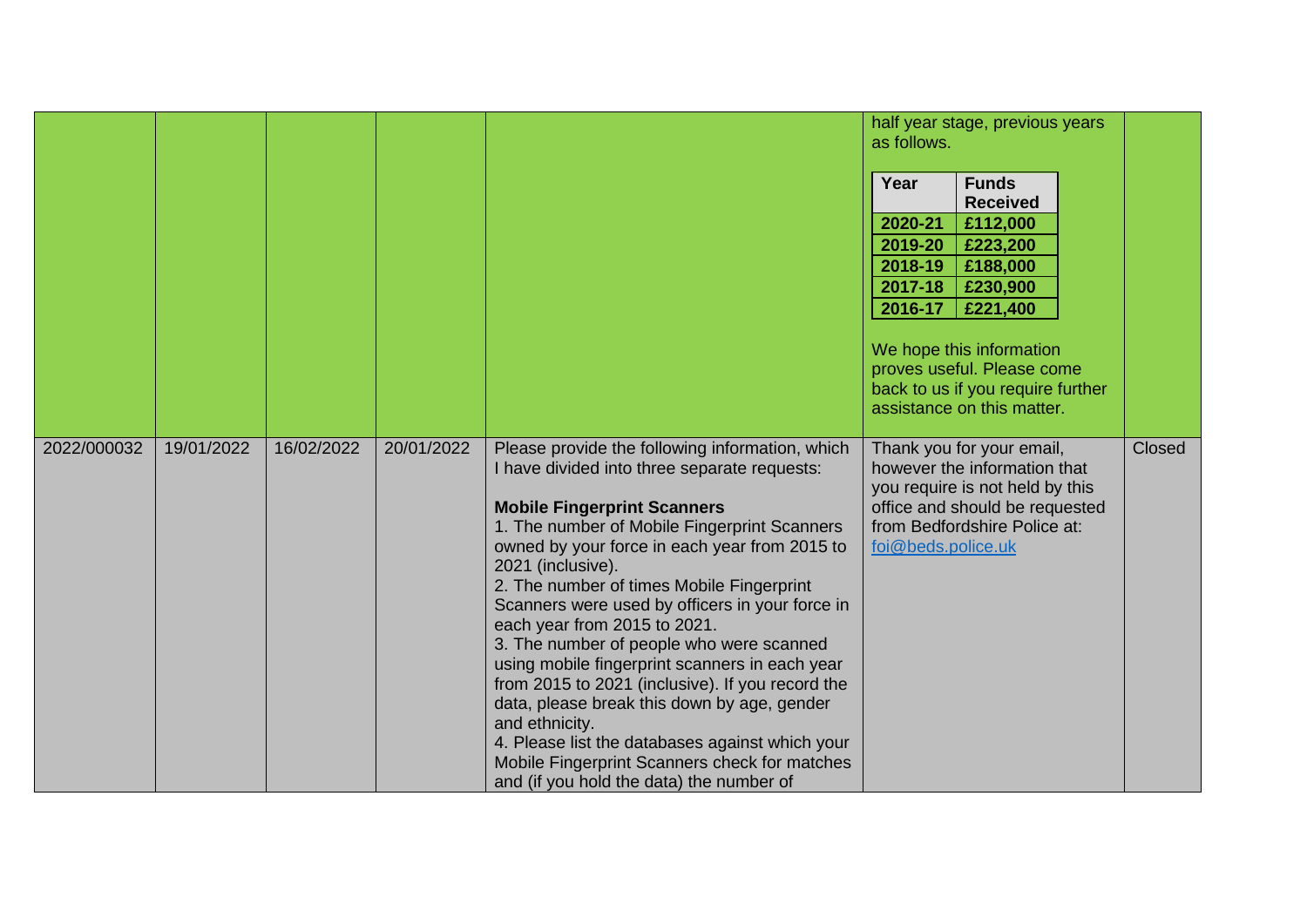|  |  | matches against each database recorded in<br>each year from 2015 to 2021 (inclusive).<br><b>Knife Arches</b><br>1. The number of (i) Knife Arches and (ii) Knife<br>Wands owned by your force in each year from<br>2015 to 2021 (inclusive).<br>2. The number of times Knife Arches were<br>used by officers in your force in each year from<br>2015 to 2021.                                                                                                                                                                                 |  |
|--|--|-----------------------------------------------------------------------------------------------------------------------------------------------------------------------------------------------------------------------------------------------------------------------------------------------------------------------------------------------------------------------------------------------------------------------------------------------------------------------------------------------------------------------------------------------|--|
|  |  | 3. The number of people who were scanned<br>using (i) Knife Arches and (ii) Knife Wands in<br>each year from 2015 to 2021 (inclusive). If you<br>record the data, please break this down by age,<br>gender and ethnicity.<br>4. The number of offensive weapons<br>discovered through the use of (i) Knife Arches<br>and (ii) Knife Wands in each year from 2015 to<br>2021 (inclusive)                                                                                                                                                       |  |
|  |  | <b>Mobile Phone Data Extraction</b><br>1. The number of Mobile Phone Data<br>Extraction devices owned by your force in each<br>year from 2015 to 2021 (inclusive).<br>2. The number of times Mobile Phone Data<br>Extraction devices were used by officers in<br>your force in each year from 2015 to 2021.<br>3. The number of people whose phones were<br>subject to Mobile Phone Data Extraction<br>devices in each year from 2015 to 2021<br>(inclusive). If you record the data, please break<br>this down by age, gender and ethnicity. |  |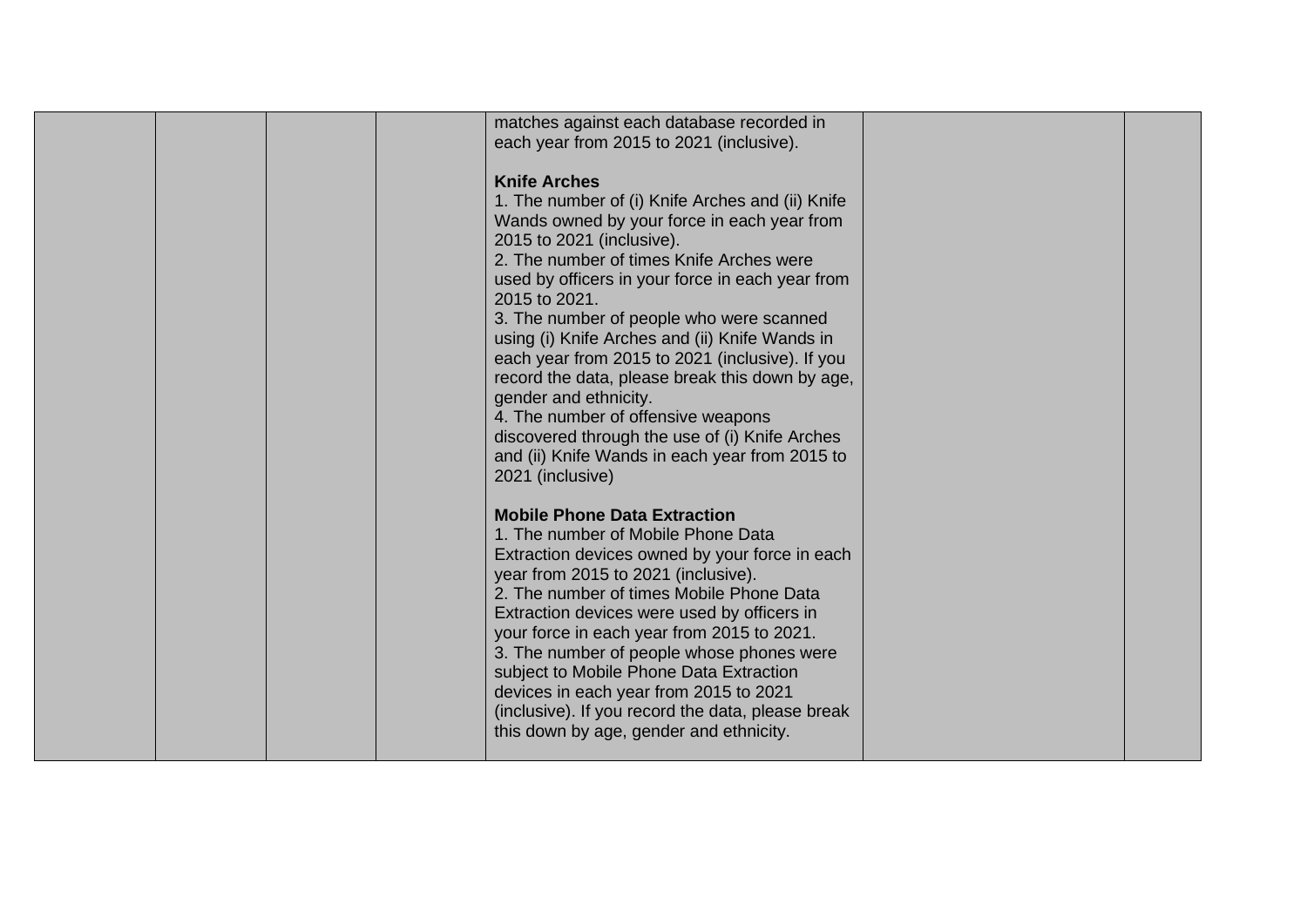| 2022/000041 | 24/01/2022 | 21/02/2022 | 24/01/2022 | Could I have the current vacancies numbers for<br>Bedfordshire Police in PSPO and Community<br>Policing throughout the Borough. | The OPCC publish an<br>information document which is<br>produced by Bedfordshire<br>Police Force for the Delivery<br>and Beating Crime Board and is<br>available to view on our website                                                                                                                             | <b>Closed</b> |
|-------------|------------|------------|------------|---------------------------------------------------------------------------------------------------------------------------------|---------------------------------------------------------------------------------------------------------------------------------------------------------------------------------------------------------------------------------------------------------------------------------------------------------------------|---------------|
|             |            |            |            |                                                                                                                                 | https://www.bedfordshire.pcc.po<br>lice.uk/holding-force-to-account/                                                                                                                                                                                                                                                |               |
|             |            |            |            |                                                                                                                                 | The most recently produced<br>document is from December<br>2021 and it includes officer<br>numbers and community<br>policing numbers specifically for<br><b>Bedfordshire Police Force on</b><br>pages 9, 10 and 11.                                                                                                 |               |
|             |            |            |            |                                                                                                                                 | The website link to the<br>December 2021 document is -<br>https://www.bedfordshire.pcc.po<br>lice.uk/wp-<br>content/uploads/2022/01/Inform<br>ation-document-for-Publication-<br>December.pdf This page is<br>updated on a monthly basis to<br>include up to date figures from<br><b>Bedfordshire Police Force.</b> |               |
|             |            |            |            |                                                                                                                                 | If you would like further<br>information on vacancy<br>numbers for Police Officers,<br>please make contact with the<br>Freedom of Information team at<br>FOI@beds.police.uk                                                                                                                                         |               |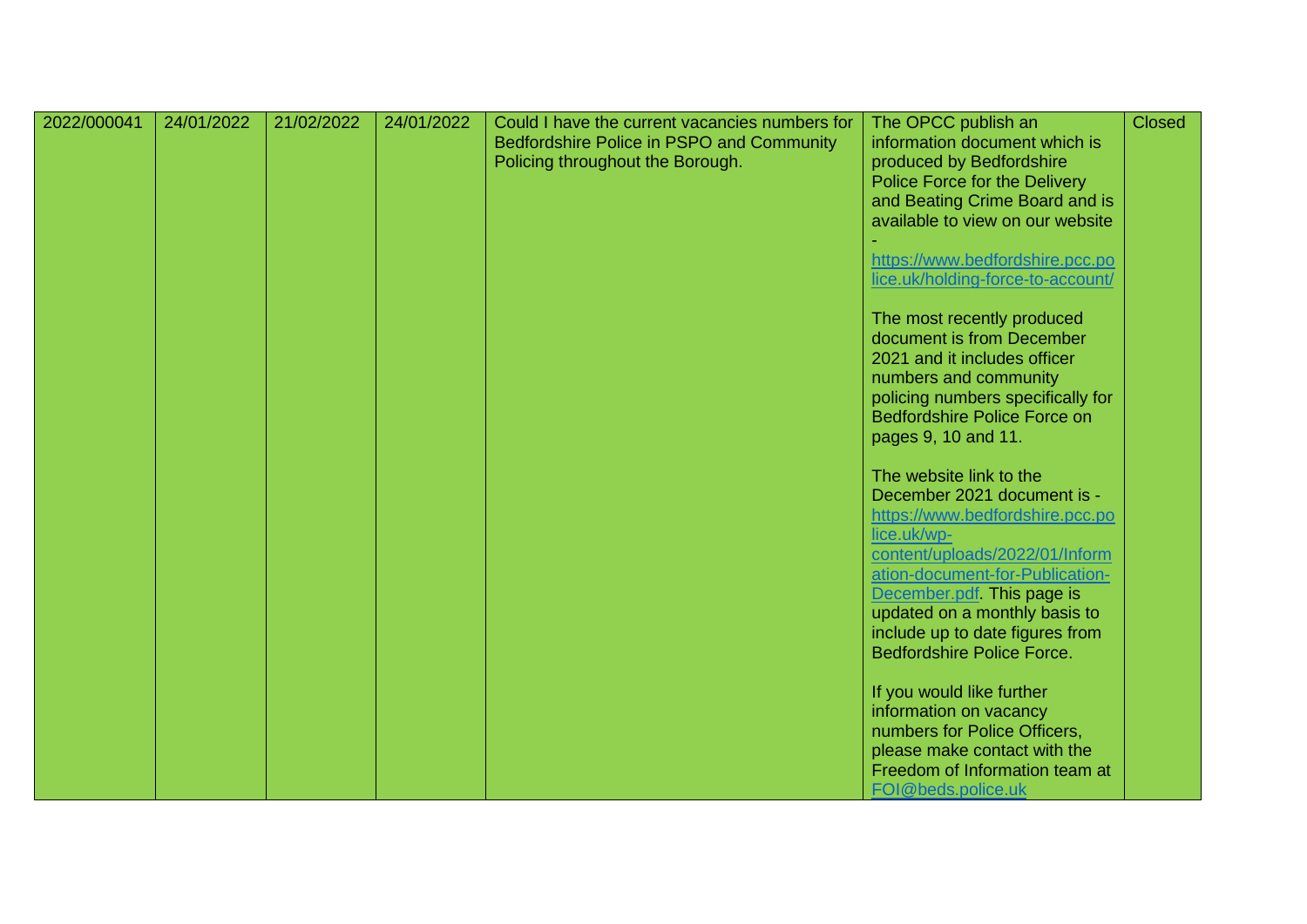| PCC/Feb/202<br>2/03 | 02/02/2022 | 02/03/2022 | 11/02/2022 | Is it possible to give information concerning<br>which were the successful bids under the<br>Roads Fund part 2 (autumn launch) 2021/2022.                                                                                                                                                                                                                                                                                          | The Roads Fund Part 2<br>decision log which includes<br>information regarding which<br>applicants were successful is<br>now available on the Office of<br>the Police and Crime<br>Commissioner website using<br>the following link:<br>https://www.bedfordshire.pcc.po<br>lice.uk/download/pcc-d-035-<br>pdf/?wpdmdl=9113&refresh=62<br>06903b662c91644597307<br>Please do contact us if you<br>have any further enquiries.                                                                                                                        | Open          |
|---------------------|------------|------------|------------|------------------------------------------------------------------------------------------------------------------------------------------------------------------------------------------------------------------------------------------------------------------------------------------------------------------------------------------------------------------------------------------------------------------------------------|----------------------------------------------------------------------------------------------------------------------------------------------------------------------------------------------------------------------------------------------------------------------------------------------------------------------------------------------------------------------------------------------------------------------------------------------------------------------------------------------------------------------------------------------------|---------------|
| PCC/Feb/202<br>2/06 | 03/02/2022 | 03/03/2022 | 28/02/2022 | 1. How many people, including full-time, part-<br>time and temporary employees, are currently<br>recorded as being based at your main office,<br>either by having a desk or a security pass or<br>any other metric that you use?<br>2. Of these, how many were recorded as<br>having entered the building on the following<br>days:<br>a. Monday 6th September 2021<br>b. Monday 13th December 2021<br>c. Monday 24th January 2022 | We are required by the<br><b>Freedom of Information Act</b><br>2000 (The Act) to handle all<br>requests in a manner that is<br>blind to the identity of the<br>requestor. Any information<br>released in response to a<br>request is regarded as being<br>published and therefore, in the<br>public domain without caveat.<br>With reference to your recent<br>enquiry and in response to your<br>question,<br>As of 28th February 2022, for<br>information regarding how many<br>members of staff are employed<br>at the Office of the Police and | <b>Closed</b> |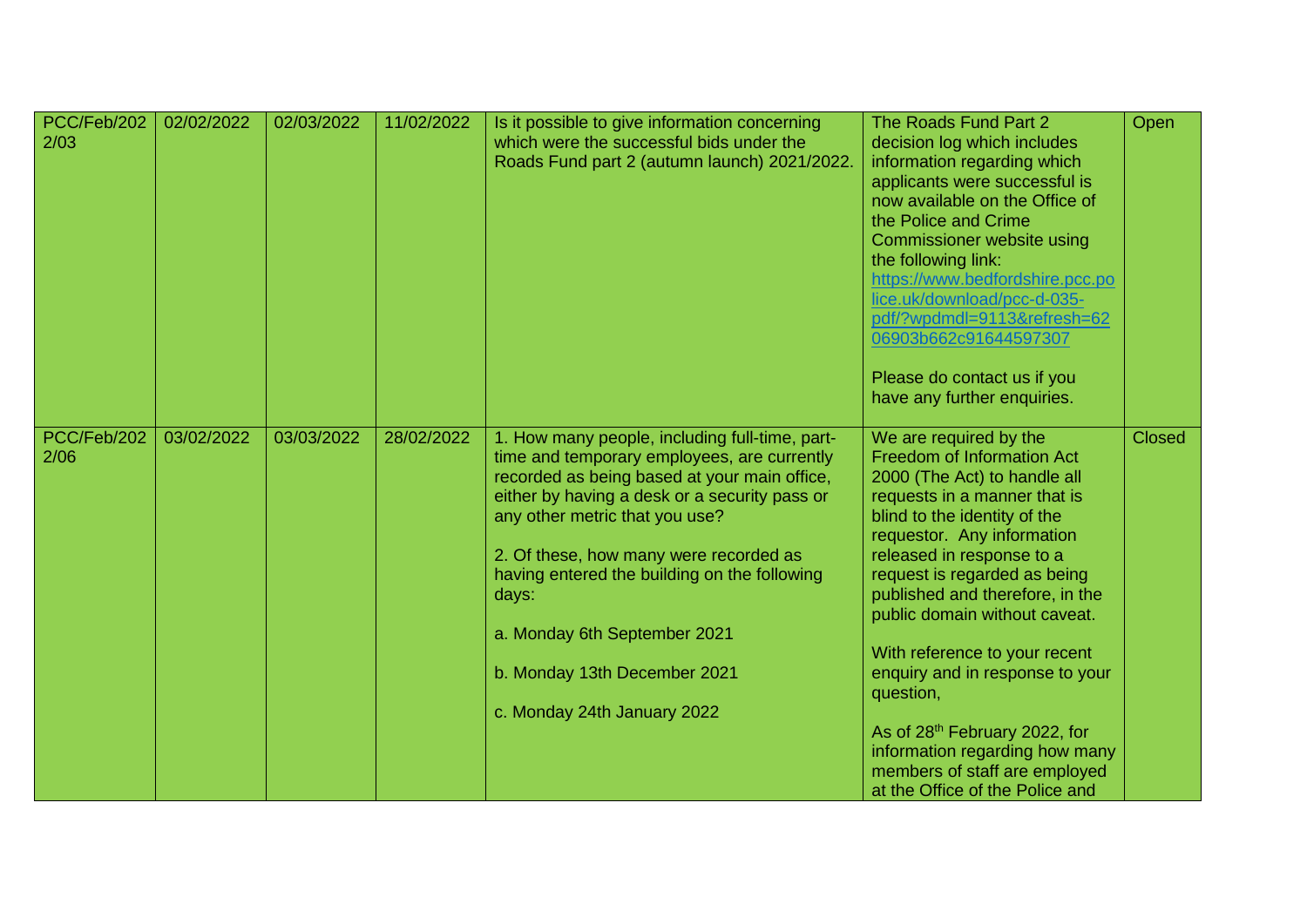|  |  | <b>Crime Commissioner for</b>         |  |
|--|--|---------------------------------------|--|
|  |  | Bedfordshire, please visit our        |  |
|  |  | website -                             |  |
|  |  |                                       |  |
|  |  | https://www.bedfordshire.pcc.po       |  |
|  |  | lice.uk/meet-the-team/                |  |
|  |  |                                       |  |
|  |  | Please see below for the              |  |
|  |  | number of employees who               |  |
|  |  | visited the main office on the        |  |
|  |  | dates you have requested.             |  |
|  |  |                                       |  |
|  |  | a. Monday 6th September 2021          |  |
|  |  | - 9 employees of the Office of        |  |
|  |  | the Police and Crime                  |  |
|  |  |                                       |  |
|  |  | Commissioner visited the office       |  |
|  |  | on the specified date.                |  |
|  |  |                                       |  |
|  |  | b. Monday 13th December               |  |
|  |  | $2021 - 7$ employees of the           |  |
|  |  | Office of the Police and Crime        |  |
|  |  | Commissioner visited the office       |  |
|  |  | on the specified date.                |  |
|  |  |                                       |  |
|  |  | c. Monday 24th January 2022 -         |  |
|  |  | 1 employee of the Office of the       |  |
|  |  | <b>Police and Crime Commissioner</b>  |  |
|  |  | visited the office on the             |  |
|  |  |                                       |  |
|  |  | specified date.                       |  |
|  |  |                                       |  |
|  |  | For further information about         |  |
|  |  | the staff employed at the Office      |  |
|  |  | of the Police and Crime               |  |
|  |  | <b>Commissioner for Bedfordshire,</b> |  |
|  |  | please visit our website -            |  |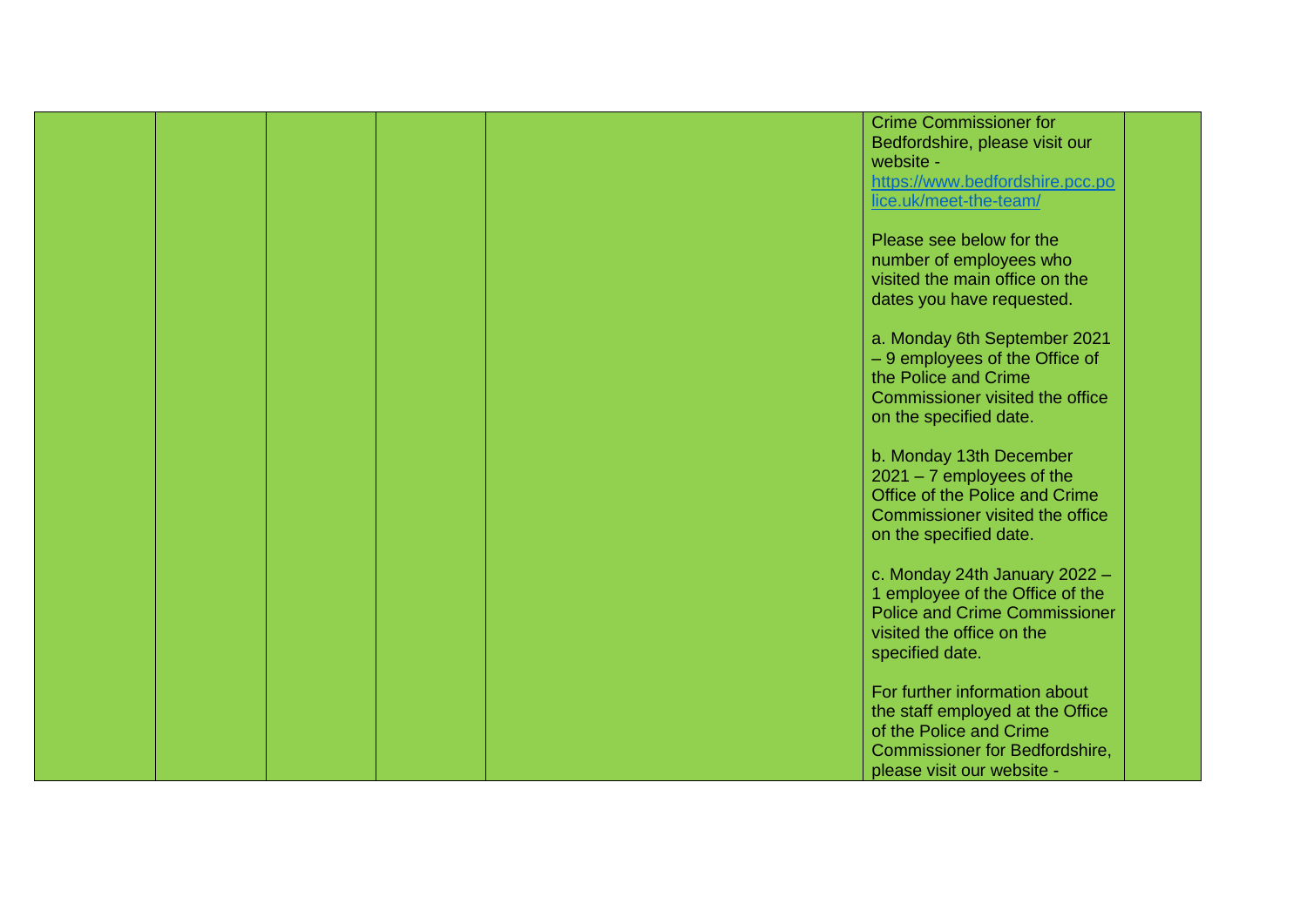|                     |            |            |            |                                                                                                                                                                                                                                                                                                                                                                                                                                                                                                                                                                                                                                                                                                                                                                                          | https://www.bedfordshire.pcc.po<br>lice.uk/meet-the-team/<br>We hope this information<br>proves useful. Please come<br>back to us if you require further<br>assistance on this matter.     |               |
|---------------------|------------|------------|------------|------------------------------------------------------------------------------------------------------------------------------------------------------------------------------------------------------------------------------------------------------------------------------------------------------------------------------------------------------------------------------------------------------------------------------------------------------------------------------------------------------------------------------------------------------------------------------------------------------------------------------------------------------------------------------------------------------------------------------------------------------------------------------------------|--------------------------------------------------------------------------------------------------------------------------------------------------------------------------------------------|---------------|
| PCC/Feb/202<br>2/08 | 04/02/2022 | 04/03/2022 | 04/02/2022 | This is an information request relating to data<br>released today on seizures of cannabis<br>https://www.gov.uk/government/statistics/seizur<br>es-of-drugs-in-england-and-wales-financial-<br>year-ending-2021/seizures-of-drugs-in-<br>england-and-wales-financial-year-ending-2021<br>Please include the information for the 2020-21<br>financial year:<br>• The estimated cost to the police force of<br>enforcing cannabis laws<br>The estimated market value of the<br>cannabis seized<br>If it is not possible to provide the information<br>requested due to the information exceeding the<br>cost of compliance limits identified in Section<br>12, please provide advice and assistance,<br>under the Section 16 obligations of the Act, as<br>to how I can refine my request. | Thank you for your email,<br>however the information you<br>require is not held by this office.<br>Please contact Bedfordshire<br>Police Force at:<br>foi@beds.police.uk                   | <b>Closed</b> |
| PCC/Feb/202<br>2/09 | 04/02/2022 | 04/03/2022 | 07/02/2022 | Please could you answer the below questions<br>for the following calendar years: 2018, 2019,<br>2020 and 2021.<br>1) How many complaints or conduct matters<br>(please distinguish between the two) against                                                                                                                                                                                                                                                                                                                                                                                                                                                                                                                                                                              | Thank you for your email. I have<br>been advised that the Police<br>and Crime Panel will be<br>responding to your request, as<br>they have the duty to record<br>and respond to complaints | <b>Closed</b> |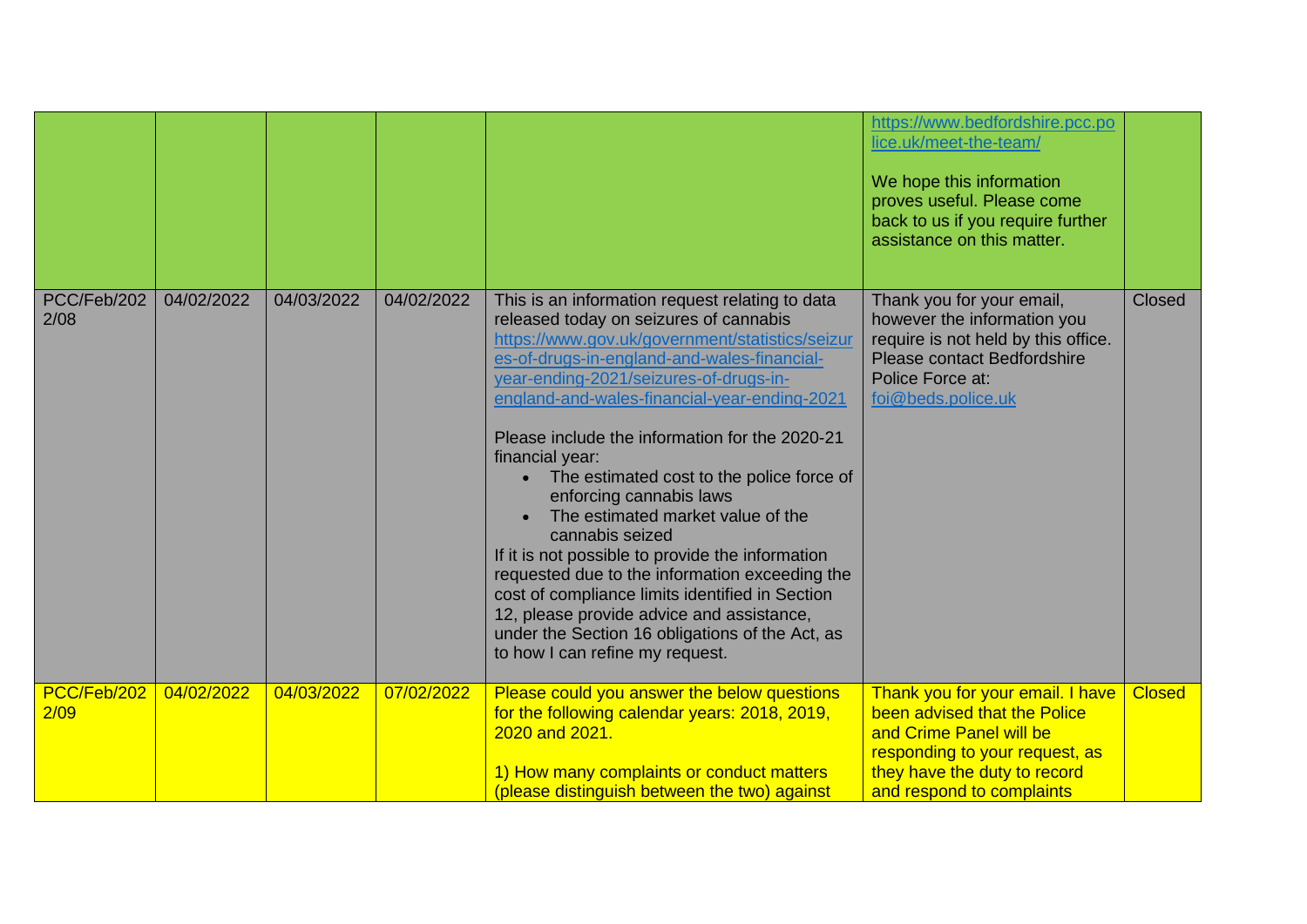|                     |            |            |            | your Police and Crime Commissioner (PCC)<br>were recorded by your crime panel over the<br>requested period?<br>Please can you break down Q1 into: the date<br>(DD/MM/YYYY) the complaint or conduct<br>matter was first recorded, the nature of the<br>complaint or conduct matter, the name of the<br>PCC that the complaint or conduct matter was<br>directed at, the outcome/local resolution of the<br>complaint (ones not referred to the IOPC for<br>further investigation).<br>2) How many complaints or conduct matters<br>against your PCC were deemed<br>serious enough to transfer to the IOPC?<br>Please break down this question into the nature<br>of the complaint or conduct matter, the name of<br>the PCC it related to and the length of time in<br>days it took for your panel to refer the<br>allegation(s) to the IOPC from the day it was<br>first brought to your attention.<br>3) Please tell me how many complaints or<br>conduct matters were 'referred' back to the<br>panel, stating why it was referred back and<br>what resolution you subsequently agreed as a<br>panel to deal with the misconduct allegation<br>internally. | against the Police and Crime<br><b>Commissioner</b> .                                                                                                                                         |               |
|---------------------|------------|------------|------------|---------------------------------------------------------------------------------------------------------------------------------------------------------------------------------------------------------------------------------------------------------------------------------------------------------------------------------------------------------------------------------------------------------------------------------------------------------------------------------------------------------------------------------------------------------------------------------------------------------------------------------------------------------------------------------------------------------------------------------------------------------------------------------------------------------------------------------------------------------------------------------------------------------------------------------------------------------------------------------------------------------------------------------------------------------------------------------------------------------------------------------------------------------------|-----------------------------------------------------------------------------------------------------------------------------------------------------------------------------------------------|---------------|
| PCC/Feb/202<br>2/40 | 08/02/2022 | 08/03/2022 | 08/02/2022 | This is an information request relating to the<br>seizure of dogs under the provisions of the<br>Dangerous Dogs Act (1991).                                                                                                                                                                                                                                                                                                                                                                                                                                                                                                                                                                                                                                                                                                                                                                                                                                                                                                                                                                                                                                   | Thank you for your email,<br>however the information you<br>require is not held by this office.<br>Please contact Bedfordshire<br>Police Force for this information<br>at: foi@beds.police.uk | <b>Closed</b> |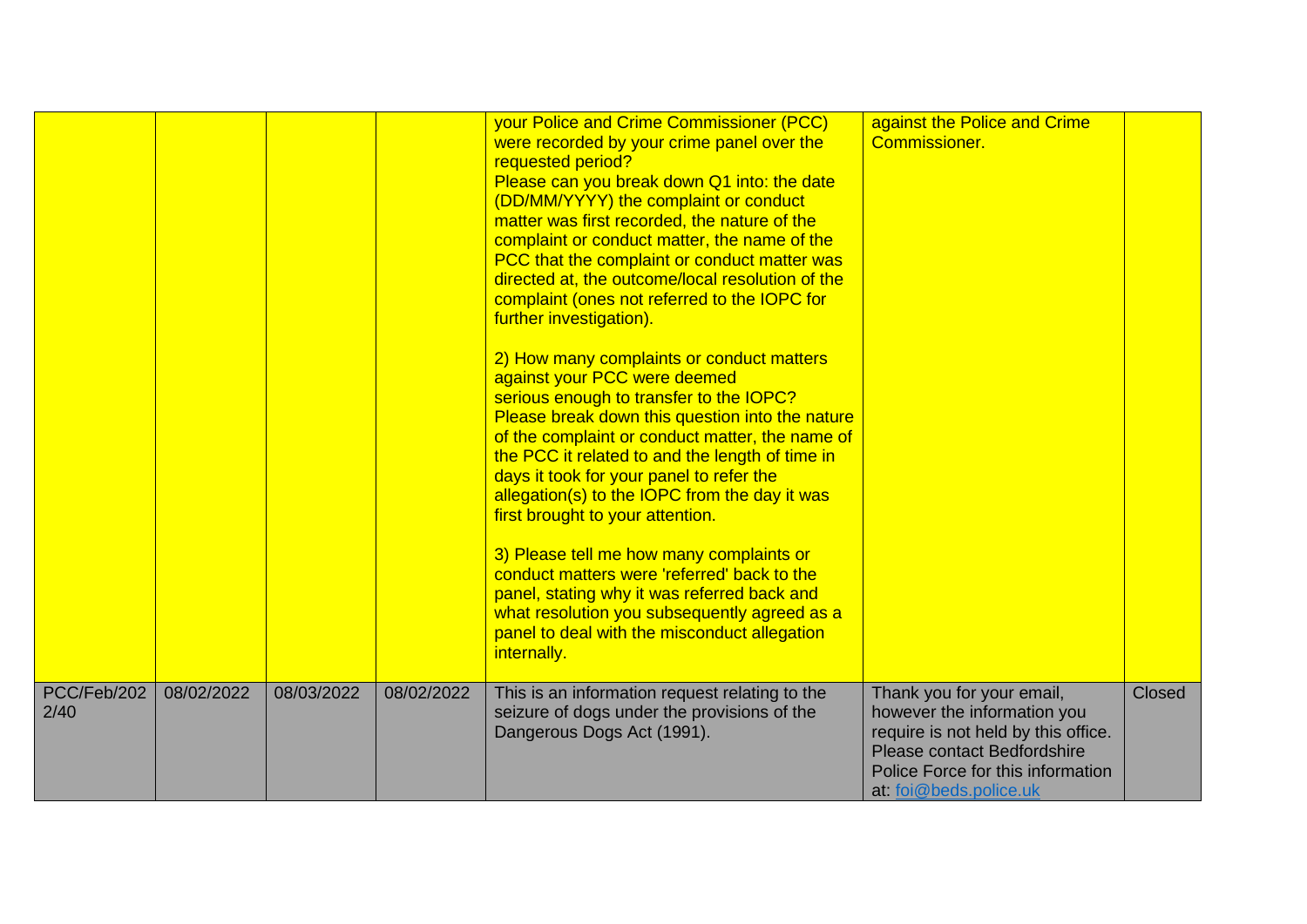|                     |            |            |            | Please include the information for each of the<br>following periods; 2016-17, 2017-18, 2018-19,<br>2019-20, 2020-21:<br>• The annual cost to the police force for seizing<br>dogs under the Dangerous Dogs Act (1991)<br>broken down by the cost of kennelling, the cost<br>of veterinary treatment, and the cost of<br>destroying the dogs<br>• The number of dogs seized under the act per<br>year                                                                                                                                                                                                                                                                                                                        |                                                                                                                                                                                                                                                      |               |
|---------------------|------------|------------|------------|-----------------------------------------------------------------------------------------------------------------------------------------------------------------------------------------------------------------------------------------------------------------------------------------------------------------------------------------------------------------------------------------------------------------------------------------------------------------------------------------------------------------------------------------------------------------------------------------------------------------------------------------------------------------------------------------------------------------------------|------------------------------------------------------------------------------------------------------------------------------------------------------------------------------------------------------------------------------------------------------|---------------|
| PCC/Feb/202<br>2/47 | 14/02/2022 | 14/03/2022 | 15/02/2022 | This is a request for information under<br>the Freedom of Information Act 2000. I would<br>like to request the following information:<br>A copy of this police force's protocol for<br>exchanging information about a service<br>users mental health condition<br>with NHS trusts and the CPS.<br>Is there a specific protocol for the forces<br>triage scheme? If so, a copy or outline<br>of this.<br>Moreover:<br>An outline of, or document describing<br>$\bullet$<br>what training is given to officers<br>surrounding data protection laws?<br>How is information about a person's<br>mental health condition stored by this<br>force, what is the protocol surrounding<br>this and for how long can it be retained? | Thank you for your email,<br>however the Office of the Police<br>and Crime Commissioner does<br>not hold the information that<br>you have requested. This<br>information can be requested<br>from Bedfordshire Police Force<br>at FOI@beds.police.uk | <b>Closed</b> |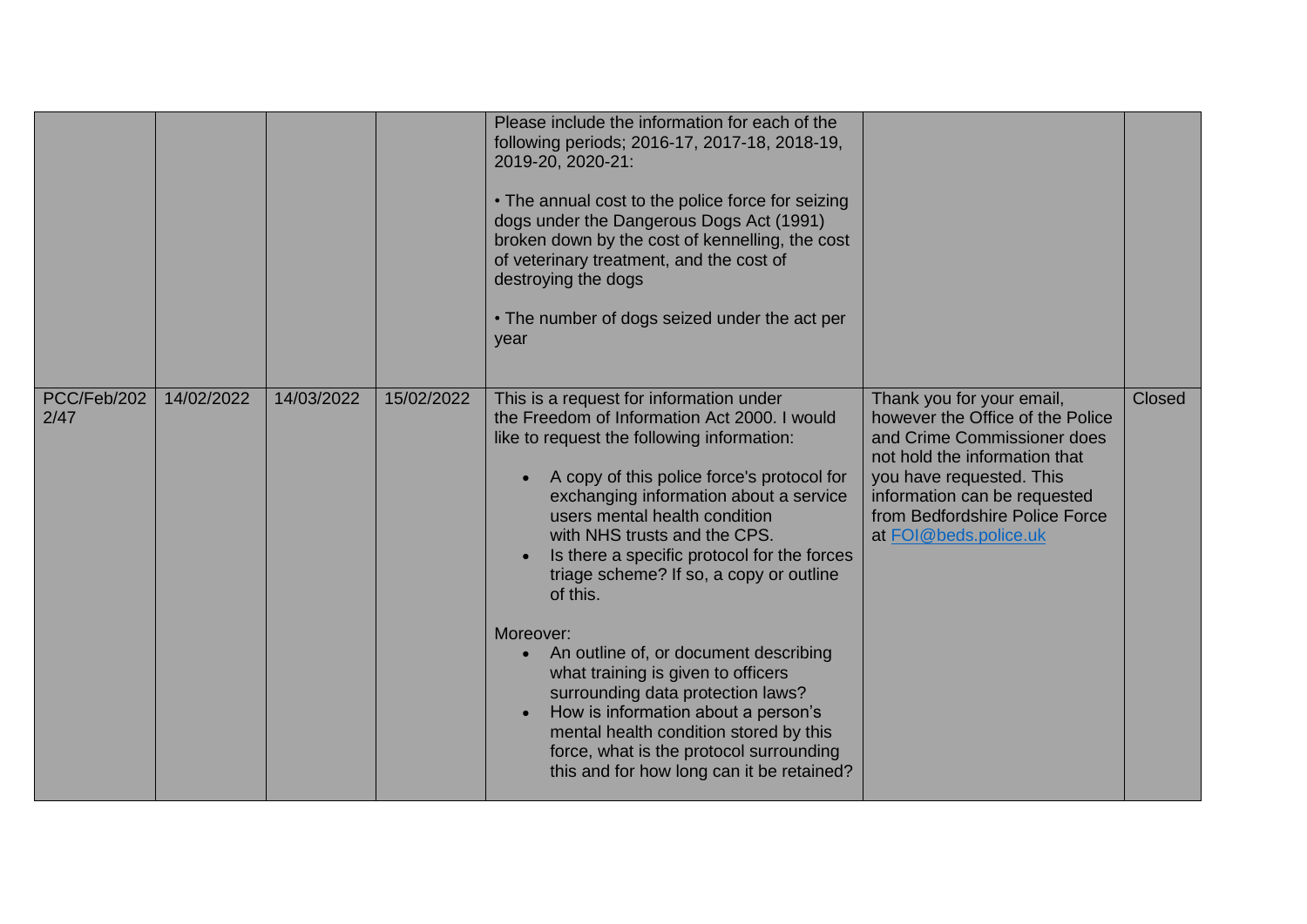| PCC/Mar/202<br>2/37 | 15/03/2022 | 12/04/2022 | 17/03/2022 | From police recorded data, I can see that the<br>force recorded the following offence:<br>Intentional destruction of a viable unborn child:<br>$-2018/19:1$<br>For this recorded crime, could you please tell<br>me if the suspect was the pregnant woman or a<br>third party performing an act against a pregnant<br>woman.                                                                                                                                                                                                                                                                                                                                                                                                                                                                                                                                                                                                 | Thank you for your request,<br>however the information that<br>you require is not held by the<br>Office of the Police and Crime<br><b>Commissioner for Bedfordshire.</b><br><b>Please contact Bedfordshire</b><br>Police Force Freedom of<br>Information department at<br>FOI@beds.police.uk to request<br>for this information. | Closed        |
|---------------------|------------|------------|------------|------------------------------------------------------------------------------------------------------------------------------------------------------------------------------------------------------------------------------------------------------------------------------------------------------------------------------------------------------------------------------------------------------------------------------------------------------------------------------------------------------------------------------------------------------------------------------------------------------------------------------------------------------------------------------------------------------------------------------------------------------------------------------------------------------------------------------------------------------------------------------------------------------------------------------|----------------------------------------------------------------------------------------------------------------------------------------------------------------------------------------------------------------------------------------------------------------------------------------------------------------------------------|---------------|
| PCC/Mar/202<br>2/43 | 22/03/2022 | 20/04/2022 | 22/03/2022 | I wish to request, under the Freedom of<br>Information Act (2000), the following from your<br>Constabulary, Commissioner, or Panel:<br>1) a copy of the Constabulary's policy or<br>procedure for the verification of the<br>legitimate possession and use of<br>prescribed medical cannabis/cannabis-<br>based prescription medicine (CBPM);<br>2) if the Constabulary does not have a<br>local policy regarding this, could you<br>please confirm that the Home Office<br>guidance is adhered to by the<br>Constabulary - namely that someone<br>claiming the legitimate possession and<br>use of medical cannabis will be<br>expected to produce: the original<br>medication container complete with the<br>pharmacy dispensing label bearing the<br>name of the patient; with either a copy<br>of their FP10 prescription or a letter<br>from the prescribing clinician; and a<br>form of recognised photo ID (such as a | Thank you for your request to<br>the Office of the Police and<br><b>Crime Commissioner for</b><br>Bedfordshire, however the<br>information that you require is<br>not held by this office. Please<br>contact Bedfordshire Police<br>Force at FOI@beds.police.uk to<br>request for this information.                              | <b>Closed</b> |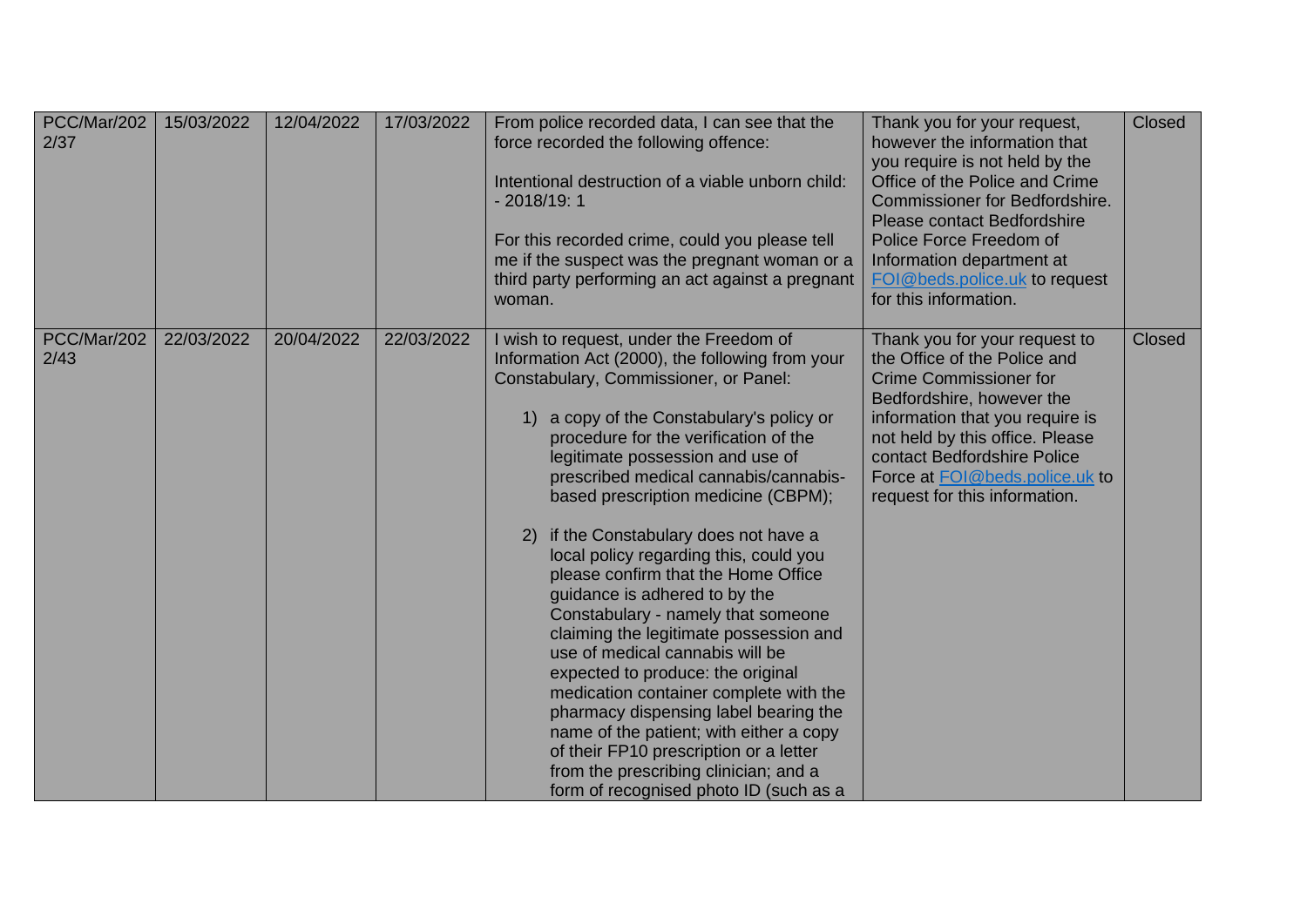| passport, driving licence, or a PASS<br>accredited photocard) bearing the same<br>name as displayed on the dispensing<br>label and the copy of the FP10 or<br>clinician's letter;                                                                                                                                                                                                                                                                                                                                                     |  |
|---------------------------------------------------------------------------------------------------------------------------------------------------------------------------------------------------------------------------------------------------------------------------------------------------------------------------------------------------------------------------------------------------------------------------------------------------------------------------------------------------------------------------------------|--|
| 3) if your Constabulary does not have a<br>policy relating to this, could you please<br>provide the Constabulary's policy<br>regarding compliance with the PSED<br>(Public Sector Equality Duty), especially<br>with regards to the avoidance of<br>discrimination against disabled people<br>for the legitimate possession and use of<br>a prescribed medication;                                                                                                                                                                    |  |
| 4) 4) a copy of any internal briefing<br>documents provided to police officers<br>regarding the existence of - and the<br>process for the verification of -<br>prescribed medical cannabis flower or<br>other CBPM's following the Home Office<br>Circular 2018: 'Rescheduling of<br>cannabis-based products for medicinal<br>use in humans' and The Misuse of<br>Drugs (Amendments) (Cannabis and<br>Licence Fees) (England, Wales and<br>Scotland) Regulations 2018 which<br>allowed the prescribing of medical<br>cannabis (CBPM); |  |
| 5) the named lead for the Constabulary for<br>matters pertaining to the verification of<br>medical cannabis (CBPM);                                                                                                                                                                                                                                                                                                                                                                                                                   |  |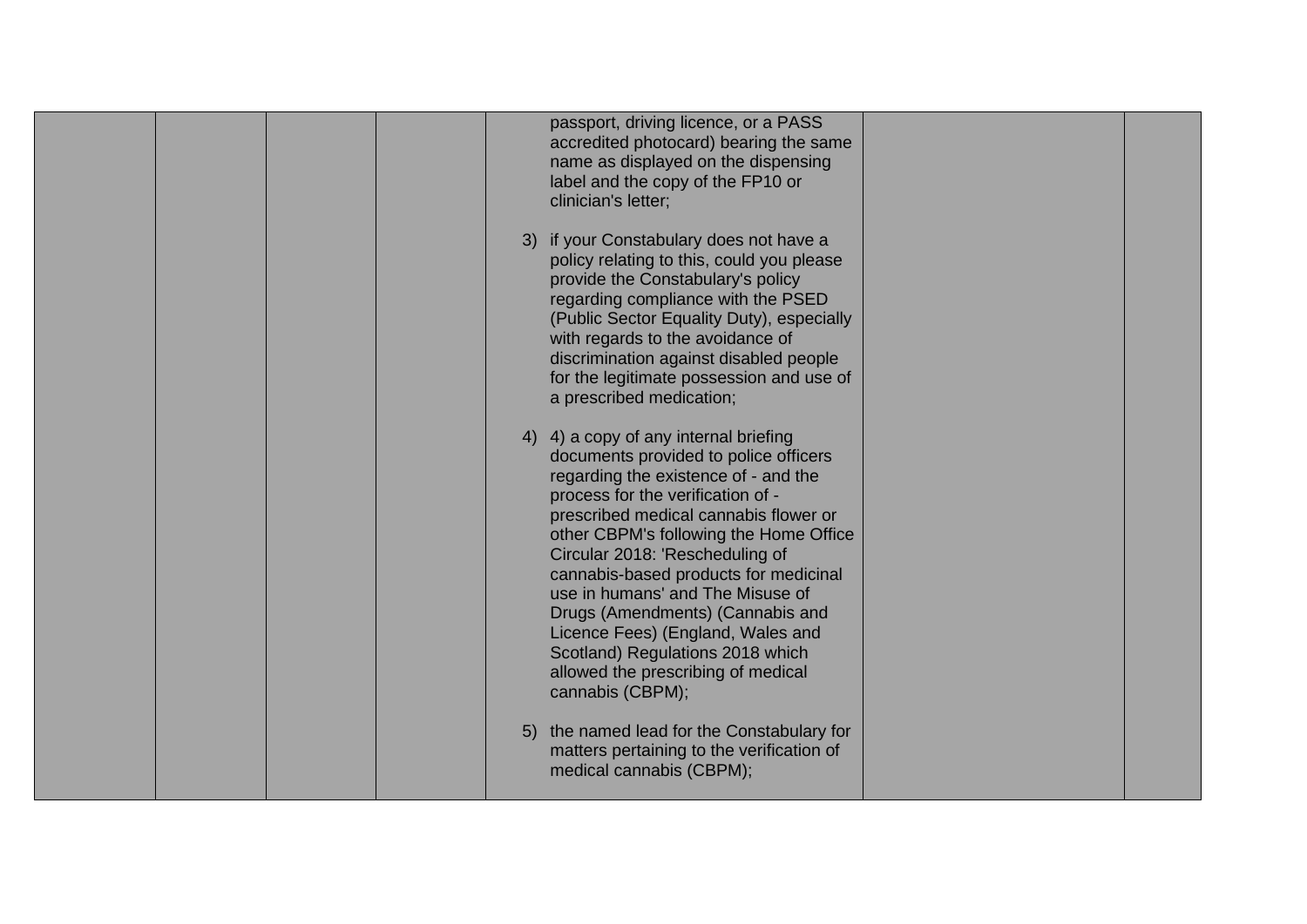|                     |            |            |            | the Constabulary's policy or position<br>6)<br>relating to the recognition of<br>unaccredited card schemes such as<br>Cancard or MedCannID, if such a policy<br>exists.<br>The above information will be invaluable to<br>patients in receipt of medical cannabis and will<br>ensure a wider understanding and subsequent<br>compliance with the expectations of your<br>Constabulary. It is clearly in the public interest<br>to ensure that medical cannabis patients are<br>aware of local policies and procedures and can<br>comply accordingly, so that finite police<br>resources are not spent on the avoidable and<br>potentially unlawful arrest of patients in receipt<br>of legitimately prescribed medical cannabis<br>medication (CBPM's). |                                                                                                                                                                                                                                                                                                                                                                                                                                                                                            |               |
|---------------------|------------|------------|------------|---------------------------------------------------------------------------------------------------------------------------------------------------------------------------------------------------------------------------------------------------------------------------------------------------------------------------------------------------------------------------------------------------------------------------------------------------------------------------------------------------------------------------------------------------------------------------------------------------------------------------------------------------------------------------------------------------------------------------------------------------------|--------------------------------------------------------------------------------------------------------------------------------------------------------------------------------------------------------------------------------------------------------------------------------------------------------------------------------------------------------------------------------------------------------------------------------------------------------------------------------------------|---------------|
| PCC/Mar/202<br>2/53 | 25/03/2022 | 25/04/2022 | 29/03/2022 | Under the provisions of the Freedom of<br>Information Act 2000, please provide the<br>following information.:<br>The lawful authorisation to commandeer/annex<br>public areas of Bedford Police Station for the<br>exclusive use of parking of private vehicles<br>owned by police officers, thus prohibiting public<br>access.<br>Whether HMRC have been notified and or<br>updated of this 'Benefit in Kind, which as I am<br>sure you are aware is taxable.                                                                                                                                                                                                                                                                                          | We are required by the<br><b>Freedom of Information Act</b><br>2000 (The Act) to handle all<br>requests in a manner that is<br>blind to the identity of the<br>requestor. Any information<br>released in response to a<br>request is regarded as being<br>published and therefore, in the<br>public domain without caveat.<br><b>Whilst the Police and Crime</b><br><b>Commissioner (PCC) is</b><br>responsible for the Estate, the<br>parking arrangements are<br>managed by Bedfordshire | <b>Closed</b> |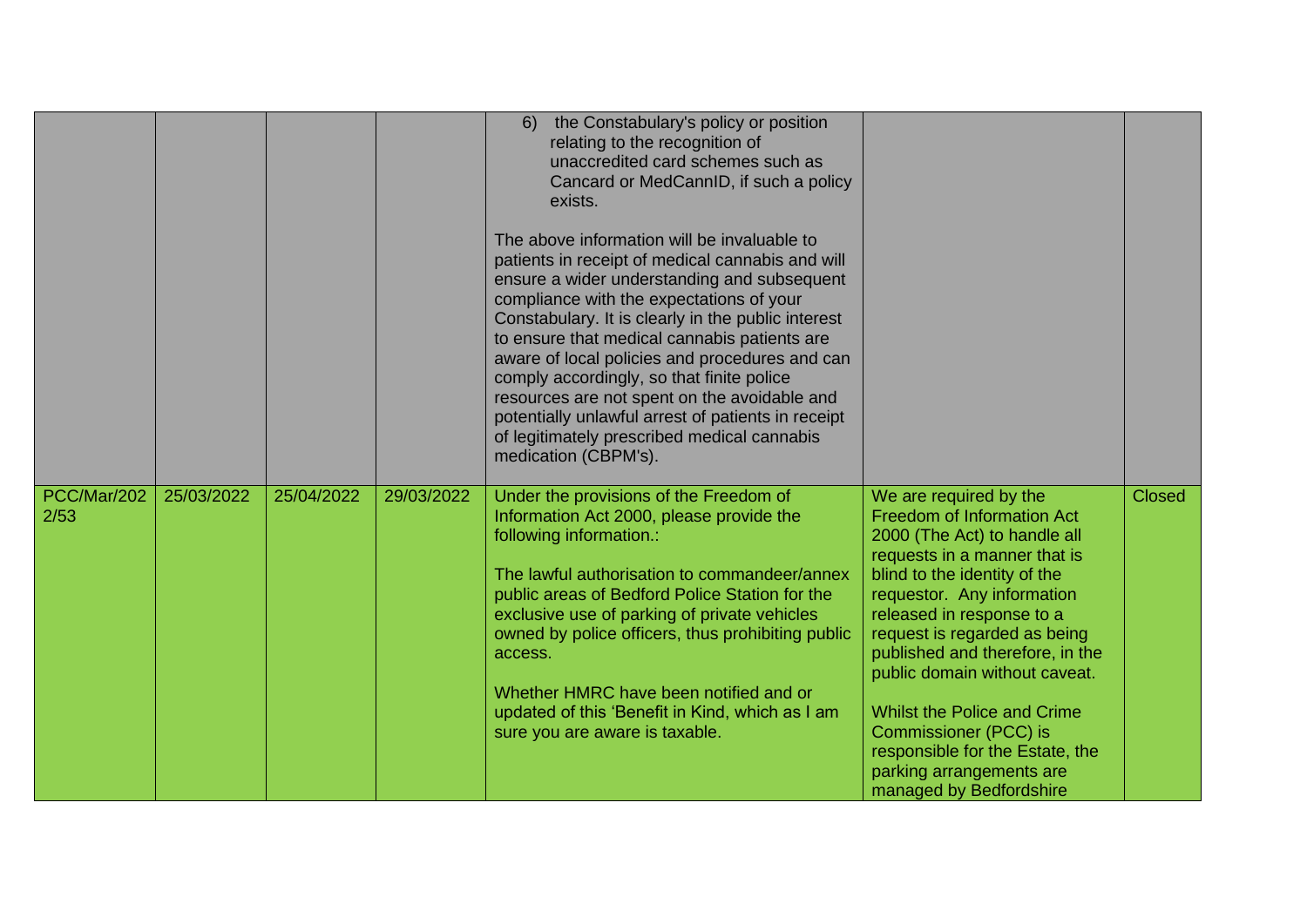|                     |            |            |            | Is wear and tare associated with the use of this<br>portion of the property as a private car park<br>funded by the public. | Police Force. However, I have<br>contacted Bedfordshire Police<br>Force and they have confirmed<br>that the building and site<br>remains under the ownership of<br>the PCC and, whilst we are<br>seeking planning permission to<br>dispose of the site, the car<br>parking remains available to<br>whoever chooses to park there<br>on a first come first serve basis.<br>We hope this information<br>proves useful. Please come<br>back to us if you require further<br>assistance on this matter.                                         |               |
|---------------------|------------|------------|------------|----------------------------------------------------------------------------------------------------------------------------|---------------------------------------------------------------------------------------------------------------------------------------------------------------------------------------------------------------------------------------------------------------------------------------------------------------------------------------------------------------------------------------------------------------------------------------------------------------------------------------------------------------------------------------------|---------------|
| PCC/Mar/202<br>2/55 | 29/03/2022 | 27/04/2022 | 01/04/2022 | Can you please share the latest contract end<br>date of Yousha Ltd.                                                        | Thank you for your request to<br>the Office of the Police and<br><b>Crime Commissioner for</b><br>Bedfordshire.<br>We are required by the<br><b>Freedom of Information Act</b><br>2000 (The Act) to handle all<br>requests in a manner that is<br>blind to the identity of the<br>requestor. Any information<br>released in response to a<br>request is regarded as being<br>published and therefore, in the<br>public domain without caveat.<br>With reference to your recent<br>enquiry and in response to your<br>question, we have been | <b>Closed</b> |